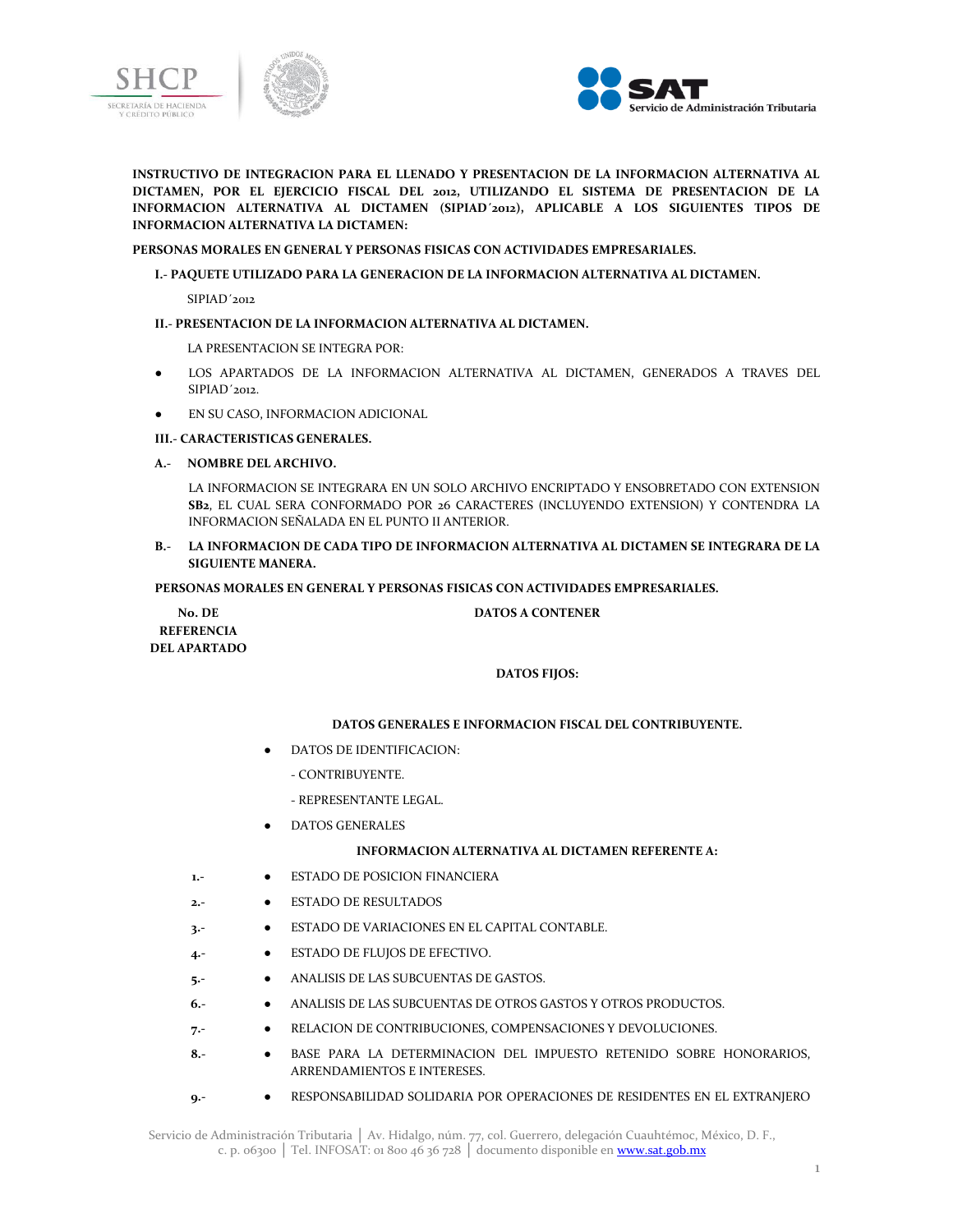





(EXCLUSIVAMENTE DE ENAJENACION DE ACCIONES).

- **10.-** DETERMINACION MENSUAL DEL IMPUESTO A LOS DEPOSITOS EN EFECTIVO.
- **11.-** OPERACIONES FINANCIERAS DERIVADAS CONTRATADAS CON RESIDENTES EN EL EXTRANJERO.
- **12.-** INVERSIONES PERMANENTES EN SUBSIDIARIAS, ASOCIADAS Y AFILIADAS RESIDENTES EN EL EXTRANJERO.
- **13.-** SOCIOS O ACCIONISTAS QUE TUVIERON ACCIONES O PARTES SOCIALES.
- **14.-** CONCILIACION ENTRE EL RESULTADO CONTABLE Y FISCAL PARA EFECTOS DEL IMPUESTO SOBRE LA RENTA
- 15.- **•** OPERACIONES CON PARTES RELACIONADAS.
- **16.-** INFORMACION DEL CONTRIBUYENTE SOBRE SUS OPERACIONES CON PARTES RELACIONADAS.
- **17.-** DETERMINACION DE LA RENTA GRAVABLE PARA EFECTOS DE LA PARTICIPACION DE LOS TRABAJADORES EN LAS UTILIDADES DE LAS EMPRESAS DE CONFORMIDAD CON EL ARTICULO 16 DE LA LEY DEL IMPUESTO SOBRE LA RENTA.
- **18.-** OPERACIONES DE COMERCIO EXTERIOR.

**PERSONAS MORALES QUE TRIBUTEN EN EL REGIMEN SIMPLIFICADO, Y LAS PERSONAS FISICAS QUE EXCLUSIVAMENTE REALICEN ACTIVIDADES AGRICOLAS, GANADERAS, PESQUERAS Y SILVICOLAS, ASI COMO LAS DEDICADAS AL AUTOTRANSPORTE TERRESTRE DE CARGA O PASAJE.**

**No. DE REFERENCIA DEL APARTADO**

#### **DATOS A CONTENER**

# **DATOS FIJOS:**

#### **DATOS GENERALES E INFORMACION FISCAL DEL CONTRIBUYENTE.**

- DATOS DE IDENTIFICACION:
	- CONTRIBUYENTE.
	- REPRESENTANTE LEGAL.
- DATOS GENERALES

# **INFORMACION ALTERNATIVA AL DICTAMEN REFERENTE A:**

- **1.-** ESTADO DE POSICION FINANCIERA
- **2.-** ESTADO DE RESULTADOS
- **3.-** ESTADO DE VARIACIONES EN EL CAPITAL CONTABLE.
- **4.-** ESTADO DE FLUJOS DE EFECTIVO.
- **5.-** ANALISIS DE LAS SUBCUENTAS DE GASTOS.
- **6.-** ANALISIS DE LAS SUBCUENTAS DE OTROS GASTOS Y OTROS PRODUCTOS.
- **7.-** RELACION DE CONTRIBUCIONES, COMPENSACIONES Y DEVOLUCIONES.
- **8.-** BASE PARA LA DETERMINACION DEL IMPUESTO RETENIDO SOBRE HONORARIOS, ARRENDAMIENTOS E INTERESES.
- **9.-** RESPONSABILIDAD SOLIDARIA POR OPERACIONES DE RESIDENTES EN EL EXTRANJERO (EXCLUSIVAMENTE DE ENAJENACION DE ACCIONES).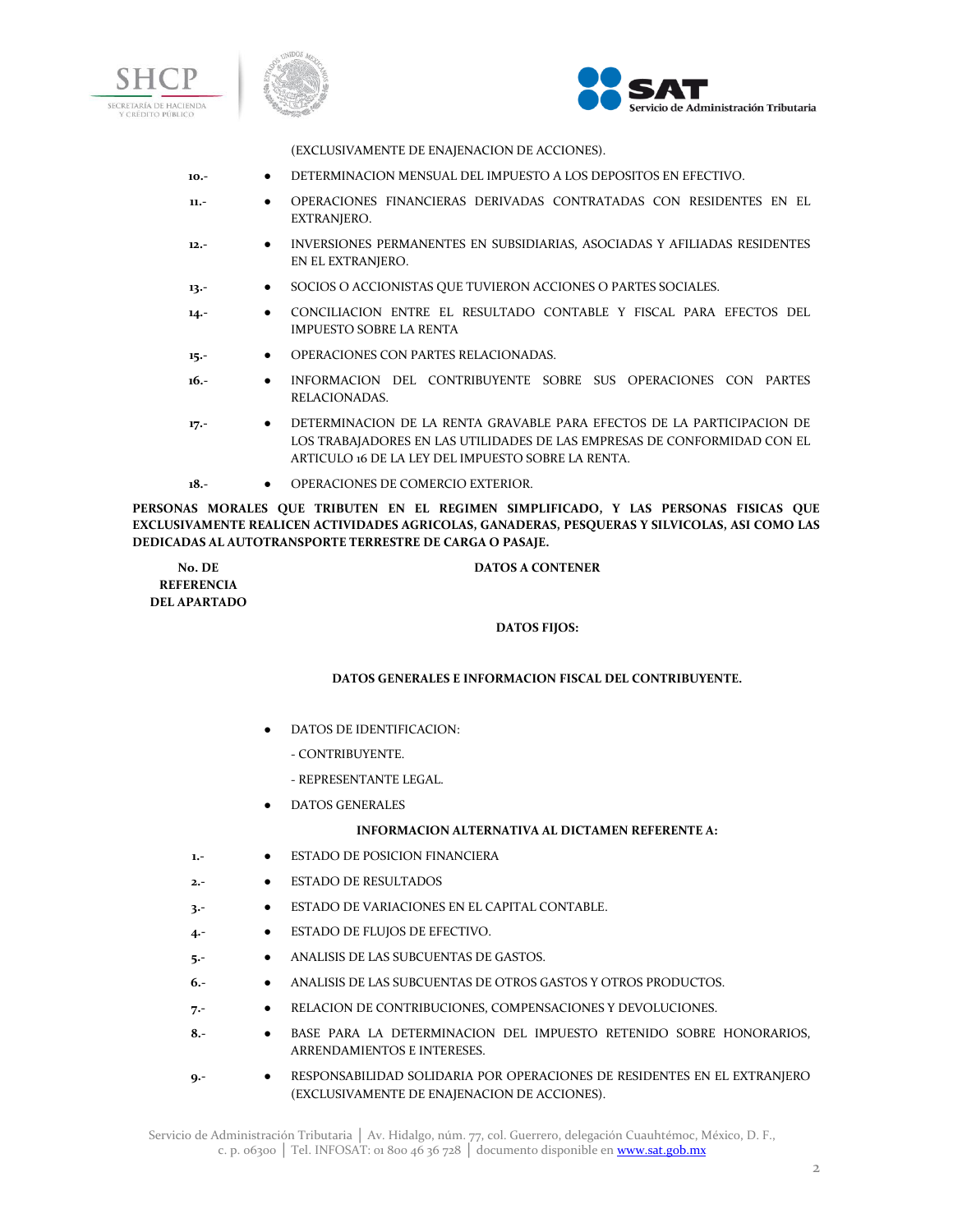





- **10.-** DETERMINACION MENSUAL DEL IMPUESTO A LOS DEPOSITOS EN EFECTIVO.
- **11.-** OPERACIONES FINANCIERAS DERIVADAS CONTRATADAS CON RESIDENTES EN EL EXTRANJERO.
- **12.-** INVERSIONES PERMANENTES EN SUBSIDIARIAS, ASOCIADAS Y AFILIADAS RESIDENTES EN EL EXTRANJERO.
- **13.-** SOCIOS O ACCIONISTAS QUE TUVIERON ACCIONES O PARTES SOCIALES.
- **14.-** CONCILIACION ENTRE EL RESULTADO CONTABLE Y FISCAL PARA EFECTOS DEL IMPUESTO SOBRE LA RENTA
- **15.-** OPERACIONES CON PARTES RELACIONADAS.
- **16.-** INFORMACION DEL CONTRIBUYENTE SOBRE SUS OPERACIONES CON PARTES RELACIONADAS.
- **17.-** DETERMINACION DE LA RENTA GRAVABLE PARA EFECTOS DE LA PARTICIPACION DE LOS TRABAJADORES EN LAS UTILIDADES DE LAS EMPRESAS DE CONFORMIDAD CON EL ARTICULO 16 DE LA LEY DEL IMPUESTO SOBRE LA RENTA.
- 18.- **•** OPERACIONES DE COMERCIO EXTERIOR.
- **19.-** DETERMINACION DE LA INVERSION EN TERRENOS DEDUCIDA DE LA UTILIDAD FISCAL, SEGUN FRACCION LXXXVI DEL ART. SEGUNDO TRANSITORIO DE LA LEY DEL ISR PARA 2002.

# **C. FORMATO DE PRESENTACION EN EL SIPIAD´2012.**

LA INFORMACION ESTA INTEGRADA POR LOS DATOS DE IDENTIFICACION, DATOS GENERALES, INFORMACION FISCAL DEL CONTRIBUYENTE, ESTADOS FINANCIEROS BASICOS, DETALLE DE OPERACIONES CON PARTES RELACIONADAS, CONCILIACION, DETERMINACION, RELACION; Y SE PRESENTARAN EN FORMA LINEAL VERTICAL, DE ACUERDO A LAS REGLAS ESPECIFICAS CON LAS QUE EL SISTEMA OPERA. Y EN SU CASO, LA INFORMACION ADICIONAL.

# **D.- PRESENTACION DE LA INFORMACION.**

- LA INFORMACION ALTERNATIVA AL DICTAMEN, DEBERA ELABORARSE Y PREPARARSE PARA SU ENVIO INVARIABLEMENTE EN EL SISTEMA DENOMINADO SIPIAD´2012, DESARROLLADO POR EL SERVICIO DE ADMINISTRACION TRIBUTARIA.
- EN LOS FORMATOS DE LOS APARTADOS NO SE PUEDEN ADICIONAR COLUMNAS, NI SE PUEDEN ADICIONAR RENGLONES CON INDICES, SALVO PARA LA INTEGRACION DE LOS CONCEPTOS DENOMINADOS "OTROS" O EN LOS CASOS EN QUE EL PROPIO SISTEMA LO PERMITA; SIN EMBARGO, SI ES POSIBLE AGREGAR "NOTAS".
- CABE SEÑALAR QUE LOS IMPORTES DE LOS DATOS A PROPORCIONAR DE LOS APARTADOS DE LA INFORMACION ALTERNATIVA AL DICTAMEN QUE NO SE OCUPEN, PODRAN DEJARSE EN BLANCO O BIEN PONER UN CERO PARA EVITAR ERRORES DE OMISION DE LA CAPTURA, EXCEPTO EN AQUELLOS INDICES, QUE EL PROPIO SISTEMA INDIQUE QUE NO DEBEN DEJARSE EN BLANCO Y SE REQUERIRA QUE POR LO MENOS SE ANOTE UN CERO.
- LA INFORMACION DEBERA PRESENTARSE RESPETANDO LA ESTRUCTURA DE CONSTRUCCION Y ENCRIPTACION DE DATOS DEL SIPIAD´2012. ASIMISMO, POR NINGUN MOTIVO PODRA PRESENTARLA O EDITARLA CON ALGUN OTRO SOFTWARE.
- EN LA PRESENTACION DE LOS IMPORTES, SE PODRAN UTILIZAR FORMULAS, SUMATORIAS Y CUALQUIER TIPO DE OPERACION O RUTINA QUE ESTE INCLUIDA EN EL SIPIAD´2012.
- PARA ESCRIBIR LOS TEXTOS DE LA INFORMACION ADICIONAL, PODRAN UTILIZARSE CARACTERES ESPECIALES (COMAS, PUNTOS, PARENTESIS, CORCHETES, ETC.).

Servicio de Administración Tributaria │ Av. Hidalgo, núm. 77, col. Guerrero, delegación Cuauhtémoc, México, D. F., c. p. 06300 | Tel. INFOSAT: 01 800 46 36 728 | documento disponible en **www.sat.gob.mx**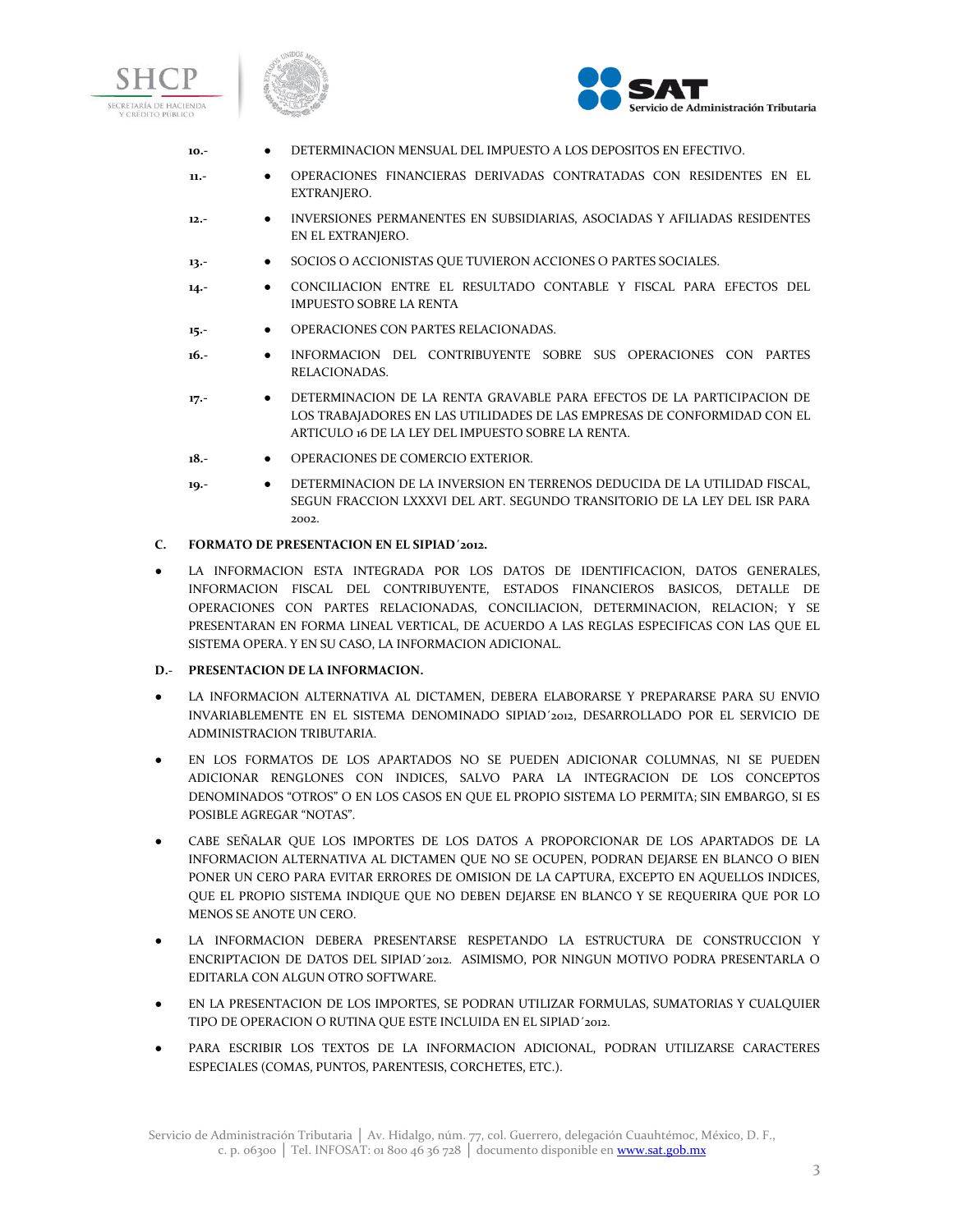





- EN EL CASO DE UTILIZAR EL APARTADO DE "INFORMACION ADICIONAL", SE DEBERAN CAPTURAR UN MINIMO DE 100 CARACTERES.
- CON LA FINALIDAD DE REALIZAR LAS ACOTACIONES DE ESTADOS FINANCIEROS BASICOS Y EN LOS DEMAS APARTADOS, SE ANOTARA LA REFERENCIA INMEDIATAMENTE DESPUES DEL NOMBRE DE LA CUENTA O SUBCUENTA QUE SE VA A REFERENCIAR INSERTANDO UNA NOTA POR MEDIO DEL SISTEMA CON UN MAXIMO DE 250 CARACTERES. EN LAS NOTAS RELACIONADAS CON CUENTAS ADICIONADAS MEDIANTE INDICES AGREGADOS, SE DEBE INDICAR EL INDICE AL QUE SE REFIERE LA NOTA. EJEMPLO:

### NOTA DEL INDICE 17010015000100.

● TODOS LOS DATOS DE LAS CELDAS, SE CAPTURARAN DE ACUERDO A LAS REGLAS DE VALIDACION PROPIAS DEL SISTEMA.

# **IV.- CARACTERISTICAS ESPECIFICAS.**

### **A.- LAS COLUMNAS.**

- SE DEBERA RESPETAR EL NUMERO DE COLUMNAS ESTABLECIDAS PARA CADA UNO DE LOS APARTADOS ESPECIFICOS.
- POR NINGUN MOTIVO SE DEBERAN INCORPORAR COLUMNAS, ARCHIVOS O APARTADOS EXTRAS.
- LA INFORMACION ADICIONAL NO TENDRA COLUMNA DE INDICES.

### **B.- LOS INDICES.**

- SE MANEJARAN NUEVE CARACTERES ALFANUMERICOS PARA EL CASO DE DATOS DE IDENTIFICACION Y DATOS GENERALES Y CATORCE CARACTERES NUMERICOS PARA LOS DEMAS APARTADOS.
- LA JUSTIFICACION DE LOS CARACTERES DE LOS INDICES SERA CENTRADA.

# **C.- LOS CONCEPTOS.**

● TODOS LOS TEXTOS UTILIZADOS SE PRESENTARAN EN LETRAS MAYUSCULAS Y NO PODRAN CONTENER SIGNOS ESPECIALES (COMAS, CORCHETES, PARENTESIS, ETC.). SE PODRAN CAPTURAR CON MINUSCULAS; SIN EMBARGO, EL SIPIAD´2012 AUTOMATICAMENTE LAS CONVIERTE A MAYUSCULAS.

# **D.- LAS CANTIDADES.**

- LAS CIFRAS DE IMPORTES, PODRAN CONTENER FORMULAS PERO NO SIGNOS ESPECIALES (SIGNO DE PESOS, COMAS, PUNTOS, CORCHETES O PARENTESIS), UNICAMENTE DEBERAN CONSTAR DE LOS DIGITOS DEL 0 AL 9.
- LOS SIMBOLOS COMO LOS PARENTESIS, LOS SEPARADORES DE MILES, ETC.; SOLAMENTE SERAN LOS QUE EL SISTEMA ASIGNE (SEGUN LA CONFIGURACION QUE ELIJA EL USUARIO).
- LAS CANTIDADES NEGATIVAS DEBERAN CAPTURARSE CON SIGNO NEGATIVO, ANTEPONIENDOSE EL SIGNO A DICHA CANTIDAD, PERO PODRAN VISUALIZARSE CON PARENTESIS (SEGUN LA CONFIGURACION QUE ELIJA EL USUARIO).
- LOS CAMPOS NUMERICOS QUE CONTENGAN INFORMACION SERAN JUSTIFICADOS A LA DERECHA.
- LOS IMPORTES DEBERAN ANOTARSE **INVARIABLEMENTE EN PESOS**, NO EN MILES DE PESOS.
- LAS CANTIDADES REPRESENTATIVAS DE PORCENTAJES SE DEBERAN CAPTURAR CON ENTEROS Y 2 DECIMALES, SIN EL SIGNO DE PORCENTAJE, EXCEPTO EN LOS CASOS EN QUE DICHAS CANTIDADES REPRESENTEN UN FACTOR DE ACTUALIZACION, LOS CUALES DEBERAN CONTENER ENTEROS Y 4 DECIMALES.

EJEMPLOS:

10% SE ESCRIBIRA 10.00 28% SE ESCRIBIRA 28.00 2.89078 SE ESCRIBIRA 2.8907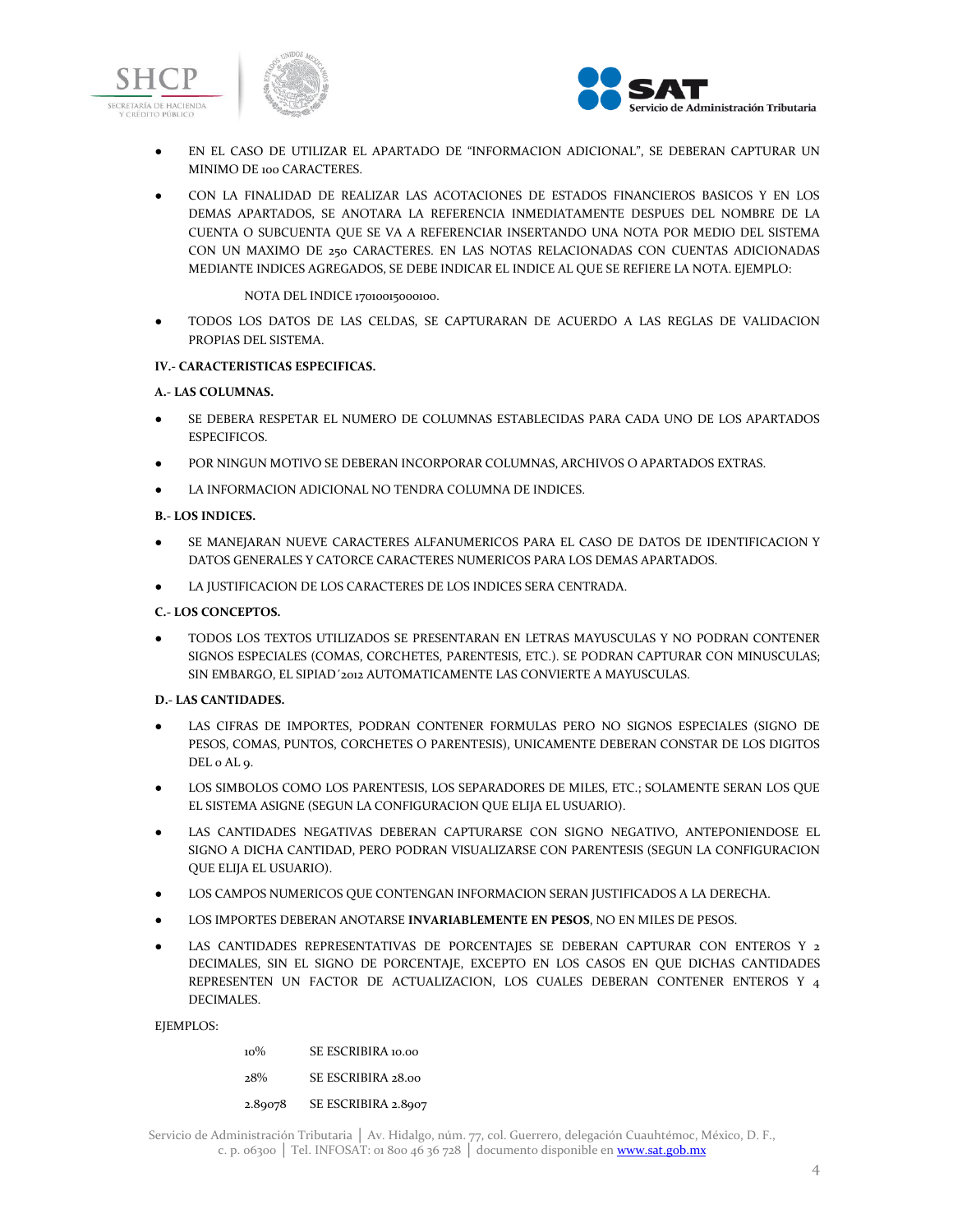



# 4.56320 SE ESCRIBIRA 4.5632 **V.- TERMINOLOGIA UTILIZADA. ACUSE DE RECIBO ELECTRONICO.-** MENSAJE DE ACEPTACION DE LA INFORMACION ALTERNATIVA AL DICTAMEN, QUE EMITE Y ENVIA EL SAT VIA INTERNET, A LA DIRECCION DEL CORREO ELECTRONICO DEL CONTRIBUYENTE, CON EL "SELLO DIGITAL". **ALFABETICO.-** CUANDO SE CAPTURAN SOLO LETRAS. **ALFANUMERICO.-** CUANDO SE CAPTURA UNA COMBINACION DE LETRA(S) Y/O NUMERO(S). **BYTES.-** UNIDAD DE MEDIDA DE ALMACENAMIENTO MAGNETICO EQUIVALENTE A 8 BITS (BINARY DIGIT) O A UN CARACTER DE INFORMACION. **CARACTER.-** ES LA REPRESENTACION DE CUALQUIER LETRA O NUMERO EN FORMA INDIVIDUAL. **CELDA.-** SE DEFINE POR LA INTERSECCION DE UNA COLUMNA Y UN RENGLON. **COPY (COPIAR).-** INSTRUCCION QUE PERMITE COPIAR UNO O MAS ARCHIVOS EN OTRO DISCO O TEXTO SELECCIONADO DENTRO DE UN MISMO O DIFERENTE DOCUMENTO. **DIRECTORIO.-** ESTRUCTURA QUE AGRUPA UN CONJUNTO DE ARCHIVOS O SUBDIRECTORIOS. **DOCUMENTO DIGITAL.-** TODO MENSAJE DE DATOS QUE CONTIENE INFORMACION O ESCRITURA GENERADA, ENVIADA, RECIBIDA O ARCHIVADA POR MEDIOS ELECTRONICOS. **ENCRIPTADO.-** FORMATO DE ARCHIVO EL CUAL SIGUIENDO UN CONJUNTO DE METODOS, SE OCULTA EL CONTENIDO DEL MISMO A TODOS AQUELLOS A QUIEN NO ESTE DIRIGIDO. **ENSOBRETADO O FIRMADO DIGITAL.-** PROCESO DE INTEGRACION DE LA INFORMACION ALTERNATIVA AL DICTAMEN DE LA GARANTIA/CERTIFICADO DIGITAL Y LLAVE PRIVADA DE UN REMITENTE Y UNA GARANTIA/CERTIFICADO DIGITAL DE UN DESTINATARIO QUE PERMITA GARANTIZAR SU AUTENTICIDAD, INTEGRIDAD, CONFIDENCIALIDAD Y NO REPUDIACION DE LA INFORMACION TRASMITIDA. **GARANTIA/CERTIFICADO**  DOCUMENTO ELECTRONICO QUE CONTIENE UN CONJUNTO DE INFORMACION A **DIGITAL (LLAVE PUBLICA)** LA QUE SE LE HA FIJADO UNA FIRMA DIGITAL, POR UNA AUTORIDAD CERTIFICADORA, EN ESTE CASO EL SERVICIO DE ADMINISTRACION TRIBUTARIA, Y SE UTILIZA PARA FIRMAR DOCUMENTOS ELECTRONICOS. RELACIONADA EN FORMA INEQUIVOCA CON LA LLAVE PRIVADA. **INTERNET.-** RED DE ALCANCE MUNDIAL QUE INTERCONECTA UNA GRAN CANTIDAD DE EQUIPOS DE COMPUTO.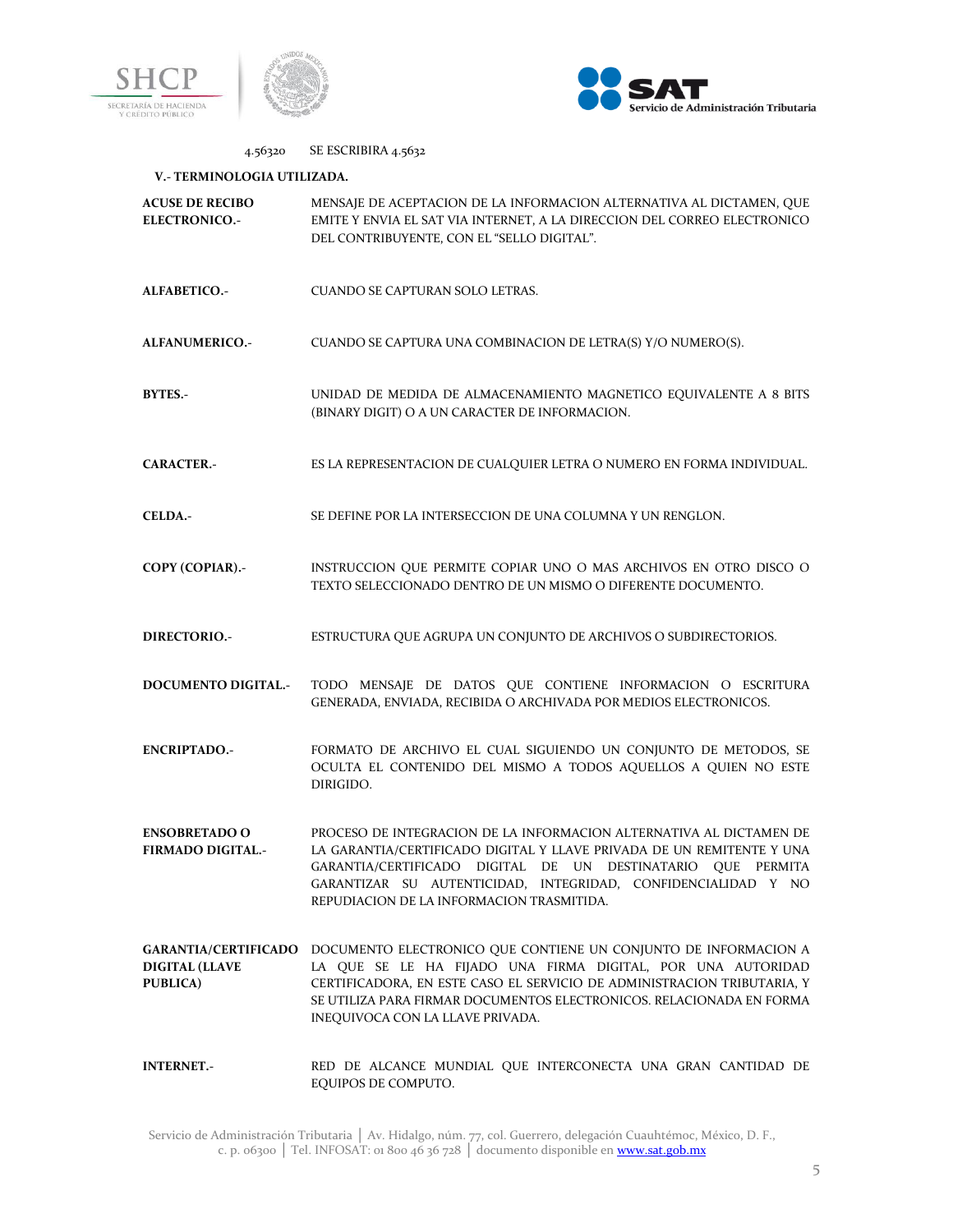





| KILOBYTE (KB).- | UNIDAD DE MEDIDA DE ALMAÇENAMIENTO EQUIVALENTE A 1024 BYTES. |
|-----------------|--------------------------------------------------------------|
|                 |                                                              |
|                 |                                                              |
|                 |                                                              |

**KILOBYTE (KB).-** UNIDAD DE MEDIDA DE ALMACENAMIENTO EQUIVALENTE A 1024 BYTES.

**LLAVE PRIVADA.-** CONTRASEÑA QUE PERMITE IDENTIFICAR JUNTO CON LA GARANTIA/CERTIFICADO DIGITAL (LLAVE PUBLICA) QUE EL REMITENTE Y DESTINATARIO DE LA INFORMACION SON QUIENES DICEN SER.

**MEGABYTE (MB).-** UNIDAD DE MEDIDA DE ALMACENAMIENTO EQUIVALENTE A 1024 KILOBYTES.

**NUMERICO.-** CUANDO SE CAPTURAN SOLO NUMEROS.

**PASTE (PEGAR).-** INSTRUCCION QUE PERMITE PEGAR UNO O MAS ARCHIVOS EN OTRO DISCO O TEXTO SELECCIONADO DENTRO DE UN MISMO O DIFERENTE DOCUMENTO.

**RESPALDAR.-** PROCEDIMIENTO O RUTINA QUE GENERA UNA COPIA DE SEGURIDAD DE LA INFORMACION.

- **RESTAURAR.-** PROCEDIMIENTO O RUTINA DE RECUPERACION DE DATOS A PARTIR DE UN RESPALDO.
- **SELLO DIGITAL.-** MENSAJE ELECTRONICO QUE ACREDITA QUE UN DOCUMENTO DIGITAL FUE RECIBIDO POR LA AUTORIDAD CORRESPONDIENTE EN LA HORA Y FECHA QUE SE CONSIGNEN EN EL ACUSE DE RECIBO.

**SUBDIRECTORIO.-** ESTRUCTURA DE ALMACENAMIENTO QUE AGRUPA A UN CONJUNTO DE ARCHIVOS.

### **VI.- PROCEDIMIENTOS PARA UTILIZAR EL SISTEMA DE SIPIAD´2012.**

PARA EFECTOS DE UTILIZAR EL SIPIAD´2012 SE PROCEDERA COMO SE INDICA A CONTINUACION:

# **A.- REQUERIMIENTOS:**

- COMPUTADORA PERSONAL (PC).
- MONITOR SVGA (RECOMENDABLE A COLOR).
- RATON INSTALADO.
- IMPRESORA LASER COMPATIBLE CON MICROSOFT WINDOWS®.
- PROCESADOR PENTIUM® IV A 1.7 GHZ O SUPERIOR.
- 2 GB EN MEMORIA RAM.
- SISTEMA OPERATIVO MICROSOFT WINDOWS® 7, XP O VISTA A 32 O 64 BITS (CON ULTIMAS VERSIONES DE SERVICE PACK INSTALADAS).
- MICROSOFT OFFICE® 2007 O 2010 A 32 SERVICE PACK 2, CON VERSION 12.0.6545.5004 O SUPERIOR EN IDIOMA INGLES O ESPAÑOL.
- NAVEGADOR PARA INTERNET VERSION 6.0 O SUPERIOR (CON ULTIMAS VERSIONES DE SERVICE PACK INSTALADAS).
- ESPACIO LIBRE EN DISCO DURO TOTAL DE 500 MB.

### **B.- PROCEDIMIENTO DE INSTALACION DEL SIPIAD.**

LA INSTALACION SE LLEVARA A CABO SIGUIENDO LAS INSTRUCCIONES SEÑALADAS EN EL MANUAL DE USUARIO DEL SISTEMA QUE AL EFECTO SE DARA A CONOCER EN LA PAGINA DE INTERNET DEL SAT.

# **C.- PROCEDIMIENTO DE ENTRADA.**

- **1.** ENCENDER EL EQUIPO DE COMPUTO.
- **2.** ABRIR LA APLICACION DE MICROSOFT OFFICE EXCEL.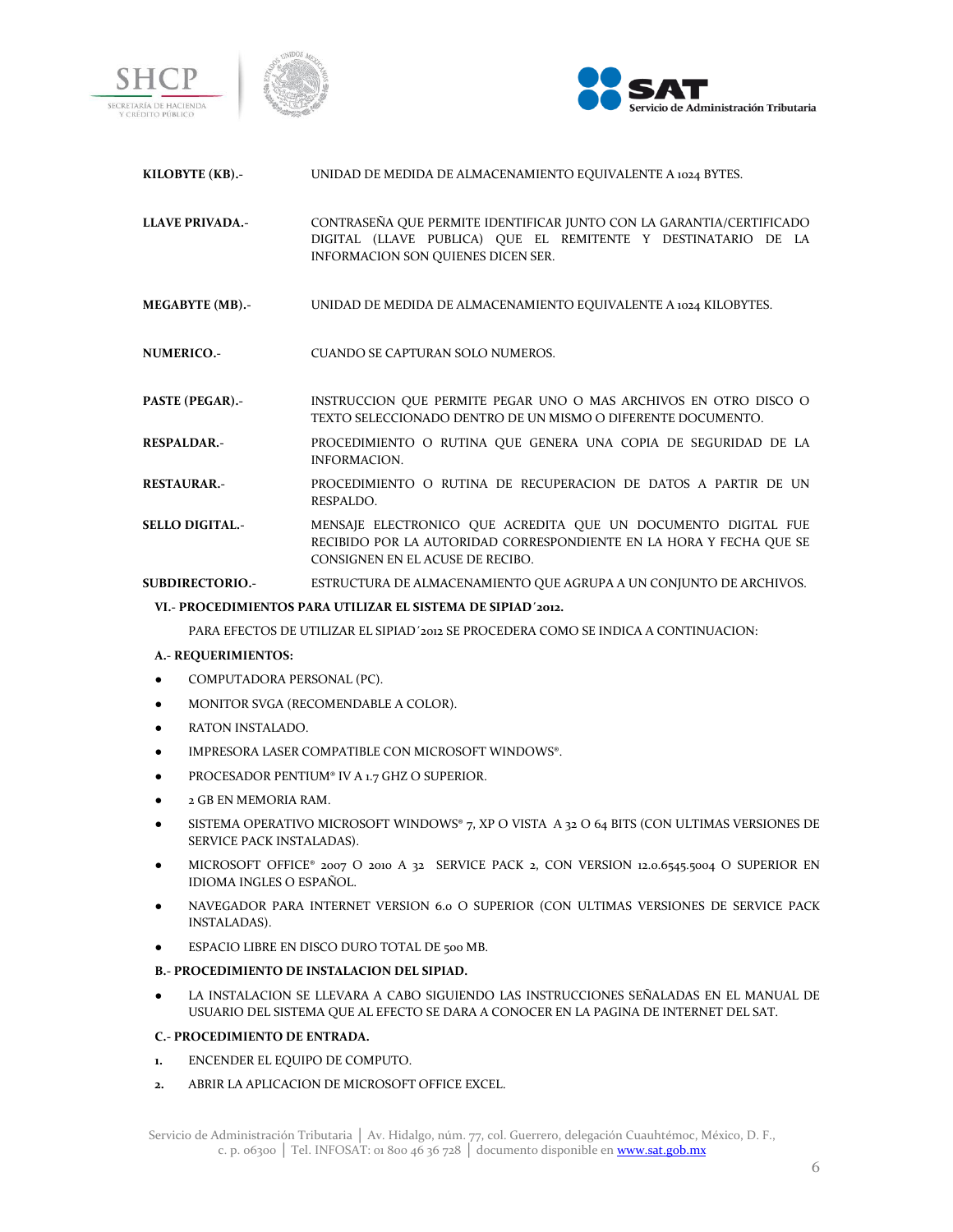



- **3.** OPRIMIR LA PESTAÑA QUE HACE REFERENCIA A LA INFORMACION ALTERNATIVA AL DICTAMEN.
- **4**. SE PROCEDERA A LA GENERACION DE LA INFORMACION ALTERNATIVA AL DICTAMEN NUEVO Y AL LLENADO DE LOS DATOS DE IDENTIFICACION (DEL CONTRIBUYENTE, REPRESENTANTE LEGAL), DATOS GENERALES E INFORMACION FISCAL DEL CONTRIBUYENTE Y POSTERIORMENTE A LOS DEMAS APARTADOS DE LA INFORMACION ALTERNATIVA AL DICTAMEN.

# **APENDICE I CATALOGO DE CLAVES DE ENTIDADES FEDERATIVAS.**

| <b>O1</b> | <b>AGUASCALIENTES</b>      | 17 | <b>MORELOS</b>         |
|-----------|----------------------------|----|------------------------|
| 02        | <b>BAJA CALIFORNIA</b>     | 18 | <b>NAYARIT</b>         |
| 03        | <b>BAJA CALIFORNIA SUR</b> | 19 | <b>NUEVO LEON</b>      |
| 04        | <b>CAMPECHE</b>            | 20 | <b>OAXACA</b>          |
| 05        | <b>COAHUILA</b>            | 21 | PUEBLA                 |
| 06        | COLIMA                     | 22 | QUERETARO              |
| 07        | <b>CHIAPAS</b>             | 23 | QUINTANA ROO           |
| 08        | CHIHUAHUA                  | 24 | <b>SAN LUIS POTOSI</b> |
| 09        | <b>DISTRITO FEDERAL</b>    | 25 | <b>SINALOA</b>         |
| 10        | <b>DURANGO</b>             | 26 | <b>SONORA</b>          |
| 11        | <b>GUANAJUATO</b>          | 27 | TABASCO                |
| 12        | <b>GUERRERO</b>            | 28 | <b>TAMAULIPAS</b>      |
| 13        | <b>HIDALGO</b>             | 29 | TLAXCALA               |
| 14        | <b>JALISCO</b>             | 30 | <b>VERACRUZ</b>        |
| 15        | <b>MEXICO</b>              | 31 | YUCATAN                |
| 16        | <b>MICHOACAN</b>           | 32 | ZACATECAS              |

EL SISTEMA DE PRESENTACION DE LA INFORMACION CUENTA CON ESTE CATALOGO DEL CUAL SE PODRA ELEGIR EL ESTADO QUE CORRESPONDA.

# **APENDICE II CATALOGO DE CLAVES DE ACTIVIDADES PARA EFECTOS FISCALES.**

PARA LOS EFECTOS DE ESTE APENDICE, SE APLICARA EL CATALOGO DE ACTIVIDADES ECONOMICAS, VIGENTE A LA FECHA DE PRESENTACION DE LA INFORMACION ALTERNATIVA AL DICTAMEN. EL SISTEMA DE PRESENTACION DE LA INFORMACION CONTIENE DICHO CATALOGO ACTUALIZADO, SEGUN EL ANEXO 6 DE LA RESOLUCION MISCELANEA FISCAL VIGENTE PARA 2010.

### **APENDICE III NOTAS TECNICAS.**

#### **GENERALES:**

#### **UTILIZACION DE SIGNOS NEGATIVOS.**

- CUANDO LAS CUENTAS ACREEDORAS TENGAN SALDO DEUDOR O BIEN LAS CUENTAS DEUDORAS TENGAN SALDO ACREEDOR, SE LES ANTEPONDRA EL SIGNO NEGATIVO Y CUANDO SE TRATE DE CUENTAS QUE SU SALDO PUEDA SER TANTO ACREEDOR COMO DEUDOR, SE DEBERA PONER EL SIGNO NEGATIVO EN DICHA CUENTA CUANDO:
	- REPRESENTE UN SALDO DEUDOR, PERO LA CUENTA SE ENCUENTRE UBICADA DENTRO DE UNA CLASIFICACION DE CUENTAS ACREEDORAS.
	- REPRESENTE UN SALDO ACREEDOR, PERO LA CUENTA SE ENCUENTRE UBICADA DENTRO DE UNA CLASIFICACION DE CUENTAS DEUDORAS.
- PARA EFECTOS DE UNA MEJOR VISUALIZACION EL SISTEMA PERMITE, A ELECCION DEL USUARIO, VER LAS CANTIDADES NEGATIVAS ENTRE PARENTESIS.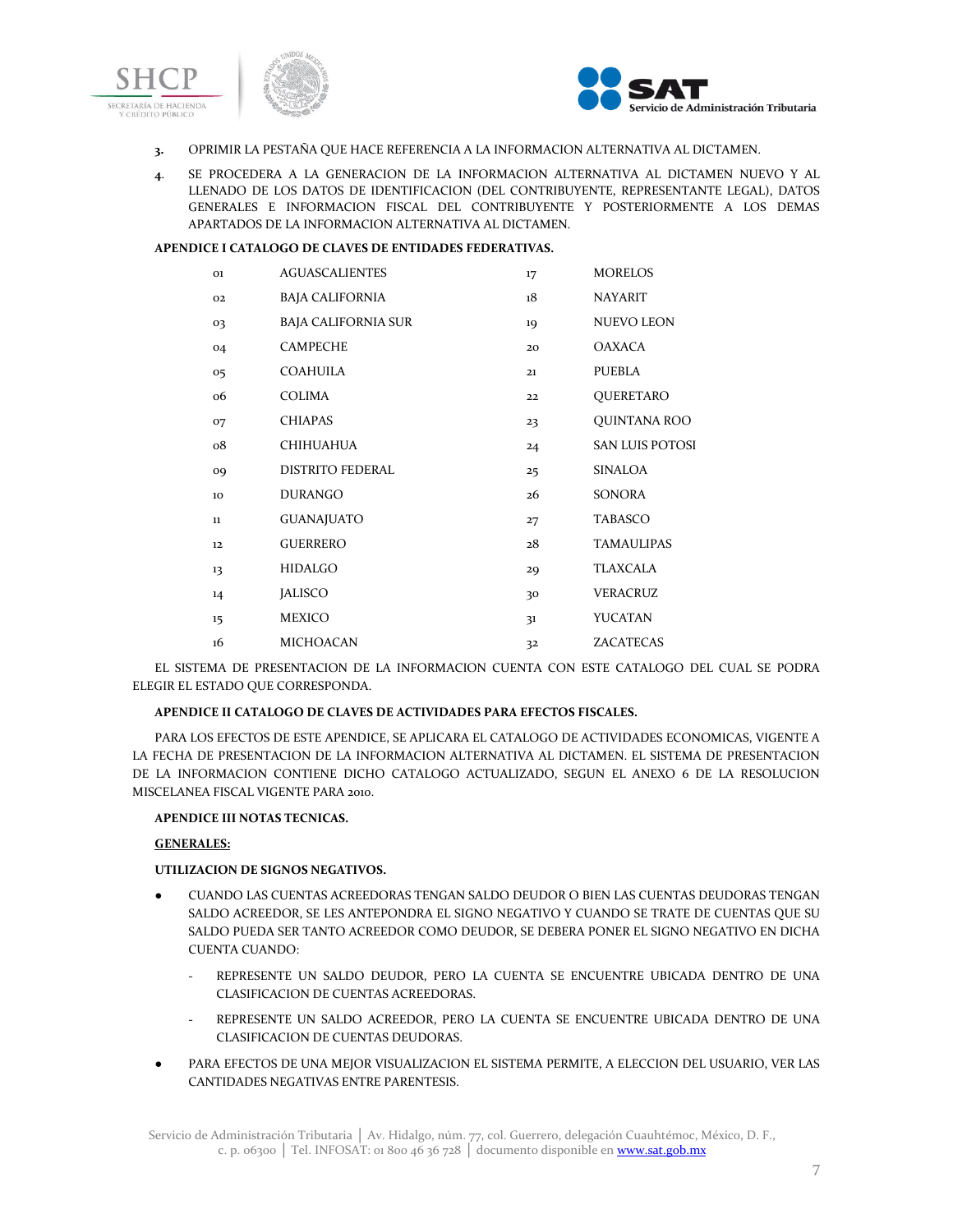





# **UTILIZACION DE INDICES.**

- POR NINGUN MOTIVO SE PODRAN AGREGAR INDICES DENOMINADOS "TOTAL", QUE POR ESENCIA REFLEJEN EL IMPORTE DE UN GRUPO DE CUENTAS Y/O SUBCUENTAS.
- TAMPOCO SE PODRAN AGREGAR INDICES PARA DESGLOSAR EL IMPORTE SEÑALADO EN EL INDICE PREESTABLECIDO DEL CUAL SE DERIVAN LOS INDICES AGREGADOS.
- TAMPOCO SE PODRA UTILIZAR UN INDICE YA PREESTABLECIDO PARA SER OCUPADO POR OTRO CONCEPTO.
- CADA INDICE SE COMPONE DE CATORCE CARACTERES ALFANUMERICOS, PARA EL CASO DE DATOS DE IDENTIFICACION Y DATOS GENERALES Y CATORCE CARACTERES NUMERICOS PARA LOS DEMAS APARTADOS, QUE IDENTIFICAN DE MANERA UNICA A CADA CONCEPTO.
- EL SISTEMA DE PRESENTACION DE LA INFORMACION PERMITIRA ADICIONAR RENGLONES CON INDICES EN ALGUNOS LUGARES PREESTABLECIDOS O NOTAS, PERO NO PERMITIRA ADICIONAR COLUMNAS.
- LOS RENGLONES QUE REPRESENTEN TITULOS NO LLEVAN INDICE Y POR LO TANTO EL SISTEMA DE PRESENTACION DE LA INFORMACION NO PERMITIRA ANOTAR EN ELLOS NINGUNA CANTIDAD.

#### **CONSTRUCCION DE NUEVOS INDICES.**

- EN AQUELLOS CASOS EN QUE EL CONTRIBUYENTE TUVIESE EN SU CONTABILIDAD NOMBRES DE CUENTAS DIFERENTES A LAS QUE SE MENCIONAN EN LOS APARTADOS DE INFORMACION OFICIALES QUE INTEGRAN EL FORMATO GUIA DE LA INFORMACION ALTERNATIVA AL DICTAMEN, DEBERA UBICAR DICHAS CUENTAS EN LOS CONCEPTOS DE DICHO FORMATO QUE POR SU NATURALEZA SEAN ANALOGOS A LAS CUENTAS QUE SE DESEAN INCORPORAR, RESPETANDO LOS INDICES Y CONCEPTOS YA ESTABLECIDOS.
- EN ALGUNOS CASOS ESPECIFICOS DEFINIDOS EN EL PROPIO SISTEMA DE PRESENTACION DE LA INFORMACION, PODRA CONSTRUIR NUEVOS CONCEPTOS, ASIGNANDOLES UN NUEVO INDICE CONFORME A LA DEFINICION DE INDICES ANTES SEÑALADA, SIEMPRE Y CUANDO NO HAYA PODIDO UBICARLOS COMO SE INDICA EN EL PARRAFO ANTERIOR.
- ASIMISMO, CUANDO EXISTAN CONCEPTOS DE CUENTAS QUE NO QUEDEN COMPRENDIDOS EN LAS CUENTAS PREESTABLECIDAS, SE PODRAN AGREGAR INDICES A LAS CUENTAS PREDETERMINADAS DE "OTROS" Y REFLEJAR AHI ESTOS CONCEPTOS.

# **INFORMACION ADICIONAL DE LA INFORMACION ALTERNATIVA AL DICTAMEN.**

● ESTA HOJA ES DE CAPTURA CON TEXTO LIBRE, Y SE UTILIZARA PARA PROPORCIONAR INFORMACION ADICIONAL A LA CONTENIDA EN LOS APARTADOS DE LA INFORMACION ALTERNATIVA AL DICTAMEN, O BIEN, INFORMACION QUE NO ESTA REFLEJADA EN LOS APARTADOS, ASIMISMO, SE PODRA UTILIZAR PARA HACER CUALQUIER TIPO DE ACLARACIONES Y EXPLICACIONES CON RESPECTO A LA INFORMACION DE CUALQUIER APARTADO.

LAS NOTAS TECNICAS QUE A CONTINUACION SE MENCIONAN SERAN APLICABLES PARA LOS TIPOS DE INFORMACION ALTERNATIVA AL DICTAMEN QUE CONTENGAN LA INFORMACION O DATOS A QUE SE REFIERE CADA UNA DE ELLAS.

# **DATOS DE IDENTIFICACION DEL CONTRIBUYENTE.**

LA CAPTURA DE LOS DATOS DE IDENTIFICACION DEL CONTRIBUYENTE (CON EXCEPCION DEL REGISTRO FEDERAL DE CONTRIBUYENTES) SOLAMENTE SE PODRA REALIZAR OBTENIENDO LA INFORMACION REGISTRADA EN EL SERVICIO DE ADMINISTRACION TRIBUTARIA (SAT), A TRAVES DE LA PAGINA DE INTERNET, PREVIA IDENTIFICACION CON LA FIEL DEL CONTRIBUYENTE.

LA INFORMACION LA REMITIRA EL SAT VIA CORREO ELECTRONICO AL CONTRIBUYENTE, CONTENIDA EN UN ARCHIVO, CON ESTA INFORMACION SE LLENARAN LOS DATOS DE IDENTIFICACION DEL CONTRIBUYENTE SIGUIENDO LAS INSTRUCCIONES QUE SE ESPECIFICAN EN EL MANUAL DE USUARIO DEL SISTEMA DE PRESENTACION DE LA INFORMACION.

Servicio de Administración Tributaria │ Av. Hidalgo, núm. 77, col. Guerrero, delegación Cuauhtémoc, México, D. F., c. p. 06300 | Tel. INFOSAT: 01 800 46 36 728 | documento disponible en **www.sat.gob.mx**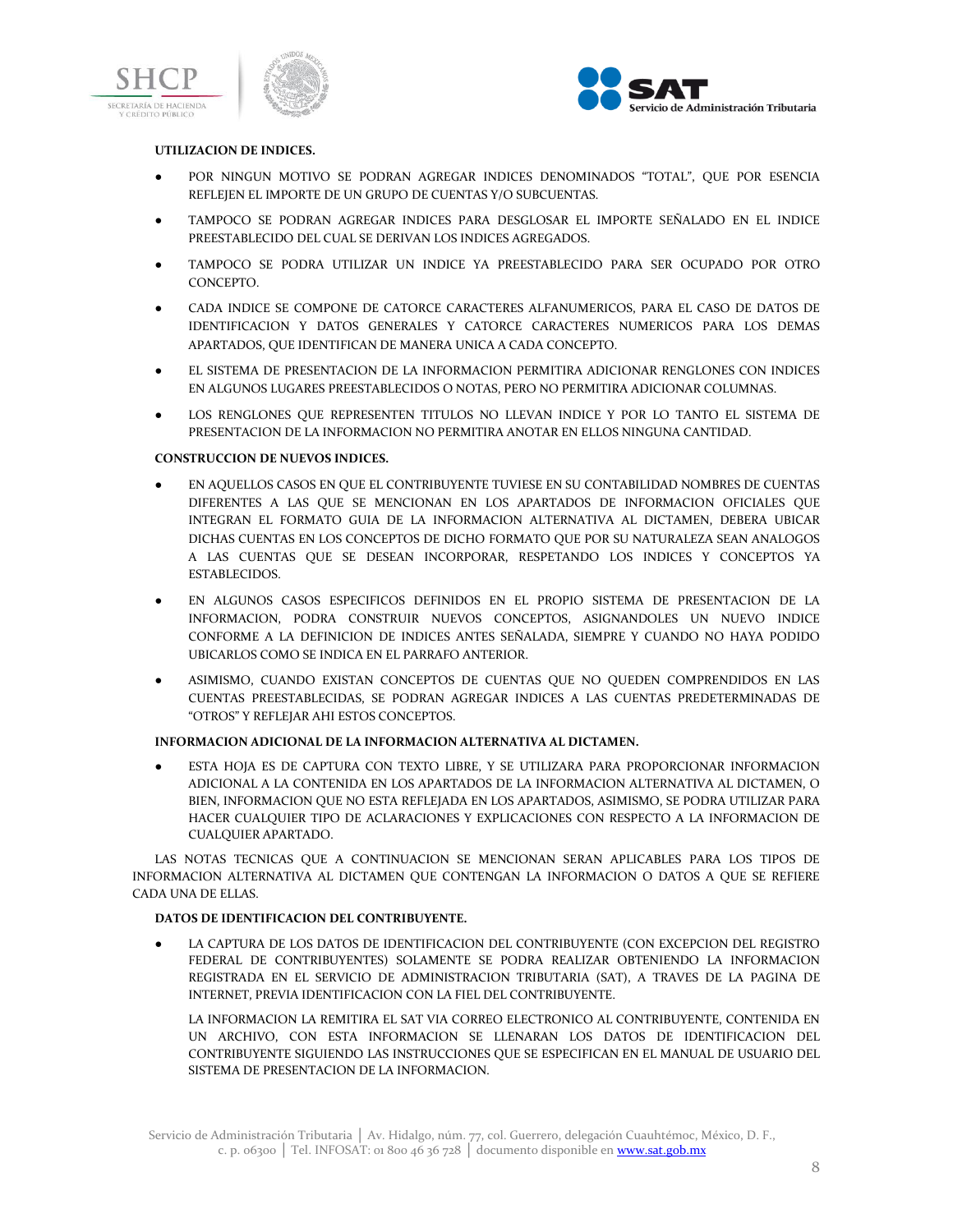



CUANDO ALGUNOS DE LOS DATOS DEL CONTRIBUYENTE QUE SE ENCUENTRAN REGISTRADOS EN EL SAT NO COINCIDAN CON LOS ACTUALES, PODRA MODIFICARLOS EN EL LLENADO DE LA INFORMACION ALTERNATIVA AL DICTAMEN; SIN EMBARGO, LA ACTUALIZACION DE ESOS DATOS NO LO EXIME DE PRESENTAR EL AVISO DE CAMBIO CORRESPONDIENTE ANTE EL SAT.

PARA EL LLENADO AUTOMATICO QUE EL SISTEMA DE PRESENTACION DE LA INFORMACION REALIZA DEL CONCEPTO DENOMINADO "NOMBRE DEL SECTOR ECONOMICO AL QUE PERTENECE", SE TOMA EN CUENTA LA DESCRIPCION QUE AL EFECTO SE HACE EN EL ANEXO No. 6 DE LA RESOLUCION MISCELANEA FISCAL VIGENTE PARA 2010, UNA VEZ QUE EL USUARIO DEFINE SU GIRO O CLAVE DE ACTIVIDAD ECONOMICA, EN EL CATALOGO CONTENIDO EN LA APLICACION.

# **DATOS GENERALES (CUANDO RESULTE APLICABLE POR EL TIPO DE INFORMACION ALTERNATIVA AL DICTAMEN DE QUE SE TRATE).**

- LA INFORMACION A QUE SE REFIEREN LOS INDICES: "RFC 1, 2, 3, 4 Y 5", CORRESPONDE AL REGISTRO FEDERAL DE CONTRIBUYENTES DE LAS PERSONAS FISICAS O MORALES QUE BRINDARON ASESORIA FISCAL AL CONTRIBUYENTE DURANTE EL EJERCICIO.
- EN EL ESTADO DE FLUJOS DE EFECTIVO, DEBE SEÑALARSE "SI" SOLAMENTE EN UNO DE LOS DATOS SIGUIENTES: "ESTADO DE FLUJOS DE EFECTIVO. UTILIZO EL METODO INDIRECTO" O "ESTADO DE FLUJOS DE EFECTIVO. UTILIZO EL METODO DIRECTO".
- CUANDO SE SEÑALE **"SI"** EN EL DATO: "FUE CONTRIBUYENTE DEL IMPUESTO A LOS DEPOSITOS EN EFECTIVO", SE DEBERA LLENAR EL APARTADO "DETERMINACION MENSUAL DEL IMPUESTO A LOS DEPOSITOS EN EFECTIVO".
- CUANDO SE SEÑALE "SI" EN EL DATO: "REALIZO OPERACIONES CON PARTES RELACIONADAS, SE DEBERAN LLENAR LOS ANEXOS: "OPERACIONES CON PARTES RELACIONADAS" E "INFORMACION DEL CONTRIBUYENTE SOBRE SUS OPERACIONES CON PARTES RELACIONADAS".
- CUANDO SE SEÑALE **"SI"** EN EL DATO: "LA RENTA GRAVABLE SE DETERMINO CON BASE EN LO DISPUESTO POR EL ARTICULO 16 DE LA L.I.S.R., SE DEBERA LLENAR EL APARTADO "DETERMINACION DE LA RENTA GRAVABLE PARA EFECTOS DE LA PARTICIPACION DE LOS TRABAJADORES EN LAS UTILIDADES DE LAS EMPRESAS DE CONFORMIDAD CON EL ARTICULO 16 DE LA LEY DEL IMPUESTO SOBRE LA RENTA".
- CUANDO SE SEÑALE **"SI"** EN EL DATO: "FUE RESPONSABLE SOLIDARIO EN EL IMPUESTO SOBRE LA RENTA EN ALGUNA ENAJENACION DE ACCIONES EFECTUADA POR RESIDENTES EN EL EXTRANJERO", SE DEBERA LLENAR EL APARTADO "RESPONSABILIDAD SOLIDARIA POR OPERACIONES DE RESIDENTES EN EL EXTRANJERO (EXCLUSIVAMENTE DE ENAJENACION DE ACCIONES)".
- CUANDO SE SEÑALE **"SI"** EN EL DATO:"CELEBRO OPERACIONES FINANCIERAS DERIVADAS CON RESIDENTES EN EL EXTRANJERO QUE TUVIERAN EFECTOS FISCALES DURANTE EL EJERCICIO EN EL IMPUESTO SOBRE LA RENTA", DEBERA LLENAR EL APARTADO "OPERACIONES FINANCIERAS DERIVADAS CONTRATADAS CON RESIDENTES EN EL EXTRANJERO".
- CUANDO SE SEÑALE **"SI"** EN EL DATO: "MANTUVO INVERSIONES PERMANENTES EN SUBSIDIARIAS, ASOCIADAS Y AFILIADAS RESIDENTES EN EL EXTRANJERO DURANTE EL EJERCICIO", SE DEBERA LLENAR EL APARTADO "INVERSIONES PERMANENTES EN SUBSIDIARIAS, ASOCIADAS Y AFILIADAS RESIDENTES EN EL EXTRANJERO".
- CUANDO SE SEÑALE **"SI"** EN EL DATO: "EFECTUO OPERACIONES DE COMERCIO EXTERIOR", SE DEBERA LLENAR EL APARTADO "OPERACIONES DE COMERCIO EXTERIOR".
- CUANDO SE SEÑALE **"SI"** EN EL DATO: "OBTUVO ALGUNA RESOLUCION POR PARTE DEL SAT O DE LA SHCP QUE HAYA AFECTADO SU SITUACION FISCAL DURANTE EL EJERCICIO", SE DEBERAN ESPECIFICAR LOS NUMEROS DE OFICIO Y SUS FECHAS EN LOS INDICES: "NUMERO DE OFICIO 1, 2 Y 3" Y "FECHA DEL OFICIO 1, 2 Y 3", DE LOS DATOS GENERALES DE LA INFORMACION ALTERNATIVA AL DICTAMEN.
- CUANDO SE SEÑALE **"SI"** EN EL DATO: "OBTUVO ALGUNA RESOLUCION FAVORABLE POR PARTE DE AUTORIDADES JURISDICCIONALES QUE HAYA AFECTADO SU SITUACION FISCAL DURANTE EL EJERCICIO", SE DEBERAN ESPECIFICAR LOS NUMEROS DE RESOLUCION Y SUS FECHAS EN LOS INDICES: "NUMERO DE RESOLUCION 1, 2 Y 3" Y "FECHA DE LA RESOLUCION 1, 2 Y 3", DE LOS DATOS GENERALES DE LA INFORMACION ALTERNATIVA AL DICTAMEN.

Servicio de Administración Tributaria │ Av. Hidalgo, núm. 77, col. Guerrero, delegación Cuauhtémoc, México, D. F., c. p. 06300 | Tel. INFOSAT: 01 800  $4\overline{6}$  36 728 | documento disponible en www.sat.gob.mx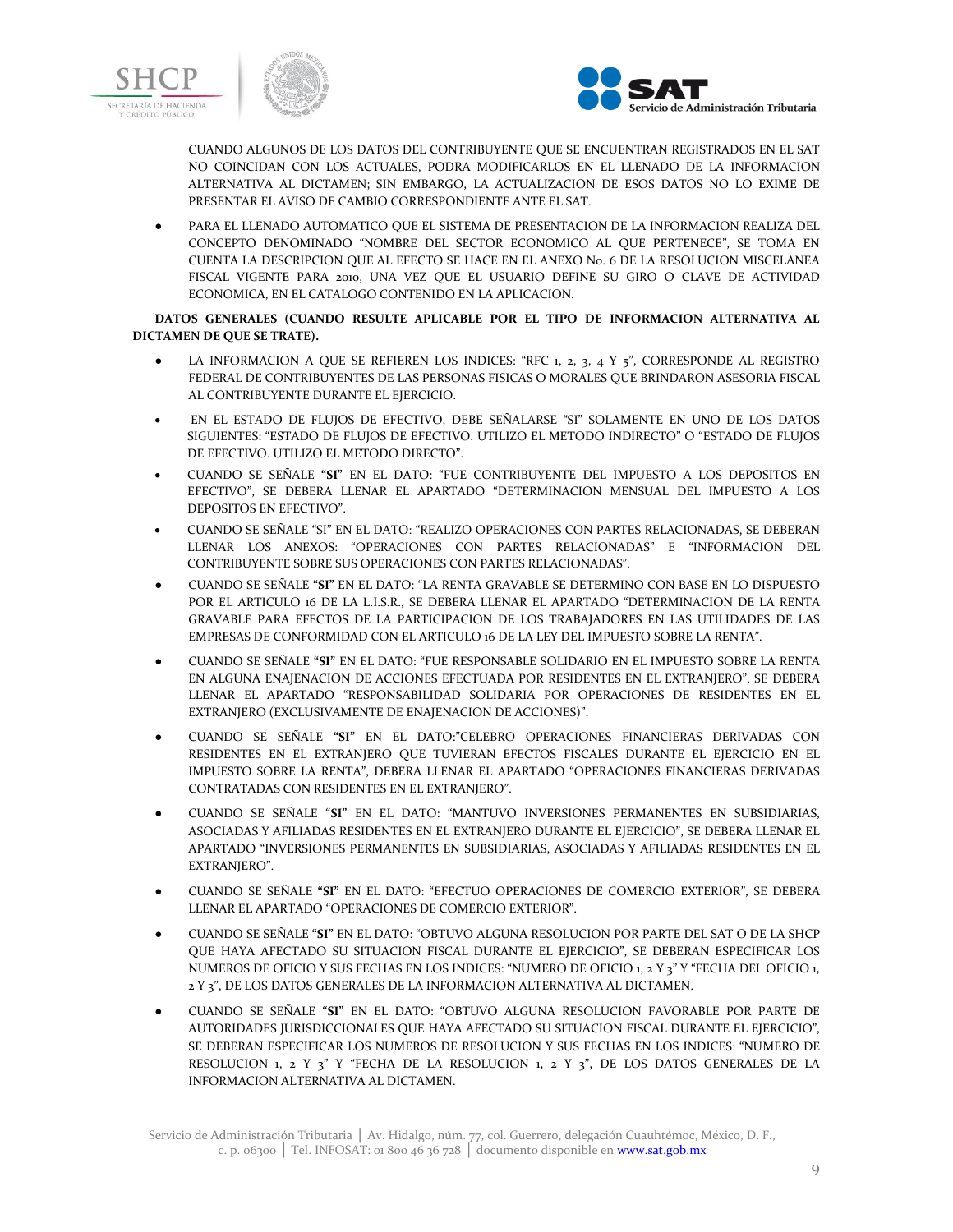





EN EL RENGLON "MONTO PENDIENTE APLICADO EN EL EJERCICIO, DEL ESTIMULO FISCAL POR PROYECTOS EN INVESTIGACION Y DESARROLLO TECNOLOGICO AUTORIZADO EN EJERCICIOS ANTERIORES" SE DEBERA ANOTAR LOS MONTOS QUE DE CONFORMIDAD CON EL ARTICULO CUARTO TRANSITORIO, FRACCION XV DEL DECRETO POR EL QUE SE REFORMAN, ADICIONAN Y DEROGAN DIVERSAS DISPOSICIONES DE LAS LEYES DEL IMPUESTO SOBRE LA RENTA, DEL IMPUESTO A LOS DEPOSITOS EN EFECTIVO Y DEL IMPUESTO AL VALOR AGREGADO, DEL CODIGO FISCAL DE LA FEDERACION Y DEL DECRETO POR EL QUE SE ESTABLECEN LAS OBLIGACIONES QUE PODRAN DENOMINARSE EN UNIDADES DE INVERSION; Y REFORMA Y ADICIONA DIVERSAS DISPOSICIONES DEL CODIGO FISCAL DE LA FEDERACION Y DE LA LEY DEL IMPUESTO SOBRE LA RENTA, PUBLICADO EL 1 DE ABRIL DE 1995, PUBLICADO EN EL DOF EL 7 DE DICIEMBRE DE 2009, HAYAN APLICADO LOS CONTRIBUYENTES QUE, CON ANTERIORIDAD A LA ENTRADA EN VIGOR DEL DECRETO CITADO, HUBIERAN SIDO BENEFICIADOS CON EL ESTIMULO FISCAL PREVISTO EN EL ARTICULO 219 DE LA LEY DEL IMPUESTO SOBRE LA RENTA QUE SE DEROGA CONFORME AL ARTICULO PRIMERO DEL MISMO DECRETO MENCIONADO, SIEMPRE QUE CORRESPONDA A CANTIDADES PENDIENTES DE ACREDITAR DEL ESTIMULO FISCAL AUTORIZADO EN EJERCICIOS ANTERIORES Y QUE NO SE HUBIESE AGOTADO. PARA ESTOS EFECTOS SE CONSIDERARA LO DISPUESTO POR EL ARTICULO 219 VIGENTE AL 31 DE DICIEMBRE DE 2009.

### **ESTADO DE POSICION FINANCIERA.**

- EN EL INDICE "IMPUESTO AL VALOR AGREGADO NO PAGADO" SE REFLEJARA EL IMPUESTO AL VALOR AGREGADO QUE NO OBSTANTE QUE CONSTA EN UNA FACTURA O RECIBO A FAVOR DEL CONTRIBUYENTE, POR LA ADQUISICION DE BIENES Y SERVICIOS, O POR DEL USO O GOCE TEMPORAL DE BIENES, AL CIERRE DEL EJERCICIO ESTA PENDIENTE DE PAGO, Y POR LO TANTO TIENE DERECHO A ACREDITARLO HASTA EL MOMENTO EN QUE EFECTIVAMENTE LO PAGUE.
- EN EL INDICE "IMPUESTO AL VALOR AGREGADO NO COBRADO" SE REFLEJARA EL IMPUESTO AL VALOR AGREGADO QUE, NO OBSTANTE QUE CONSTA EN UNA FACTURA O RECIBO EXPEDIDO POR EL CONTRIBUYENTE, POR LA ENAJENACION DE BIENES Y SERVICIOS, O POR OTORGAR EL USO O GOCE TEMPORAL DE BIENES, AL CIERRE DEL EJERCICIO ESTA PENDIENTE DE COBRO, Y POR LO TANTO LO CAUSA EL CONTRIBUYENTE HASTA EL MOMENTO EN QUE EFECTIVAMENTE LO COBRE.

#### **ESTADO DE RESULTADOS.**

PARA EL LLENADO DE ESTE ANEXO, ES NECESARIO CAPTURAR PREVIAMENTE LA INFORMACION DE LOS ANEXOS: "ANALISIS COMPARATIVO DE LAS SUBCUENTAS DE GASTOS" Y "ANALISIS COMPARATIVO DE LAS SUBCUENTAS DE OTROS GASTOS".

# **ESTADO DE VARIACIONES EN EL CAPITAL CONTABLE.**

- DEBIDO A LA LIMITACION PARA AGREGAR NUEVAS COLUMNAS A LOS FORMATOS, EN EL ESTADO DE VARIACIONES EN EL CAPITAL CONTABLE, SE HAN INCLUIDO DOS COLUMNAS UNA PARA "OTRAS CUENTAS DE CAPITAL ACREEDORAS" Y OTRA PARA "OTRAS CUENTAS DE CAPITAL DEUDORAS", QUE PODRAN UTILIZARSE CUANDO SEA NECESARIO REFLEJAR CONCEPTOS DEL CAPITAL CONTABLE QUE NO TENGAN UNA COLUMNA ESPECIFICA.
- CUANDO SE ANOTEN CANTIDADES EN LAS COLUMNAS "OTRAS CUENTAS DE CAPITAL ACREEDORAS" Y "OTRAS CUENTAS DE CAPITAL DEUDORAS", DEBIDO A QUE SU SALDO SE INTEGRA POR EL IMPORTE DE UNA O MAS CUENTAS, LA INTEGRACION DE LAS MISMAS SE DEBERA PRESENTAR INMEDIATAMENTE ANTES DEL INDICE "SALDOS AL 31 DE DICIEMBRE DE 2012", CONSIGNANDO EN LA COLUMNA DE REFERENCIA, EL IMPORTE CORRESPONDIENTE A CADA CUENTA O CONCEPTO.

#### **ESTADO DE FLUJOS DE EFECTIVO.**

● SE PONDRA UNICAMENTE LA INFORMACION CORRESPONDIENTE AL METODO ELEGIDO POR EL CONTRIBUYENTE.

# **ANALISIS DE LAS SUBCUENTAS DE GASTOS (NO APLICABLE PARA LA INFORMACION ALTERNATIVA AL DICTAMEN DEL SECTOR FINANCIERO).**

EN EL ANALISIS DE LAS SUBCUENTAS DE GASTOS, LAS COLUMNAS DENOMINADAS: "TOTAL DEDUCIBLES PARA ISR" Y "TOTAL NO DEDUCIBLES PARA ISR", SE PONDRA EL MONTO QUE DE LOS CONCEPTOS DE GASTOS QUE SE REPORTAN TIENEN EFECTO FISCAL. LAS PARTIDAS NO DEDUCIBLES SE REFIEREN A PARTIDAS CONTABLES Y NO FISCALES.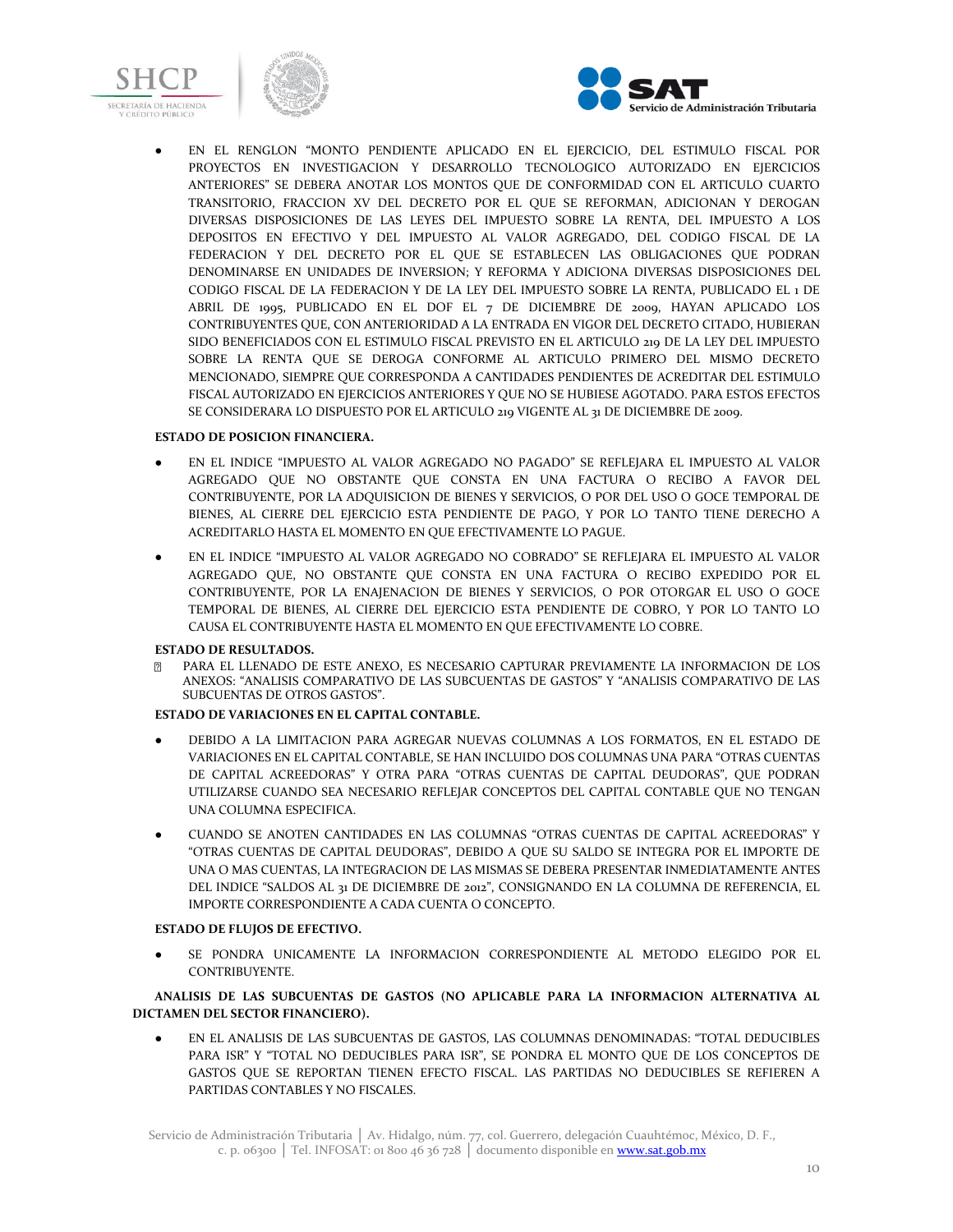



**ANALISIS DE LAS SUBCUENTAS DE OTROS GASTOS Y OTROS PRODUCTOS (NO APLICABLE PARA LA INFORMACION ALTERNATIVA AL DICTAMEN DEL SECTOR FINANCIERO).**

EN EL ANALISIS DE LAS SUBCUENTAS DE OTROS GASTOS Y OTROS PRODUCTOS, LAS COLUMNAS DENOMINADAS: "ACUMULABLES O DEDUCIBLES PARA ISR" Y "NO ACUMULABLES O NO AFECTOS AL ISR (INGRESOS) NO DEDUCIBLES PARA ISR", SE PONDRA EL MONTO QUE DE LOS CONCEPTOS DE OTROS GASTOS Y OTROS PRODUCTOS QUE SE REPORTAN TIENEN EFECTO FISCAL. LAS PARTIDAS NO DEDUCIBLES SE REFIEREN A PARTIDAS CONTABLES Y NO FISCALES.

#### **RELACION DE CONTRIBUCIONES, COMPENSACIONES Y DEVOLUCIONES.**

- NO SE DEBERA LLENAR LA INFORMACION CONTENIDA EN LAS COLUMNAS: "BASE GRAVABLE" Y "TASA, TARIFA O CUOTA", EN EL SIGUIENTE CONCEPTO:
	- IMPUESTO AL COMERCIO EXTERIOR EL INDICE "TOTAL DE IMPUESTOS AL COMERCIO EXTERIOR".
- DERECHOS POR LOS SERVICIOS QUE PRESTA:

EL INDICE: "EL INSTITUTO NACIONAL DE MIGRACION (INM)", CORRESPONDE A LOS DERECHOS DE SERVICIOS DE NO INMIGRANTES (ARTICULO 8, FRACCIONES I A VIII DE LA LEY FEDERAL DE DERECHOS), SERVICIOS MIGRATORIOS (ARTICULO 12 DE LA LEY FEDERAL DE DERECHOS) Y SERVICIOS MIGRATORIOS EXTRAORDINARIOS (ARTICULO 14-A, FRACCIONES I Y II DE LA LEY FEDERAL DE DERECHOS).

EL INDICE: "SERVICIOS A LA NAVEGACION EN EL ESPACIO AEREO MEXICANO (SENEAM)" CORRESPONDE A LOS DERECHOS ESTABLECIDOS EN EL ARTICULO 289, FRACCIONES I, II Y III DE LA LEY FEDERAL DE DERECHOS.

EL INDICE: "COMISION FEDERAL DE TELECOMUNICACIONES (COFETEL)" CORRESPONDE A LOS DERECHOS ESTABLECIDOS EN LOS ARTICULOS 244-A FRACCIONES I A V, 244-B, 244-C, 244-D Y 244-E DE LA LEY FEDERAL DE DERECHOS.

EN EL INDICE: "OTROS ESPECIFICAR CONCEPTO" SE ANOTARAN LOS DERECHOS FEDERALES MAS REPRESENTATIVOS EN CUANTO A MONTO QUE HAYA CAUSADO EL CONTRIBUYENTE DURANTE EL EJERCICIO.

COMPENSACIONES EFECTUADAS Y DEVOLUCIONES OBTENIDAS.

EN RELACION CON ESTOS CONCEPTOS, SE DEBERAN CONSIDERAR COMO COMPENSACIONES EFECTUADAS DURANTE EL EJERCICIO Y COMO DEVOLUCIONES OBTENIDAS EN EL EJERCICIO, A LAS CONTRIBUCIONES QUE CORRESPONDAN AL MISMO EJERCICIO, ASI COMO A LAS CONTRIBUCIONES COMPENSADAS EFECTUADAS Y A LAS DEVOLUCIONES OBTENIDAS EN EL EJERCICIO QUE PROVENGAN DE EIERCICIOS ANTERIORES.

# **BASE PARA LA DETERMINACION DEL IMPUESTO RETENIDO SOBRE HONORARIOS, ARRENDAMIENTOS E INTERESES.**

- ESTE APARTADO SE LLENARA UNICAMENTE CUANDO EXISTA IMPUESTO SOBRE LA RENTA RETENIDO POR EL CONTRIBUYENTE POR CUALQUIERA DE LOS CONCEPTOS SIGUIENTES: HONORARIOS, ARRENDAMIENTOS E INTERESES, Y SE DEJARAN EN BLANCO LOS RUBROS NO APLICABLES.
- LOS CONCEPTOS CAPITALIZADOS SE REFIEREN A HONORARIOS, ARRENDAMIENTOS E INTERESES CUYO IMPORTE FORMA PARTE DEL MONTO ORIGINAL DE LA INVERSION EN ACTIVOS FIJOS, GASTOS Y CARGOS DIFERIDOS, ASI COMO POR EROGACIONES REALIZADAS EN PERIODOS PREOPERATIVOS.

# **RESPONSABILIDAD SOLIDARIA POR OPERACIONES DE RESIDENTES EN EL EXTRANJERO (EXCLUSIVAMENTE DE ENAJENACION DE ACCIONES)**

- EN ESTE APARTADO LOS DATOS SE PROPORCIONARAN AGRUPADOS POR CADA RESIDENTE EN EL EXTRANJERO, GLOBALIZANDO LAS OPERACIONES POR EL CONCEPTO ESPECIFICO DE LA OPERACION.
- EN LA COLUMNA "NUMERO DE IDENTIFICACION FISCAL", SE ANOTARA EL NUMERO O CLAVE DE IDENTIFICACION FISCAL QUE UTILIZA EL RESIDENTE EN EL EXTRANJERO EN SU PAIS DE RESIDENCIA, EN CASO DE QUE EN EL PAIS DE RESIDENCIA NO SE UTILICE DICHA CLAVE, SE ANOTARA N/A.

Servicio de Administración Tributaria │ Av. Hidalgo, núm. 77, col. Guerrero, delegación Cuauhtémoc, México, D. F., c. p. 06300 | Tel. INFOSAT: 01 800 46 36 728 | documento disponible en **www.sat.gob.mx**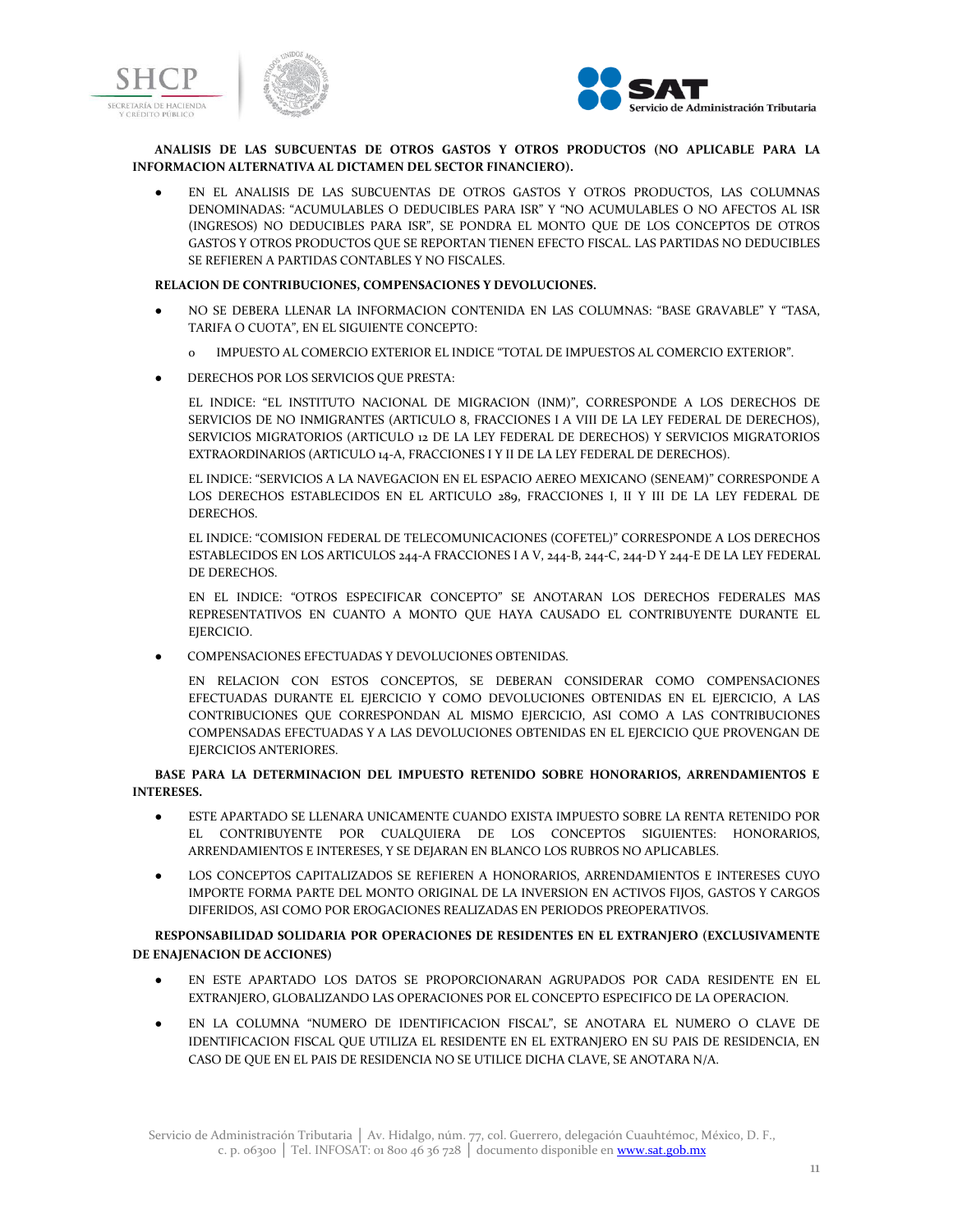





- EN LA COLUMNA "PAIS DE RESIDENCIA DE LA ENTIDAD EXTRANJERA", SE DEBERA ANOTAR LA CLAVE Y NOMBRE DEL PAIS DE RESIDENCIA DE LA ENTIDAD EXTRANJERA, DE CONFORMIDAD CON EL CATALOGO CONTENIDO EN EL APENDICE VI DE ESTE INSTRUCTIVO.
- EN LA COLUMNA "CONCEPTO ESPECIFICO DE LA OPERACION", SE DEBERA ESPECIFICAR SI EL CONCEPTO SE REFIERE A ACCIONES PARTES SOCIALES O ALGUN OTRO CONCEPTO DE LOS SEÑALADOS EN EL SEGUNDO PARRAFO DEL ARTICULO 8 DE LA LEY DEL IMPUESTO SOBRE LA RENTA VIGENTE EN 2012.
- EN LA COLUMNA "TIPO DE MONEDA" SE DEBERA ANOTAR LA MONEDA QUE CORRESPONDA DE CONFORMIDAD CON EL CATALOGO CONTENIDO EN EL APENDICE VII DE ESTE INSTRUCTIVO.
- EN CASO DE PROCEDER ALGUNA ACLARACION A LA INFORMACION CONTENIDA EN ESTE APARTADO. DEBERA HACERLA A TRAVES DEL APARTADO DE INFORMACION ADICIONAL.
- LA INFORMACION DE ESTE APARTADO, ASI COMO LA PREGUNTA REALIZADA EN LA SECCION DE DATOS GENERALES "FUE RESPONSABLE SOLIDARIO EN EL IMPUESTO SOBRE LA RENTA EN ALGUNA ENAJENACION DE ACCIONES EFECTUADA POR RESIDENTES EN EL EXTRANJERO", SE REFIEREN A CUANDO EL CONTRIBUYENTE ACTUA COMO RESPONSABLE SOLIDARIO DE ALGUN RESIDENTE EN EL EXTRANJERO EXCLUSIVAMENTE POR ENAJENACIONES DE ACCIONES DEL RESIDENTE EN EL EXTRANJERO REALIZADAS A UNA PERSONA DISTINTA AL CONTRIBUYENTE, PERO EN LA CUAL ESTE ULTIMO ACTUA COMO REPRESENTANTE EN EL PAIS DEL RESIDENTE EN EL EXTRANJERO (ARTICULO 190 DE LA LEY DEL IMPUESTO SOBRE LA RENTA VIGENTE EN 2012).

# **DETERMINACION MENSUAL DEL IMPUESTO A LOS DEPOSITOS EN EFECTIVO (NO APLICABLE PARA LA INFORMACION ALTERNATIVA AL DICTAMEN DEL SECTOR FINANCIERO).**

- EN ESTE APARTADO LOS DATOS SE PROPORCIONARAN AGRUPADOS POR MES Y POR CADA INSTITUCION DEL SISTEMA FINANCIERO A QUE SE REFIERE LA LEY DEL IMPUESTO A LOS DEPOSITOS EN EFECTIVO, QUE RECAUDO EL IMPUESTO A LOS DEPOSITOS EN EFECTIVO, Y EN LOS CASOS EN QUE EL CONTRIBUYENTE REALICE DIRECTAMENTE UN PAGO DEL IMPUESTO A LOS DEPOSITOS EN EFECTIVO, SE USARA EL TERMINO "PAGO DIRECTO" Y SE AGRUPARA EN EL MES QUE CORRESPONDA.
- EN LA COLUMNA "TOTAL DE DEPOSITOS EN EFECTIVO (ART. 1 L.I.D.E.)" SE ANOTARAN TODOS LOS DEPOSITOS EN EFECTIVO, EN MONEDA NACIONAL O EXTRANJERA (CONVERTIDOS A MONEDA NACIONAL), QUE SE HAYAN REALIZADO EN EL MES DE QUE SE TRATE, SIN CONSIDERAR LOS QUE SE HAYAN EFECTUADO MEDIANTE TRANSFERENCIAS ELECTRONICAS, TRASPASOS DE CUENTAS, TITULOS DE CREDITO O CUALQUIER OTRO DOCUMENTO O SISTEMA PACTADO CON INSTITUCIONES DEL SISTEMA FINANCIERO, TAMPOCO SE CONSIDERARAN LAS ADQUISICIONES EN EFECTIVO DE CHEQUES DE CAJA.
- EN LA COLUMNA "DEPOSITOS POR LOS QUE NO SE ESTA OBLIGADO AL PAGO DEL IMPUESTO (ART. 2 L.I.D.E.)" SE ANOTARA POR CADA MES Y POR CADA INSTITUCION DEL SISTEMA FINANCIERO, EL MONTO PREVISTO EN EL PRIMER PARRAFO DE LA FRACCION III DEL ARTICULO 2 DE LA L.I.D.E., EXCEPTO CUANDO SE TRATE DE ADQUISICIONES DE CHEQUES DE CAJA.
- EN LA COLUMNA "ADQUISICION EN EFECTIVO DE CHEQUES DE CAJA" SE ANOTARA EL MONTO TOTAL POR MES, QUE CORRESPONDA A LAS ADQUISICIONES DE CHEQUES DE CAJA PAGADAS EN EFECTIVO.
- EL IMPORTE DE LA COLUMNA "DEPOSITOS EN EFECTIVO GRAVADOS Y ADQUISICION EN EFECTIVO DE CHEQUES DE CAJA" SERA EL RESULTADO DE DISMINUIR DEL IMPORTE DE LA COLUMNA "TOTAL DE DEPOSITOS EN EFECTIVO" EL IMPORTE DE LA COLUMNA "DEPOSITOS POR LOS QUE NO SE ESTA OBLIGADO AL PAGO DEL IMPUESTO" INCREMENTANDO LOS IMPORTES DE LA COLUMNA "ADQUISICION EN EFECTIVO DE CHEQUES DE CAJA".
- NO SERA NECESARIO LLENAR ESTE APARTADO EN LOS MESES EN QUE EL TOTAL DE DEPOSITOS EN EFECTIVO REALIZADO EN ALGUNA DE LAS INSTITUCIONES DEL SISTEMA FINANCIERO A QUE SE REFIERE LA L.I.D.E., NO REBASE EL MONTO PREVISTO EN EL PRIMER PARRAFO DE LA FRACCION III DEL ARTICULO 2 DE DICHA LEY, Y CUANDO NO SE HAYAN EFECTUADO ADQUISICIONES EN EFECTIVO DE CHEQUES DE CAJA. CUANDO EN UN MES NO SE REBASE EL MONTO ANTES CITADO, PERO SI SE REALICE LA ADQUSICION DE CHEQUES DE CAJA EN EFECTIVO, NO SERA NECESARIO ANOTAR CANTIDAD ALGUNA EN LAS

Servicio de Administración Tributaria │ Av. Hidalgo, núm. 77, col. Guerrero, delegación Cuauhtémoc, México, D. F., c. p. 06300 | Tel. INFOSAT: 01 800 46 36 728 | documento disponible en **www.sat.gob.mx**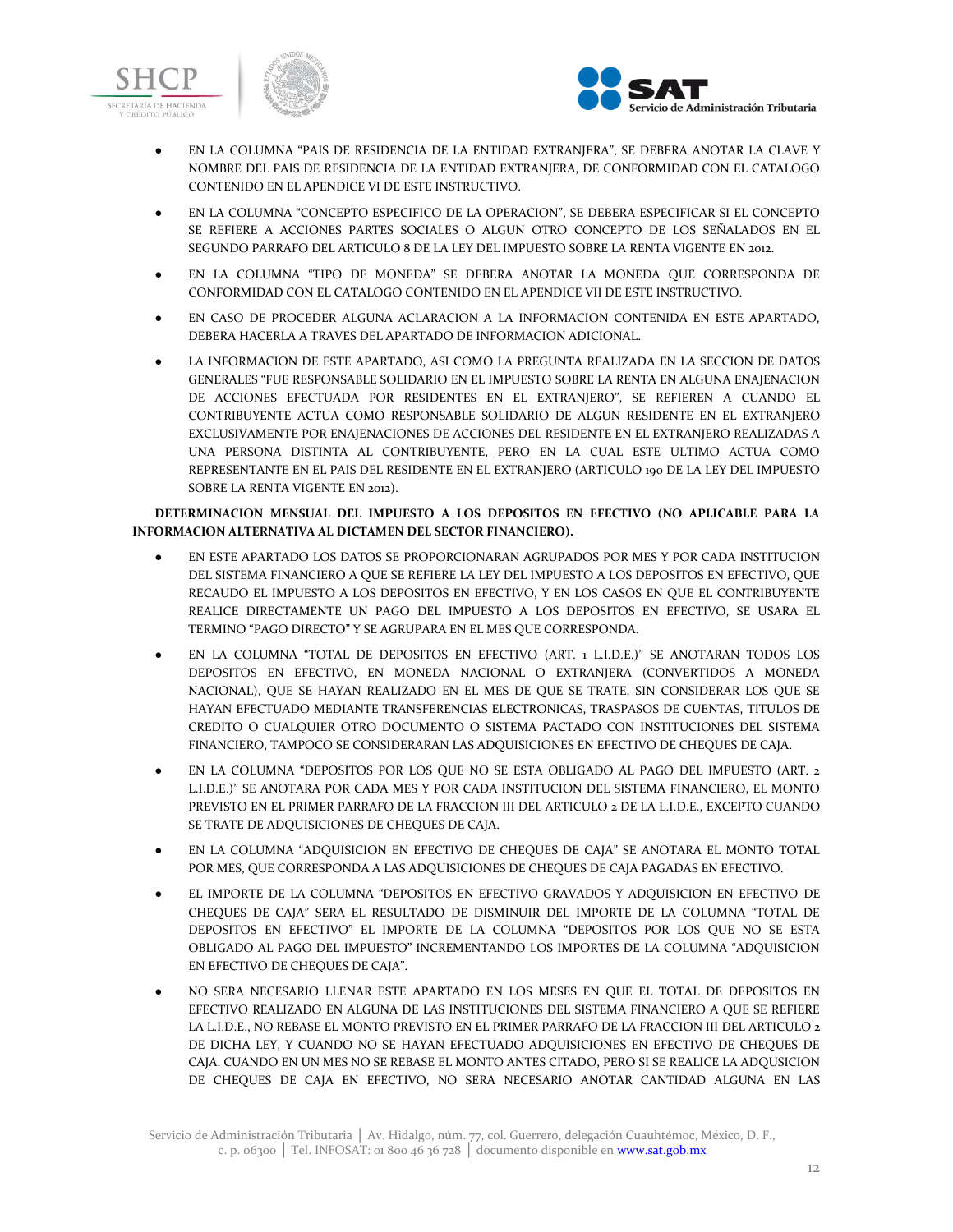

*…*



COLUMNAS "TOTAL DE DEPOSITOS EN EFECTIVO (ART. 1 L.I.D.E.)" Y "DEPOSITOS POR LOS QUE NO SE ESTA OBLIGADO AL PAGO DEL IMPUESTO (ART. 2 L.I.D.E-)"

- EN LA COLUMNA "TOTAL DEL IMPUESTO RECAUDADO POR LA INSTITUCION DEL SISTEMA FINANCIERO", SE INCLUIRAN LAS RECAUDACIONES EFECTUADAS POR LAS INSTITUCIONES REFERIDAS EN EL ARTICULO SEGUNDO TRANSITORIO DEL DECRETO POR EL QUE SE EXPIDE LA LEY DEL IMPUESTO A LOS DEPOSITOS EN EFECTIVO.
- EN LA COLUMNA "IMPUESTO PAGADO DIRECTAMENTE POR EL CONTRIBUYENTE" SE ANOTARA EL IMPUESTO PAGADO POR EL CONTRIBUYENTE COMO CONSECUENCIA DEL PROCEDIMIENTO REFERIDO EN EL ARTICULO 5 DE LA L.I.D.E.
- SI EL CONTRIBUYENTE NO OPTO POR EFECTUAR EL ACREDITAMIENTO DEL IMPUESTO DE CONFORMIDAD CON LO PREVISTO POR EL ARTICULO 9 DE LA LEY DEL IMPUESTO A LOS DEPOSITOS EN EFECTIVO, LAS COLUMNAS "OPCION ARTICULO 9 DE LA L.I.D.E. (ACREDITAMIENTO POR ESTIMACION DEL I.D.E.)", NO LE SON APLICABLES.
- CUANDO EL CONTRIBUYENTE ESTE EXENTO DEL IMPUESTO A LOS DEPOSITOS EN EFECTIVO, NO HAYA REALIZADO DEPOSITOS EN EFECTIVO DURANTE EL EJERCICIO, O BIEN, NO HAYA TENIDO DEPOSITOS GRAVADOS EN LOS TERMINOS DE LAS DISPOSICIONES FISCALES, DEJARA EN BLANCO ESTE APARTADO.
- EN CASO DE PROCEDER ALGUNA ACLARACION CON EL CONTENIDO DE ESTE APARTADO, DEBERA REALIZARSE A TRAVES DEL APARTADO DE INFORMACION ADICIONAL.

# **OPERACIONES FINANCIERAS DERIVADAS CONTRATADAS CON RESIDENTES EN EL EXTRANJERO.**

- EN ESTE APARTADO LOS DATOS SE PROPORCIONARAN AGRUPADOS POR CADA RESIDENTE EN EL EXTRANJERO, GLOBALIZANDO LAS OPERACIONES POR TIPO DE OPERACION Y MONTO CONTRATADO.
- EN LA COLUMNA "NUMERO DE IDENTIFICACION FISCAL", SE ANOTARA EL NUMERO O CLAVE DE IDENTIFICACION FISCAL QUE UTILIZA EL RESIDENTE EN EL EXTRANJERO EN SU PAIS DE RESIDENCIA, EN CASO DE QUE EN EL PAIS DE RESIDENCIA NO SE UTILICE DICHA CLAVE, SE ANOTARA N/A.
- EN LA COLUMNA "PAIS DE RESIDENCIA", SE DEBERA ANOTAR LA CLAVE Y NOMBRE DEL PAIS DE RESIDENCIA, DE CONFORMIDAD CON EL CATALOGO CONTENIDO EN EL APENDICE VI DE ESTE INSTRUCTIVO.
- EL DATO DE LA COLUMNA "TIPO DE OPERACION CONTRATADA, DEUDA O CAPITAL" SE LLENARA DE CONFORMIDAD CON LO DISPUESTO EN EL ULTIMO PARRAFO DEL ARTICULO 16-A DEL CODIGO FISCAL DE LA FEDERACION, QUE ESTABLECE LO SIGUIENTE:

# *"16-A PARA LOS EFECTOS DE LAS DISPOSICIONES FISCALES, SE ENTIENDE POR OPERACIONES FINANCIERAS DERIVADAS LAS SIGUIENTES:*

*SE CONSIDERAN OPERACIONES FINANCIERAS DERIVADAS DE DEUDA, AQUELLAS QUE ESTEN REFERIDAS A TASAS DE INTERES, TITULOS DE DEUDA O AL INDICE NACIONAL DE PRECIOS AL CONSUMIDOR; ASIMISMO, SE ENTIENDE POR OPERACIONES FINANCIERAS DERIVADAS DE CAPITAL, AQUELLAS QUE ESTEN REFERIDAS A OTROS TITULOS, MERCANCIAS, DIVISAS O CANASTAS O INDICES ACCIONARIOS. LAS OPERACIONES FINANCIERAS DERIVADAS QUE NO SE ENCUADREN DENTRO DE LOS SUPUESTOS A QUE SE REFIERE ESTE PARRAFO, SE CONSIDERARAN DE CAPITAL O DE DEUDA ATENDIENDO A LA NATURALEZA DEL SUBYACENTE.*"

- EL DATO DEL "MONTO CONTRATADO" SE EXPRESARA EN MONEDA EXTRANJERA; Y SE DEBERA ANOTAR LA SUMA AGRUPADA POR CADA RESIDENTE EN EL EXTRANJERO Y POR CADA TIPO DE OPERACION CONTRATADA, YA SEA DE DEUDA O DE CAPITAL.
- EN EL DATO "TIPO DE MONEDA", SE ANOTARA LA MONEDA Y EL PAIS AL QUE CORRESPONDE DE CONFORMIDAD CON EL CATALOGO CONTENIDO EN EL APENDICE VII DE ESTE INSTRUCTIVO.
- EL DATO PORCENTAJE DE LA COLUMNA "TASA DE INTERES" SE EXPRESARA EN PORCENTAJE.
- EN EL DATO DE LA "VIGENCIA", SE DEBERA ANOTAR "31 DE DICIEMBRE DE 2012".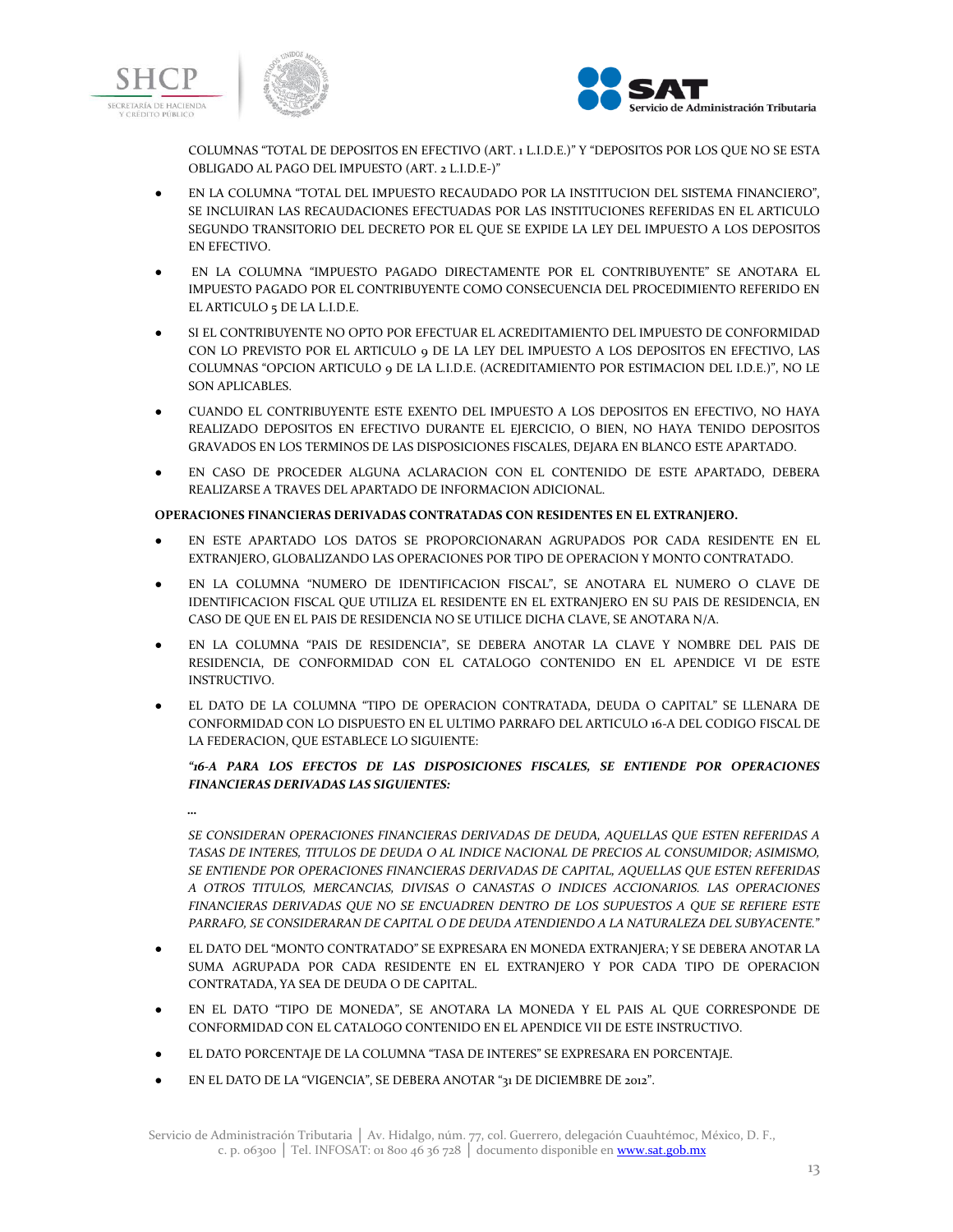



### **INVERSIONES PERMANENTES EN SUBSIDIARIAS, ASOCIADAS Y AFILIADAS RESIDENTES EN EL EXTRANJERO.**

EN ESTE APARTADO LOS DATOS SE PROPORCIONARAN AGRUPADOS POR CADA RESIDENTE EN EL EXTRANJERO, QUE SEA UNA ENTIDAD SUBSIDIARIA, ASOCIADA O AFILIADA DEL CONTRIBUYENTE, GLOBALIZANDO LAS OPERACIONES POR MONTO DE LA INVERSION.

PARA ESTOS EFECTOS LOS TERMINOS "SUBSIDIARIA", "ASOCIADA" O "AFILIADA" SERAN LOS DEFINIDOS EN LAS NORMAS DE INFORMACION FINANCIERA NIF B-8 ESTADOS FINANCIEROS CONSOLIDADOS O COMBINADOS Y NIF B-7 ADQUISIONOES DE NEGOCIOS EMITIDAS POR EL CONSEJO MEXICANO PARA LA INVESTIGACION Y DESARROLLO DE NORMAS DE INFORMACION FINANCIERA (CINIF), EN LOS TERMINOS SIGUIENTES:

*SUBSIDIARIA.- ES UNA ENTIDAD SOBRE LA CUAL OTRA ENTIDAD EJERCE CONTROL.*

*CONTROL.- ES EL PODER DE DECIDIR LAS POLITICAS FINANCIERAS Y DE OPERACION DE UNA ENTIDAD, CON EL FIN DE OBTENER BENEFICIOS DE SUS ACTIVIDADES.*

*ASOCIADA.- ES UNA ENTIDAD SOBRE LA CUAL OTRA ENTIDAD EJERCE INFLUENCIA SIGNIFICATIVA.*

*AFILIADAS.- SON AQUELLAS ENTIDADES QUE TIENEN DUEÑOS COMUNES.*

- EN LA COLUMNA "NUMERO DE IDENTIFICACION FISCAL", SE ANOTARA EL DATO DEL NUMERO O CLAVE DE IDENTIFICACION FISCAL QUE UTILIZA EL RESIDENTE EN EL EXTRANJERO EN SU PAIS DE RESIDENCIA, EN CASO DE QUE EN EL PAIS DE RESIDENCIA NO SE UTILICE DICHA CLAVE, SE ANOTARA N/A.
- EN LA COLUMNA "PAIS DE RESIDENCIA FISCAL DE LA ENTIDAD", SE ANOTARA LA CLAVE Y NOMBRE DEL PAIS DE RESIDENCIA FISCAL DE LA ENTIDAD, DE CONFORMIDAD CON EL CATALOGO CONTENIDO EN EL APENDICE VI DE ESTE INSTRUCTIVO.
- EN LA COLUMNA "PORCENTAJE DE PARTICIPACION EN EL CAPITAL DE LA ENTIDAD" SE ANOTARA EL PORCENTAJE DE PARTICIPACION PROMEDIO DURANTE EL EJERCICIO FISCAL DE 2012, QUE REPRESENTEN LAS ACCIONES, PARTES SOCIALES O SUS EQUIVALENTES PROPIEDAD DEL CONTRIBUYENTE CON RESPECTO AL TOTAL DE ACCIONES, PARTES SOCIALES O EQUIVALENTES QUE HAYA EMITIDO LA ENTIDAD SUBSIDIARIA, ASOCIADA O AFILIADA EN EL EXTRANJERO.
- EN LA COLUMNA "MONTO DE LA INVERSION" SE ANOTARA EL MONTO DE LAS APORTACIONES AL CAPITAL SOCIAL O SU EQUIVALENTE EN LA ENTIDAD SUBSIDIARIA, ASOCIADA O AFILIADA EN EL EXTRANJERO. O BIEN, EL VALOR TOTAL NETO DE ADQUISICION DE LAS ACCIONES O PARTES SOCIALES, INCLUYENDO, EN SU CASO, EL MONTO CORRESPONDIENTE AL CREDITO MERCANTIL O COMERCIAL; ESTE ULTIMO DATO SE PODRA ANOTAR EN UN RENGLON POR SEPARADO, ASENTANDO EL MONTO EN ESTA MISMA COLUMNA.
- EN LA COLUMNA "MONTO DE LAS UTILIDADES (PERDIDAS) DE EJERCICIOS ANTERIORES EN EL PORCENTAJE DE PARTICIPACION" SE ANOTARAN LAS UTILIDADES O PERDIDAS CONTABLES DE EJERCICIOS FISCALES ANTERIORES QUE SE HAYAN GENERADO EN LA ENTIDAD SUBSIDIARIA, ASOCIADA O AFILIADA EN EL EXTRANJERO, DESDE EL EJERCICIO FISCAL EN EL QUE EL CONTRIBUYENTE ES SOCIO O ACCIONISTA Y HASTA EL EJERCICIO FISCAL INMEDIATO ANTERIOR DEL CONTRIBUYENTE, ESTAS UTILIDADES O PERDIDAS CONTABLES DE EJERCICIOS FISCALES ANTERIORES, SE DEBERAN MULTIPLICAR POR EL PORCENTAJE DE PARTICIPACION QUE EN EL CAPITAL SOCIAL TENGA EL CONTRIBUYENTE EN LA ENTIDAD RESIDENTE EN EL EXTRANJERO, AL CIERRE DEL EJERCICIO FISCAL DEL CONTRIBUYENTE QUE SE DICTAMINA.
- EN LA COLUMNA "MONTO DE LA UTILIDAD (PERDIDA) DEL EJERCICIO EN EL PORCENTAJE DE PARTICIPACION" SE DEBERA SEÑALAR LA UTILIDAD O PERDIDA CONTABLE CORRESPONDIENTE AL EJERCICIO FISCAL DEL CONTRIBUYENTE MULTIPLICADA POR EL PORCENTAJE DE PARTICIPACION QUE EN EL CAPITAL SOCIAL TENGA EL CONTRIBUYENTE QUE SE DICTAMINA, EN LA ENTIDAD RESIDENTE EN EL EXTRANJERO AL CIERRE DEL MISMO EJERCICIO FISCAL.
- EN LA COLUMNA "VALOR DE LA INVERSION" SE ANOTARA LA SUMA DE LAS CANTIDADES ASENTADAS POR RENGLON DE LAS COLUMNAS: "MONTO DE LA INVERSION", "MONTO DE LAS UTILIDADES (PERDIDAS) DE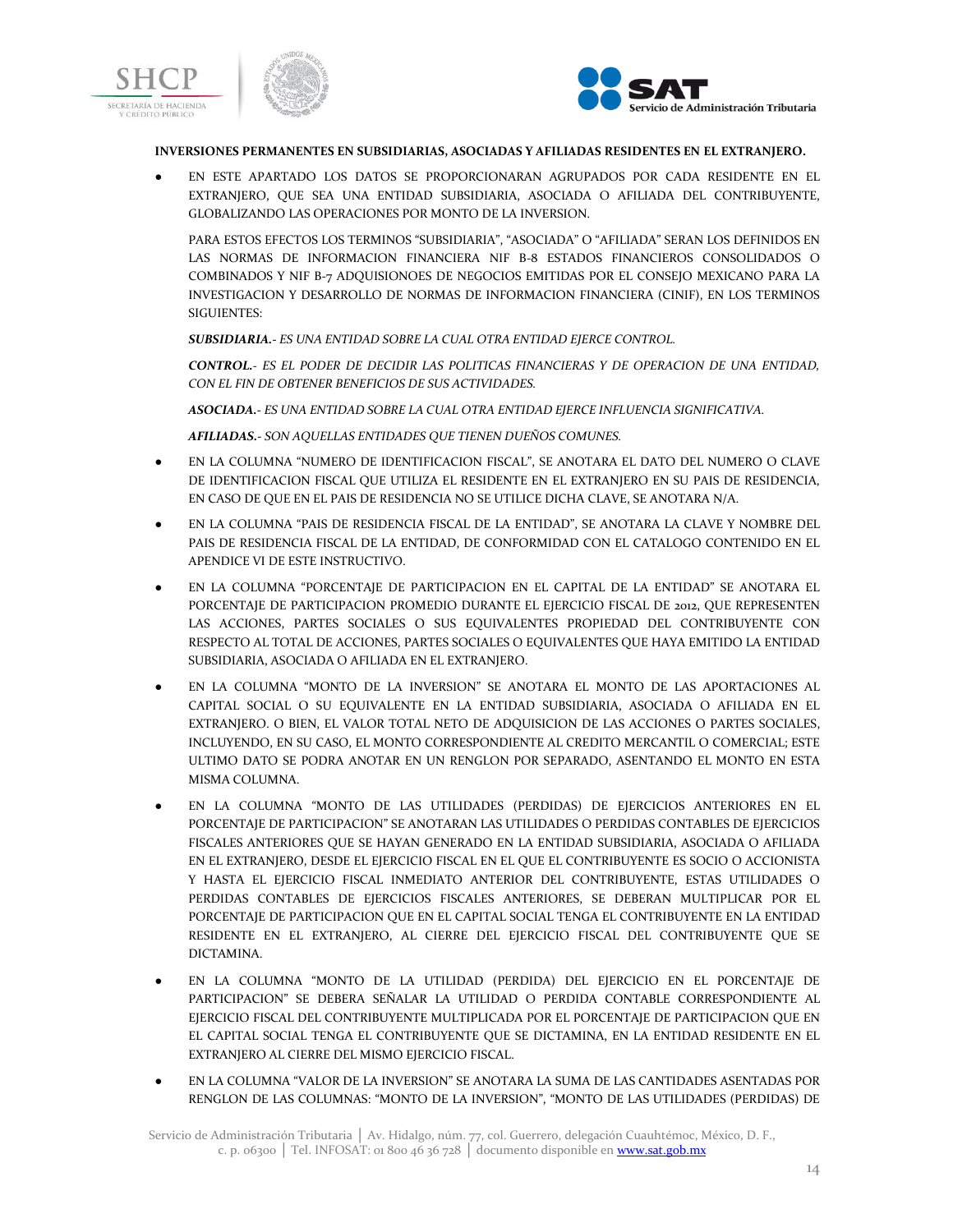



EJERCICIOS ANTERIORES EN EL PORCENTAJE DE PARTICIPACION" Y "MONTO DE LA UTILIDAD (PERDIDA) DEL EJERCICIO EN EL PORCENTAJE DE PARTICIPACION", EN NINGUN CASO PROCEDERA ANOTAR VALORES NEGATIVOS EN ESTA COLUMNA, POR LO QUE, SI ARITMETICAMENTE SE DIERA EL CASO, SE ANOTARA "0".

# **SOCIOS O ACCIONISTAS QUE TUVIERON ACCIONES O PARTES SOCIALES.**

● EN ESTE APARTADO LOS DATOS SE PROPORCIONARAN AGRUPADOS POR CADA SOCIO O ACCIONISTA QUE EL CONTRIBUYENTE HAYA TENIDO DURANTE EL EJERCICIO, CUANDO EL SOCIO O ACCIONISTA NO SEA DIRECTAMENTE UNA PERSONA FISICA O MORAL SINO UN CONTRATO DE FIDEICOMISO, SE ANOTARA EL NUMERO DE CONTRATO DEL FIDEICOMISO Y EL NOMBRE DE LA INSTITUCION QUE ACTUA COMO FIDUCIARIA.

CUANDO EXISTAN ACCIONES COLOCADAS ENTRE EL GRAN PUBLICO INVERSIONISTA, SE ASENTARA EN EL RENGLON CORRESPONDIENTE AL SOCIO O ACCIONISTA *"ACCIONES COLOCADAS ENTRE EL GRAN PUBLICO INVERSIONISTA".*

- EN LA COLUMNA "NUMERO DE IDENTIFICACION FISCAL O RFC", SE ANOTARA EL NUMERO O CLAVE DE IDENTIFICACION FISCAL QUE UTILIZA EL SOCIO O ACCIONISTA EN SU PAIS DE RESIDENCIA, EN CASO DE QUE EN EL PAIS DE RESIDENCIA DEL SOCIO O ACCIONISTA NO SE UTILICE DICHA CLAVE, SE ANOTARA N/A. CUANDO EL SOCIO O ACCIONISTA SEA UN RESIDENTE EN TERRITORIO NACIONAL, SE ANOTARA EL REGISTRO FEDERAL DE CONTRIBUYENTES. CUANDO EXISTAN ACCIONISTAS PUBLICO EN GENERAL, SE ANOTARA *"VARIOS"*
- EN LA COLUMNA "PAIS DE RESIDENCIA PARA EFECTOS FISCALES", SE ANOTARA LA CLAVE Y NOMBRE DEL PAIS DE RESIDENCIA PARA EFECTOS FISCALES DEL SOCIO O ACCIONISTA, DE CONFORMIDAD CON EL CATALOGO CONTENIDO EN EL APENDICE VI DE ESTE INSTRUCTIVO.
- EN LA COLUMNA "PORCENTAJE DE PARTICIPACION EN EL CAPITAL DE LA ENTIDAD CON DERECHO A VOTO" SE ANOTARA EL PORCENTAJE DE PARTICIPACION PROMEDIO DURANTE EL EJERCICIO FISCAL DE 2012, QUE REPRESENTEN LAS ACCIONES, PARTES SOCIALES PROPIEDAD DE LOS SOCIOS O ACCIONISTAS DEL CONTRIBUYENTE CON DERECHO A VOTO RESPECTO AL TOTAL DE ACCIONES O PARTES SOCIALES EMITIDAS POR EL PROPIO CONTRIBUYENTE.
- EN LA COLUMNA "PORCENTAJE DE PARTICIPACION EN EL CAPITAL DE LA ENTIDAD SIN DERECHO A VOTO" SE ANOTARA EL PORCENTAJE QUE REPRESENTEN LAS ACCIONES, PARTES SOCIALES PROPIEDAD DE LOS SOCIOS O ACCIONISTAS DEL CONTRIBUYENTE SIN DERECHO A VOTO RESPECTO AL TOTAL DE ACCIONES O PARTES SOCIALES EMITIDAS POR EL PROPIO CONTRIBUYENTE.
- EN LA COLUMNA "PERIODO DE TENENCIA" SE SEÑALARA EL PERIODO DEL 1 DE ENERO AL 31 DE DICIEMBRE, CUANDO EL SOCIO O ACCIONISTA SE HAYA MANTENIDO COMO TAL DURANTE EL EJERCICIO FISCAL DEL CONTRIBUYENTE QUE SE DICTAMINA.

CUANDO UN SOCIO O ACCIONISTA HAYA DEJADO DE TENER TAL CARACTER DURANTE UN EJERCICIO, EL PERIODO DE TENENCIA TERMINARA EN LA FECHA EN QUE SE ASIENTE EN EL REGISTRO DE ACCIONES O EN EL LIBRO ESPECIAL DE LOS SOCIOS, LA TRANSMISION DE LAS ACCIONES O PARTES SOCIALES (ARTICULOS 128 Y 129, Y 73, RESPECTIVAMENTE DE LA LEY GENERAL DE SOCIEDADES MERCANTILES).

CUANDO UN SOCIO O ACCIONISTA COMIENCE A TENER TAL CARACTER DURANTE UN EJERCICIO, EL PERIODO DE TENENCIA INICIARA EN LA FECHA EN QUE SE ASIENTE EN EL REGISTRO DE ACCIONES O EN EL LIBRO ESPECIAL DE LOS SOCIOS, LA TRANSMISION DE LAS ACCIONES O PARTES SOCIALES (ARTICULOS 128 Y 129, Y 73, RESPECTIVAMENTE DE LA LEY GENERAL DE SOCIEDADES MERCANTILES). PARA LOS ACCIONISTAS PUBLICO EN GENERAL, SE DEJARAN EN BLANCO LAS FECHAS DE LA VIGENCIA. PARA LOS ACCIONISTAS PUBLICO EN GENERAL, SE DEJARAN EN BLANCO LAS FECHAS DE LA VIGENCIA.

● EN LAS COLUMNAS "MONTO DE APORTACIONES" Y "MONTO DE RETIROS DE CAPITAL" SE SEÑALARAN LAS APORTACIONES Y RETIROS EFECTUADOS QUE HAYAN AFECTADO CUENTAS DE CAPITAL CONTABLE, INCLUYENDO APORTACIONES PARA FUTUROS AUMENTOS DE CAPITAL, DE LAS CUALES EXISTA RESOLUCION EN ASAMBLEA DE SOCIOS O ACCIONISTAS PARA SU APLICACION EN EL FUTURO COMO AUMENTO DE CAPITAL SOCIAL.

Servicio de Administración Tributaria │ Av. Hidalgo, núm. 77, col. Guerrero, delegación Cuauhtémoc, México, D. F., c. p. 06300 | Tel. INFOSAT: 01 800 46 36 728 | documento disponible en www.sat.gob.mx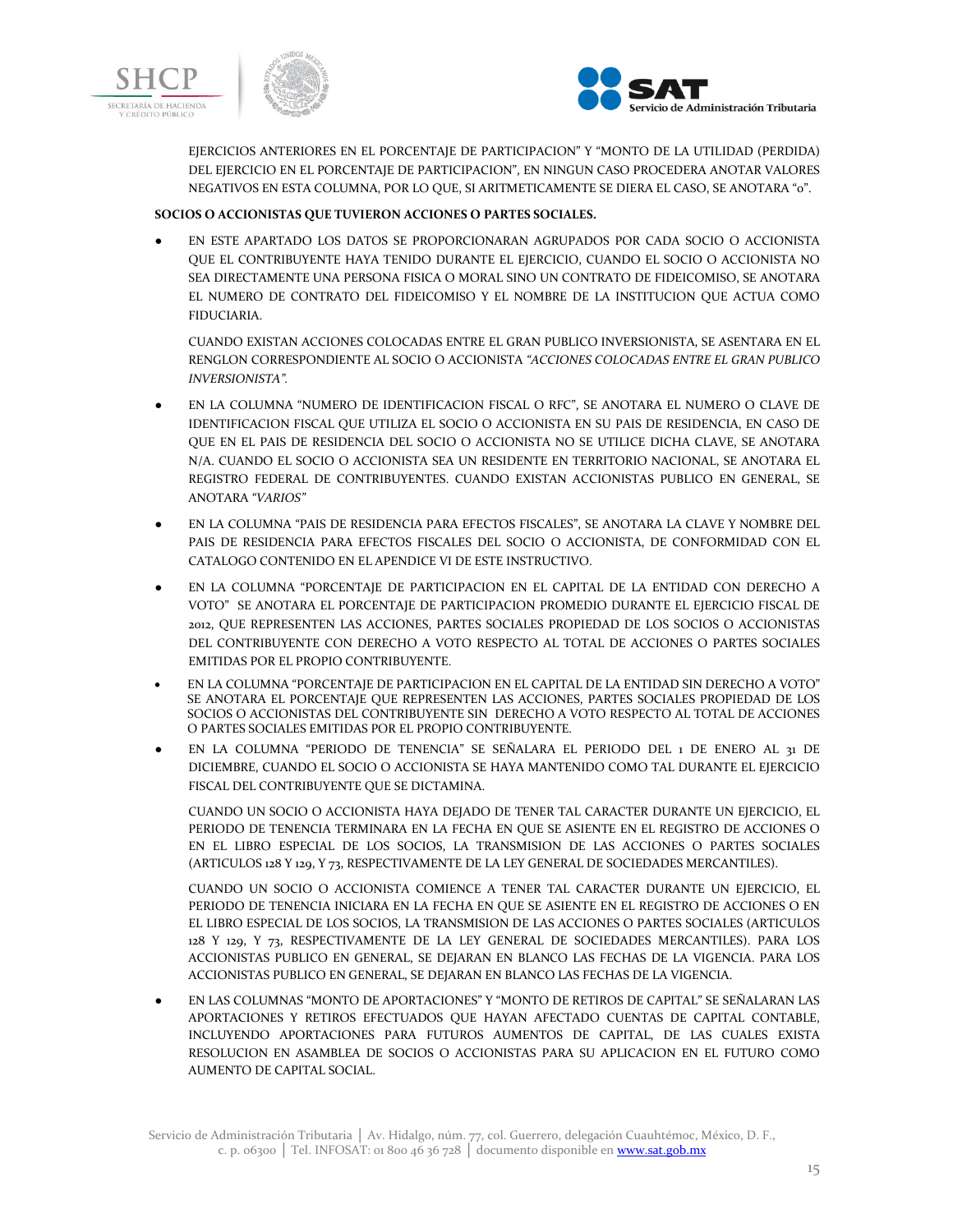



- EN LAS COLUMNAS "MONTO DE PRESTAMOS: EFECTUADOS Y RECIBIDOS", SE SEÑALARAN LOS PRESTAMOS EFECTUADOS A LOS SOCIOS O ACCIONISTAS, Y LOS RECIBIDOS DE ESTOS QUE HAYAN AFECTADO CUENTAS DE PASIVO, INCLUYENDO APORTACIONES PARA FUTUROS AUMENTOS DE CAPITAL, DE LAS CUALES NO EXISTA RESOLUCION EN ASAMBLEA DE SOCIOS O ACCIONISTAS PARA SU APLICACION EN EL FUTURO COMO AUMENTO DE CAPITAL SOCIAL.
- CUANDO EN UN EJERCICIO FISCAL NO HAYA HABIDO TRANSACCIONES CON LOS SOCIOS O ACCIONISTAS, NI MOVIMIENTOS EN LA TENENCIA ACCIONARIA O EN LAS PARTES SOCIALES, SE PODRAN DEJAR EN BLANCO LAS COLUMNAS: "MONTO DE APORTACIONES", "MONTO DE RETIROS DE CAPITAL" Y "MONTO DE PRESTAMOS: EFECTUADOS Y RECIBIDOS".

# **CONCILIACION ENTRE EL RESULTADO CONTABLE Y FISCAL PARA EFECTOS DEL IMPUESTO SOBRE LA RENTA.**

- EN EL CONCEPTO "EFECTO DE LA INFLACION DE LA NIF B-10" SE ANOTARA EL IMPORTE NETO DE LA INFLACION RECONOCIDO EN LA UTILIDAD O PERDIDA NETA SIN CONSIDERAR EL RESULTADO FAVORABLE O DESFAVORABLE CORRESPONDIENTE AL RESULTADO POR POSICION MONETARIA.
- EN EL CONCEPTO "PERDIDA EN ENAJENACION DE ACCIONES" SE ANOTARA EL IMPORTE DE LA PERDIDA EN ENAJENACION DE ACCIONES DEDUCIDA EN EL EJERCICIO, POR LO MISMO DICHO IMPORTE NO DEBERA REFLEJARSE COMO PARTE DE LAS DEDUCCIONES FISCALES NO CONTABLES.
- CUANDO EL CONTRIBUYENTE DETERMINE PERDIDA FISCAL, SOLAMENTE DEBERA LLENAR ESTE ANEXO, HASTA EL INDICE "PERDIDA FISCAL DEL EJERCICIO", CONCLUYENDO LA CONCILIACION. POR NINGUN MOTIVO DEBERA ANOTAR EL IMPORTE DE LA PERDIDA FISCAL EN EL INDICE "RESULTADO FISCAL".
- CUANDO EL CONTRIBUYENTE AMORTICE PERDIDAS FISCALES DE EJERCICIOS ANTERIORES, NO DEBERA ASENTAR EN ESE RENGLON UN MONTO MAYOR AL DE LA UTILIDAD FISCAL DEL EJERCICIO.

### **OPERACIONES CON PARTES RELACIONADAS.**

- EN ESTE APARTADO LOS DATOS SE PROPORCIONARAN AGRUPADOS POR CADA PARTE RELACIONADA, GLOBALIZANDO LAS OPERACIONES POR TIPO DE OPERACION DURANTE EL EJERCICIO PARA EFECTOS DEL IMPUESTO SOBRE LA RENTA.
- EN LA COLUMNA "NUMERO DE IDENTIFICACION FISCAL O RFC", SE ANOTARA EL NUMERO O CLAVE DE IDENTIFICACION FISCAL QUE UTILIZA LA PARTE RELACIONADA EN SU PAIS DE RESIDENCIA, EN CASO DE QUE EN EL PAIS DE RESIDENCIA DE LA PARTE RELACIONADA NO SE UTILICE DICHA CLAVE, SE ANOTARA N/A.

CUANDO LA PARTE RELACIONADA SEA UN RESIDENTE EN TERRITORIO NACIONAL, SE ANOTARA EL REGISTRO FEDERAL DE CONTRIBUYENTES.

- EN LA COLUMNA "TIPO DE OPERACION", SE ANOTARA LA CLAVE Y DESCRIPCION QUE CORRESPONDA AL TIPO DE OPERACION REALIZADA, DE CONFORMIDAD CON EL CATALOGO CONTENIDO EN EL APENDICE IV DE ESTE INSTRUCTIVO.
- EN LA COLUMNA "PAIS DE RESIDENCIA", SE ANOTARA LA CLAVE Y NOMBRE DEL PAIS DE RESIDENCIA, DE CONFORMIDAD CON EL CATALOGO CONTENIDO EN EL APENDICE VI DE ESTE INSTRUCTIVO.
- LA COLUMNA "MONTO EN PESOS", CONTENDRA LOS IMPORTES DE LAS OPERACIONES REALIZADAS QUE DIERON ORIGEN A INGRESOS ACUMULABLES Y DEDUCCIONES AUTORIZADAS PARA EFECTOS DEL IMPUESTO SOBRE LA RENTA.
- EN LA COLUMNA "METODO DE PRECIOS DE TRANSFERENCIA APLICADO", SE ANOTARA LA CLAVE Y DESCRIPCION QUE CORRESPONDA AL METODO DE PRECIOS DE TRANSFERENCIA APLICADO, DE CONFORMIDAD CON EL CATALOGO CONTENIDO EN EL APENDICE V DE ESTE INSTRUCTIVO.
- CUANDO EN LA COLUMNA "LA OPERACION ESTA PACTADA COMO CON PARTES INDEPENDIENTES EN OPERACIONES COMPARABLES" SE ANOTE *"SI"*, ES PORQUE SE CUENTA CON LA INFORMACION QUE DEMUESTRA QUE LAS OPERACIONES ESTAN PACTADAS COMO LO HARIAN PARTES INDEPENDIENTES EN OPERACIONES COMPARABLES.
- EN LA COLUMNA "AJUSTE FISCAL PARA QUE LA OPERACION SE CONSIDERASE PACTADA COMO CON PARTES INDEPENDIENTES EN OPERACIONES COMPARABLES" SE DEBERA PRESENTAR EL AJUSTE DE PRECIOS DE TRANSFERENCIA, QUE EN SU CASO, HAYAN REALIZADO LOS CONTRIBUYENTES PARA QUE LA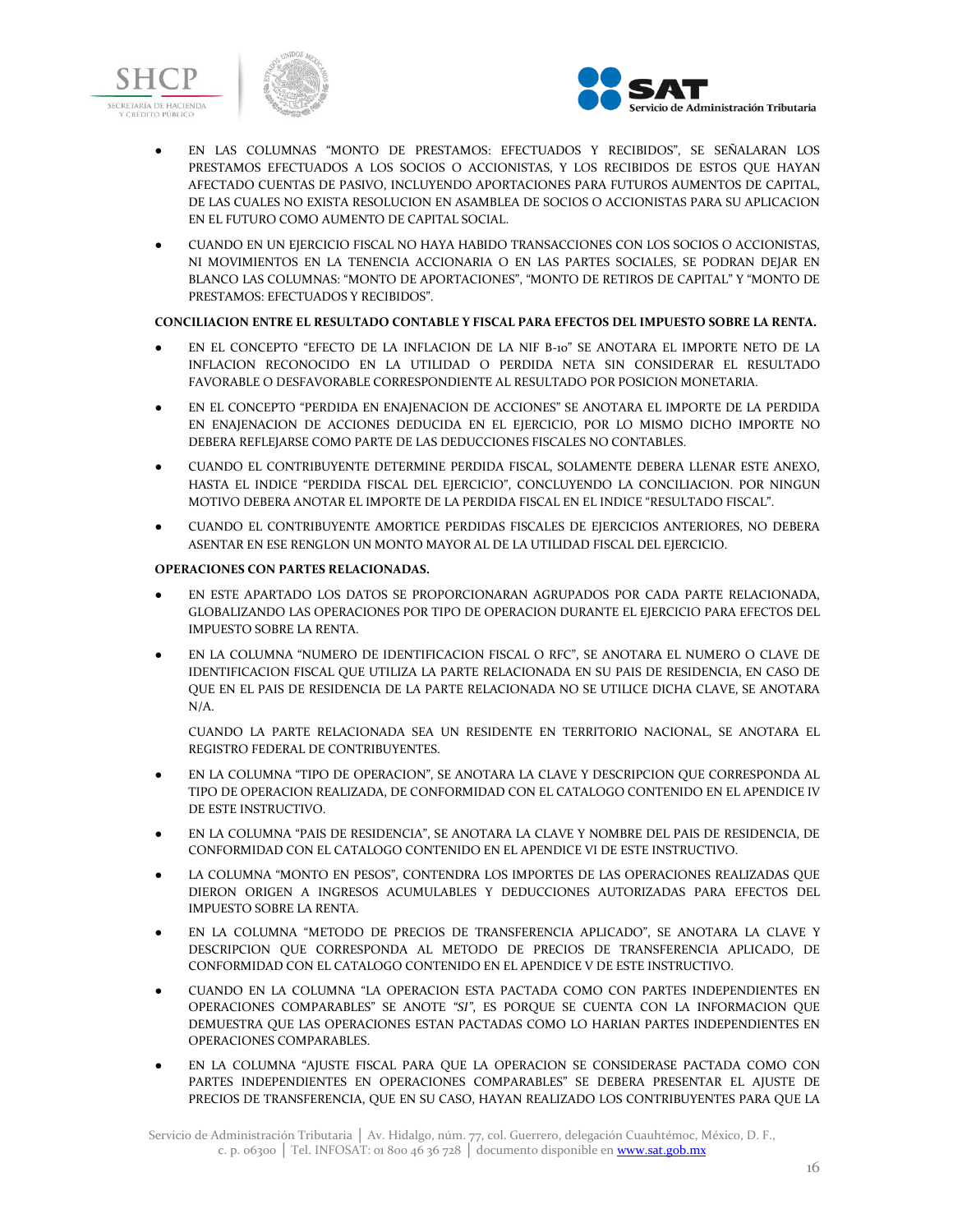





OPERACION CON PARTES RELACIONADAS QUE SE ESTA MANIFESTANDO HAYA QUEDADO DETERMINADA COMO LO HUBIERAN HECHO PARTES INDEPENDIENTES EN OPERACIONES COMPARABLES. EN CASO DE NO EXISTIR AJUSTE SE DEJARA EN BLANCO EL RENGLON DE ESTA COLUMNA.

● CUANDO SE TRATE DE LAS SIGUIENTES OPERACIONES CON PARTES RELACIONADAS NO TENDRAN OBLIGACION DE REPORTAR DATO ALGUNO:

# **INGRESOS:**

- 1303 GANANCIA REALIZADA POR FUSION
- 1304 GANANCIA REALIZADA POR ESCISION
- 1305 GANANCIA QUE PROVENGA DE REDUCCION DE CAPITAL DE SOCIEDADES MERCANTILES RESIDENTES EN EL EXTRANJERO
- 1306 GANANCIA QUE PROVENGA DE LIQUIDACION DE SOCIEDADES MERCANTILES RESIDENTES EN EL EXTRANJERO
- 1307 INGRESOS POR RECUPERACION DE CREDITOS INCOBRABLES
- 1309 AJUSTE ANUAL POR INFLACION RELATIVO A LOS CREDITOS Y DEUDAS CON PARTES RELACIONADAS
- 1310 UTILIDAD EN CAMBIOS GENERADA DE SALDOS Y OPERACIONES CON PARTES RELACIONADAS
- 1311 CANTIDADES RECIBIDAS EN EFECTIVO, EN MONEDA NACIONAL O EXTRANJERA POR CONCEPTO DE PRESTAMOS, APORTACIONES PARA FUTUROS AUMENTOS DE CAPITAL MAYORES A \$600,000 CUANDO NO SE CUMPLA CON LO PREVISTO EN EL ARTICULO 86-A DE LA L.I.S.R.
- 1312 INGRESOS POR DIVIDENDOS

#### **COSTOS Y GASTOS (DEDUCCIONES):**

- 3007 CREDITOS INCOBRABLES, PERDIDAS POR CASO FORTUITO, FUERZA MAYOR O POR ENAJENACION DE BIENES DISTINTOS DE INVENTARIO
- 3008 AJUSTE ANUAL POR INFLACION RELATIVO A LOS CREDITOS Y DEUDAS CON PARTES RELACIONADAS
- 3009 PERDIDA EN CAMBIOS GENERADA DE SALDOS Y OPERACIONES CON PARTES RELACIONADAS.

#### **INFORMACION DEL CONTRIBUYENTE SOBRE SUS OPERACIONES CON PARTES RELACIONADAS.**

- CUALQUIER EXPLICACION SOLICITADA EN ESTE APARTADO, CUYO ESPACIO ASIGNADO RESULTE INSUFICIENTE, DEBERA HACERSE A TRAVES DEL APARTADO DENOMINADO "INFORMACION ADICIONAL"
- SI A CRITERIO DE LA PERSONA QUE RESPONDA EL CUESTIONARIO NO HAY UNA RESPUESTA POSIBLE PARA UNA PREGUNTA EN UN RENGLON DETERMINADO SE PODRA DEJAR EN BLANCO EL RENGLON QUE CORRESPONDA.

EN ESTE CASO, SE DEBERAN HACER ACLARACIONES DEL PORQUE SE QUEDO EN BLANCO LA RESPUESTA A UNA PREGUNTA DETERMINADA, ESTO SE PODRA HACER EN EL APARTADO DENOMINADO INFORMACION ADICIONAL, YA QUE DE NO HACERLO EL SERVICIO DE ADMINISTRACION TRIBUTARIA ENTENDERA QUE EL CONTRIBUYENTE TENIA LA OBLIGACION CUESTIONADA Y NO LE DIO CUMPLIMIENTO.

● EN GENERAL UNA RESPUESTA NO APLICABLE (N/A) SIGNIFICA QUE EL CONTRIBUYENTE NO SE ENCUENTRA ANTE EL SUPUESTO ESTABLECIDO PARA LA PREGUNTA, POR EJEMPLO:

| <b>PREGUNTA</b>                                                                                                                                                   | SIGNIFICADO DE UNA RESPUESTA N/A                                                                                                                                                                                                                                                 |
|-------------------------------------------------------------------------------------------------------------------------------------------------------------------|----------------------------------------------------------------------------------------------------------------------------------------------------------------------------------------------------------------------------------------------------------------------------------|
| EL CONTRIBUYENTE CUENTA CON UN ESTUDIO<br>TRANSFERENCIA<br>PRECIOS<br>DE.<br>DE DE<br>(DOCUMENTACION A OUE SE REFIERE<br>FRACCION XII DEL ARTICULO 86 DE LA LISR) | SIGNIFICA OUE:<br>A) EL CONTRIBUYENTE SE ENCUENTRA EN EL SUPUESTO<br>ESTABLECIDO EN EL SEGUNDO PARRAFO DE LA FRACCION<br>XII DEL ARTICULO 86 DE LA LISR, ES DECIR, QUE REALIZO<br>ACTIVIDADES EMPRESARIALES Y OBTUVO INGRESOS EN EL<br>EJERCICIO INMEDIATO ANTERIOR QUE NO HAYAN |
|                                                                                                                                                                   | EXCEDIDO DE \$13'000,000.00, O BIEN, PRESTO SERVICIOS<br>PROFESIONALES Y OBTUVO INGRESOS QUE NO HUBIESEN<br>EXCEDIDO EN DICHO EJERCICIO DE \$3'000,000.00, SIEMPRE<br>QUE NO ESTE EN EL SUPUESTO A QUE SE REFIERE EL                                                             |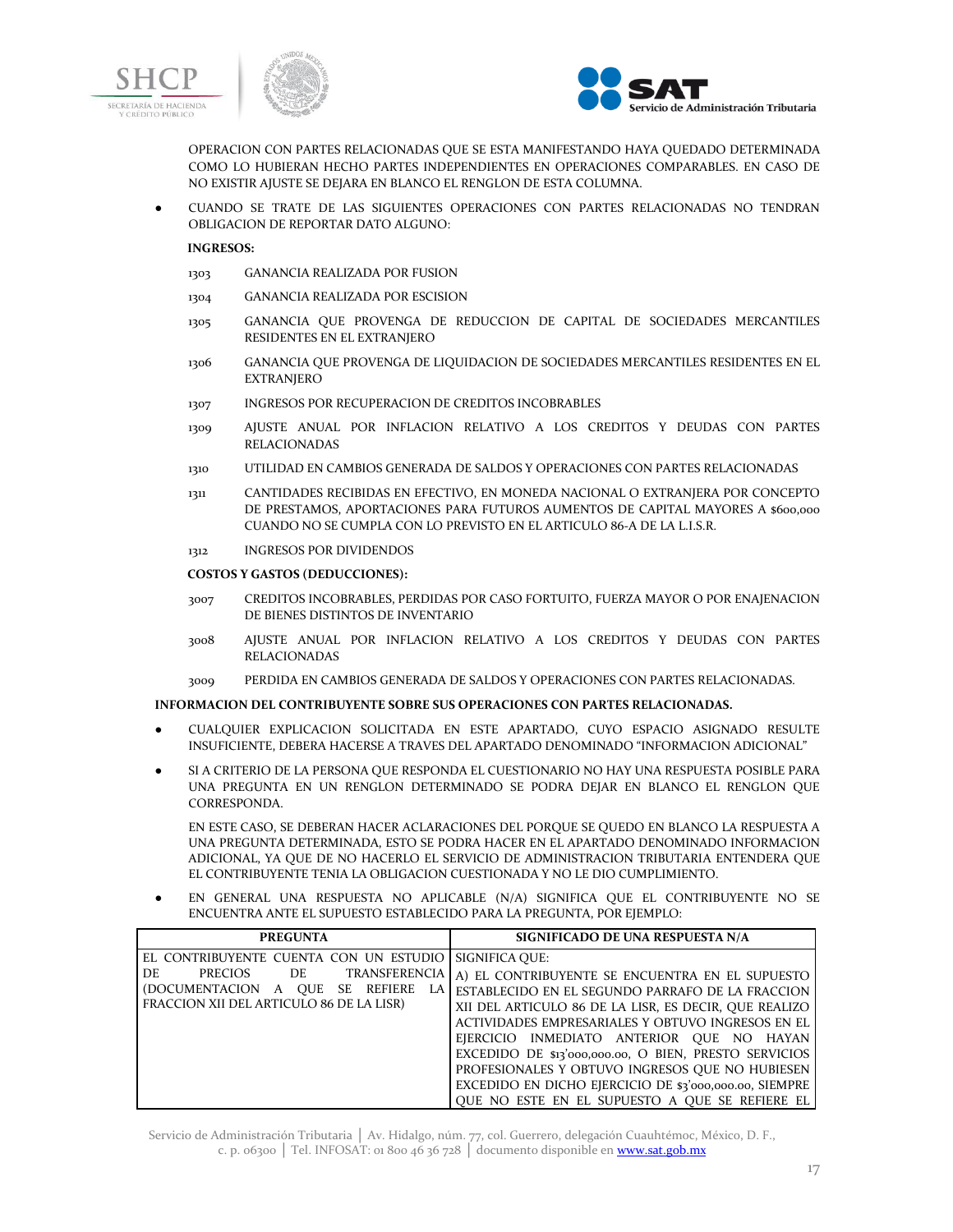



|                                                                                                                                 | PENULTIMO PARRAFO DEL ARTICULO 215 DE ESTA LEY.                                                                                                                                      |
|---------------------------------------------------------------------------------------------------------------------------------|--------------------------------------------------------------------------------------------------------------------------------------------------------------------------------------|
|                                                                                                                                 | B) EL CONTRIBUYENTE NO REALIZO OPERACIONES CON<br>PARTES RELACIONADAS RESIDENTES EN EL EXTRANJERO.                                                                                   |
| PARTES RELACIONADAS RESIDENTES EN EL ARTICULO 216-BIS DE LA LISR.<br>EXTRANIERO (FRACCION XIII DEL ARTICULO 86 DE  <br>LA LISR) | EL CONTRIBUYENTE PRESENTO SU DECLARACION   SIGNIFICA QUE EL CONTRIBUYENTE SE ENCUENTRA EN EL<br>INFORMATIVA POR SUS OPERACIONES CON SUPUESTO ESTABLECIDO EN EL PENULTIMO PARRAFO DEL |

- SI UN CONTRIBUYENTE TIENE MAS DE UNA ACTIVIDAD PREPONDERANTE SE PUEDEN PRESENTAR SIN LIMITACION LA(S) OTRA(S) ACTIVIDADES DEL CONTRIBUYENTE.
- EN EL RENGLON VALOR DEL ACTIVO INTANGIBLE QUE TIENE REGISTRADO EN SU CONTABILIDAD, SE ASENTARA EL SALDO FINAL REFLEJADO EN LOS ESTADOS FINANCIEROS DEL CONTRIBUYENTE. EN CASO DE HABER DADO DE BAJA O ENAJENADO DURANTE EL EJERCICIO ALGUN ACTIVO INTANGIBLE DEBERA REFLEJAR EL VALOR DEL MISMO EN LOS ESTADOS FINANCIEROS A LA FECHA DE LA BAJA O ENAJENACION.
- LOS RENGLONES "EL CONTRIBUYENTE CUENTA CON EVIDENCIA DOCUMENTAL QUE DEMUESTRE HABER DADO CUMPLIMIENTO A LO DISPUESTO POR LA FRACCION XV DEL ARTICULO 86 DE LA LISR POR SUS OPERACIONES CON PARTES RELACIONADAS" Y "EL CONTRIBUYENTE CUENTA CON EVIDENCIA DOCUMENTAL QUE DEMUESTRE HABER DADO CUMPLIMIENTO A LO DISPUESTO POR LA FRACCION III DEL ARTICULO 18 DE LA LIETU POR SUS OPERACIONES CON PARTES RELACIONADAS" TANTO RESIDENTES EN TERRITORIO NACIONAL COMO RESIDENTES EN EL EXTRANJERO, SE REFIEREN A QUE LOS CONTRIBUYENTES QUE CELEBRARON OPERACIONES CON PARTES RELACIONADAS DEBERAN CONTAR CON EL SOPORTE QUE ACREDITE QUE SE DETERMINARON SUS INGRESOS ACUMULABLES Y DEDUCCIONES AUTORIZADAS, CONSIDERANDO PARA ESAS OPERACIONES LOS PRECIOS Y MONTOS DE CONTRAPRESTACIONES QUE HUBIERAN UTILIZADO CON O ENTRE PARTES INDEPENDIENTES EN OPERACIONES COMPARABLES, APLICANDO PARA ESTE EFECTO LOS METODOS ESTABLECIDOS EN EL ARTICULO 216 DE LA LISR, EN EL ORDEN ESTABLECIDO EN EL CITADO ARTICULO.
- EN LOS RENGLONES QUE SE REFIEREN AL RFC DE LAS PERSONAS QUE ELABORARON LA DOCUMENTACION QUE DEMUESTRE HABER DADO CUMPLIMIENTO A LO DISPUESTO POR LOS ARTICULOS 86 FRACCION XII Y XV DE LA LISR Y 18 FRACCION III DE LA LIETU, O BIEN, QUE ASESORARON EN SU FORMULACION, SE ASENTARA EL RFC DE LA PERSONA FISICA EXTERNA AL CONTRIBUYENTE QUE ELABORO O ASESORO AL CONTRIBUYENTE. CUANDO HAYA SIDO EL PERSONAL DEL PROPIO CONTRIBUYENTE EL QUE ELABORO EL ESTUDIO SE ASENTARA EL RFC DEL CONTRIBUYENTE.

**DETERMINACION DE LA RENTA GRAVABLE PARA EFECTOS DE LA PARTICIPACION DE LOS TRABAJADORES EN LAS UTILIDADES DE LAS EMPRESAS DE CONFORMIDAD CON EL ARTICULO 16 DE LA LEY DEL IMPUESTO SOBRE LA RENTA.**

● CUANDO EL CONTRIBUYENTE NO HAYA DETERMINADO RENTA GRAVABLE PARA EFECTOS DE LA PARTICIPACION DE LOS TRABAJADORES EN LAS UTILIDADES DE LAS EMPRESAS EN LOS TERMINOS DEL ARTICULO 16 DE LA LISR, DEJARA EN BLANCO ESTE APARTADO.

# **OPERACIONES DE COMERCIO EXTERIOR.**

- EN ESTE APARTADO LOS DATOS QUE SE SOLICITAN SE PROPORCIONARAN AGRUPADOS POR CADA UNO DE LOS BIENES IMPORTADOS O EXPORTADOS, POR CADA UNO DE LOS AGENTES ADUANALES Y DENTRO DE CADA AGENTE ADUANAL AGRUPADOS POR PAIS DE ORIGEN Y PROCEDENCIA, GLOBALIZANDO LAS OPERACIONES EN QUE INTERVINO Y CONSIGNANDOLAS EN EL RENGLON O RENGLONES QUE LES CORRESPONDA.
- EN LA COLUMNA "NUMERO DE PATENTE O AUTORIZACION DEL AGENTE ADUANAL O APODERADO ADUANAL" SE ANOTARA EL NUMERO DE PATENTE DEL AGENTE ADUANAL O EL NUMERO DE AUTORIZACION DEL APODERADO ADUANAL QUE HAYAN TAMITADO LOS PEDIMIENTOS DEL CONTRIBUYENTE.
- EN LA COLUMNA "RFC DE LA SOCIEDAD CONSTITUIDA EN SU CASO POR EL AGENTE ADUANAL" UNICAMENTE SE ANOTARA EL RFC DE LA SOCIEDAD CONSTITUIDA EN SU CASO POR EL AGENTE ADUANAL EN LOS TERMINOS DEL ARTICULO 163, FRACCION II, DE LA LEY ADUANERA, CUANDO DICHA SOCIEDAD HAYA SIDO QUIEN LE FACTURO LA PRESTACION DEL SERVICIO ADUANAL AL CONTRIBUYENTE.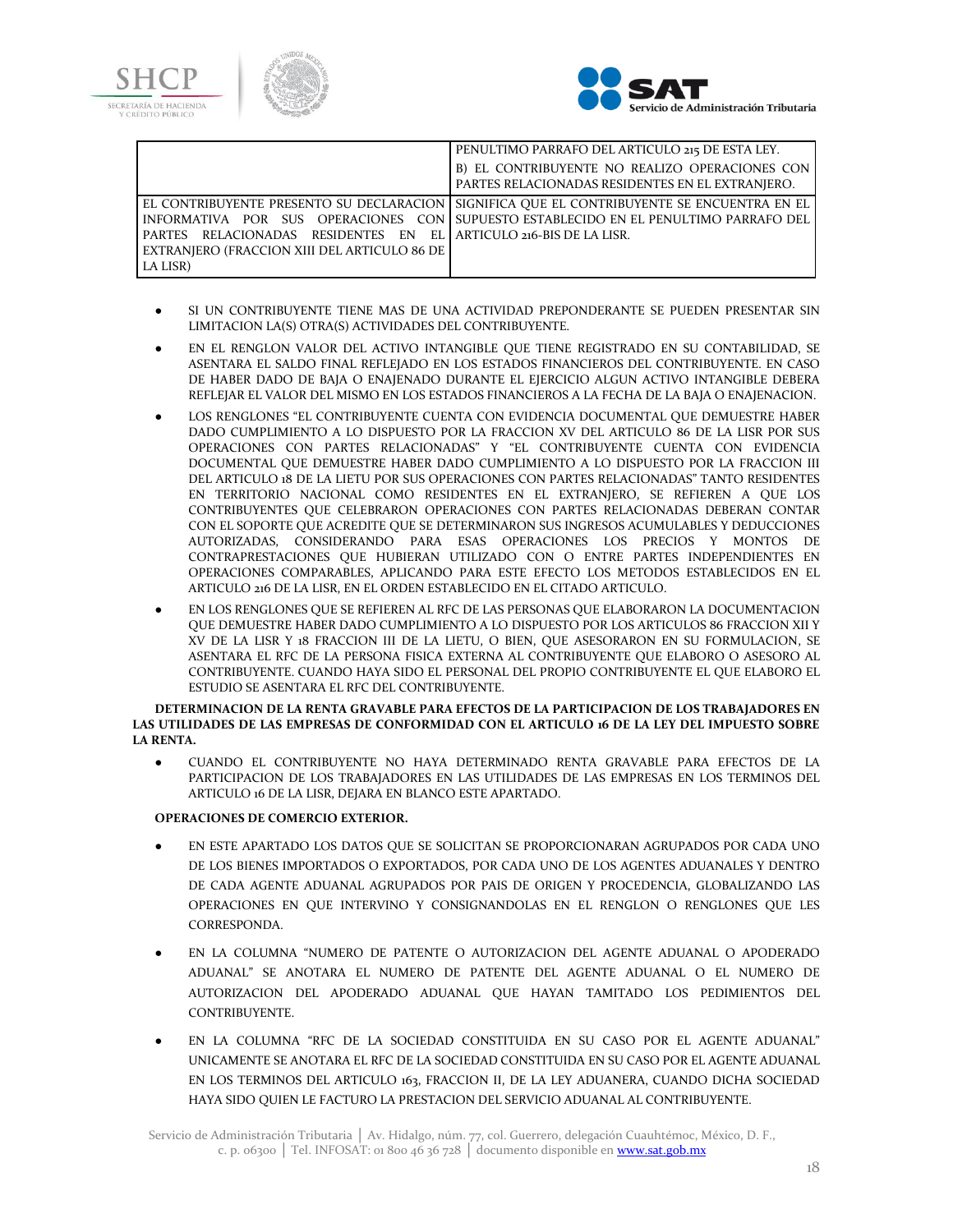



- EN LAS COLUMNAS: "PAIS DE PROCEDENCIA", "PAIS DE ORIGEN" Y "PAIS DE DESTINO", SE DEBERA ANOTAR LA CLAVE Y NOMBRE DEL PAIS DE CONFORMIDAD CON EL CATALOGO CONTENIDO EN EL APENDICE VI DE ESTE INSTRUCTIVO.
- EN LA COLUMNA "PROGRAMA O DECRETO" SE ANOTARA CUANDO SEA PROCEDENTE EL PROGRAMA O DECRETO BAJO EL CUAL SE LLEVARON A CABO LAS OPERACIONES DE COMERCIO EXTERIOR. EJEMPLO: *"IMMEX"*.

#### EJEMPLO: "IMMEX".

**APENDICE IV. CATALOGO DE TIPO DE OPERACION PARA EFECTOS DEL APARTADO "OPERACIONES CON PARTES RELACIONADAS".**

| <b>OPERACIONES DE INGRESO</b> |                                                                                                                                                                                                                                             |  |
|-------------------------------|---------------------------------------------------------------------------------------------------------------------------------------------------------------------------------------------------------------------------------------------|--|
| 0100                          | INGRESOS TOTALES POR VENTA DE INVENTARIOS PRODUCIDOS TERMINADOS                                                                                                                                                                             |  |
| 0101                          | INGRESOS TOTALES POR VENTA DE INVENTARIOS PRODUCIDOS SEMITERMINADOS                                                                                                                                                                         |  |
| 0200                          | INGRESOS TOTALES POR VENTA DE INVENTARIOS ADQUIRIDOS PARA DISTRIBUCION                                                                                                                                                                      |  |
| 0201                          | INGRESOS TOTALES POR VENTA DE INVENTARIOS ADQUIRIDOS (MATERIAS PRIMAS)                                                                                                                                                                      |  |
| 0202                          | INGRESOS TOTALES POR VENTA DE INVENTARIOS ADQUIRIDOS (ARTICULOS SEMITERMINADOS)                                                                                                                                                             |  |
| 0300                          | INGRESOS POR PRESTACION DE SERVICIOS EN GENERAL                                                                                                                                                                                             |  |
| 0301                          | INGRESOS POR PRESTACION DE SERVICIOS TECNICOS                                                                                                                                                                                               |  |
| 0400                          | <b>INGRESOS POR MAQUILA</b>                                                                                                                                                                                                                 |  |
| 0500                          | INGRESOS POR SERVICIOS ADMINISTRATIVOS                                                                                                                                                                                                      |  |
| 0600                          | <b>INGRESOS POR SEGUROS Y REASEGUROS</b>                                                                                                                                                                                                    |  |
| 0700                          | <b>INGRESOS POR COMISIONES</b>                                                                                                                                                                                                              |  |
| 0800                          | <b>INGRESOS POR REGALIAS</b>                                                                                                                                                                                                                |  |
| 0900                          | INGRESOS POR ASISTENCIA TECNICA                                                                                                                                                                                                             |  |
| 1000                          | <b>INGRESOS POR INTERESES DEVENGADOS</b>                                                                                                                                                                                                    |  |
| 1100                          | <b>INGRESOS POR ARRENDAMIENTO</b>                                                                                                                                                                                                           |  |
| 1200                          | INGRESO POR ENAJENACION DE ACCIONES                                                                                                                                                                                                         |  |
| 1300                          | <b>INGRESOS POR VENTA DE ACTIVO FIJO</b>                                                                                                                                                                                                    |  |
| 1301                          | <b>INGRESOS POR VENTA DE TERRENOS</b>                                                                                                                                                                                                       |  |
| 1302                          | <b>INGRESOS POR CONDONACION DE DEUDAS</b>                                                                                                                                                                                                   |  |
| 1303                          | <b>GANANCIA REALIZADA POR FUSION</b>                                                                                                                                                                                                        |  |
| 1304                          | <b>GANANCIA REALIZADA POR ESCISION</b>                                                                                                                                                                                                      |  |
| 1305                          | GANANCIA QUE PROVENGA DE REDUCCION DE CAPITAL DE SOCIEDADES MERCANTILES RESIDENTES EN<br>EL EXTRANJERO                                                                                                                                      |  |
| 1306                          | GANANCIA QUE PROVENGA DE LIQUIDACION DE SOCIEDADES MERCANTILES RESIDENTES EN EL<br><b>EXTRANJERO</b>                                                                                                                                        |  |
| 1307                          | <b>INGRESOS POR RECUPERACION DE CREDITOS INCOBRABLES</b>                                                                                                                                                                                    |  |
| 1308                          | INGRESOS POR CANTIDADES PERCIBIDAS PARA EFECTUAR GASTOS POR CUENTA DE PARTES<br><b>RELACIONADAS</b>                                                                                                                                         |  |
| 1309                          | AJUSTE ANUAL POR INFLACION RELATIVO A LOS CREDITOS Y DEUDAS CON PARTES RELACIONADAS                                                                                                                                                         |  |
| 1310                          | UTILIDAD EN CAMBIOS GENERADA DE SALDOS Y OPERACIONES CON PARTES RELACIONADAS                                                                                                                                                                |  |
| 1311                          | CANTIDADES RECIBIDAS EN EFECTIVO, EN MONEDA NACIONAL O EXTRANJERA POR CONCEPTO DE<br>PRESTAMOS, APORTACIONES PARA FUTUROS AUMENTOS DE CAPITAL MAYORES A \$600,000 CUANDO NO<br>SE CUMPLA CON LO PREVISTO EN EL ARTICULO 86-A DE LA L.I.S.R. |  |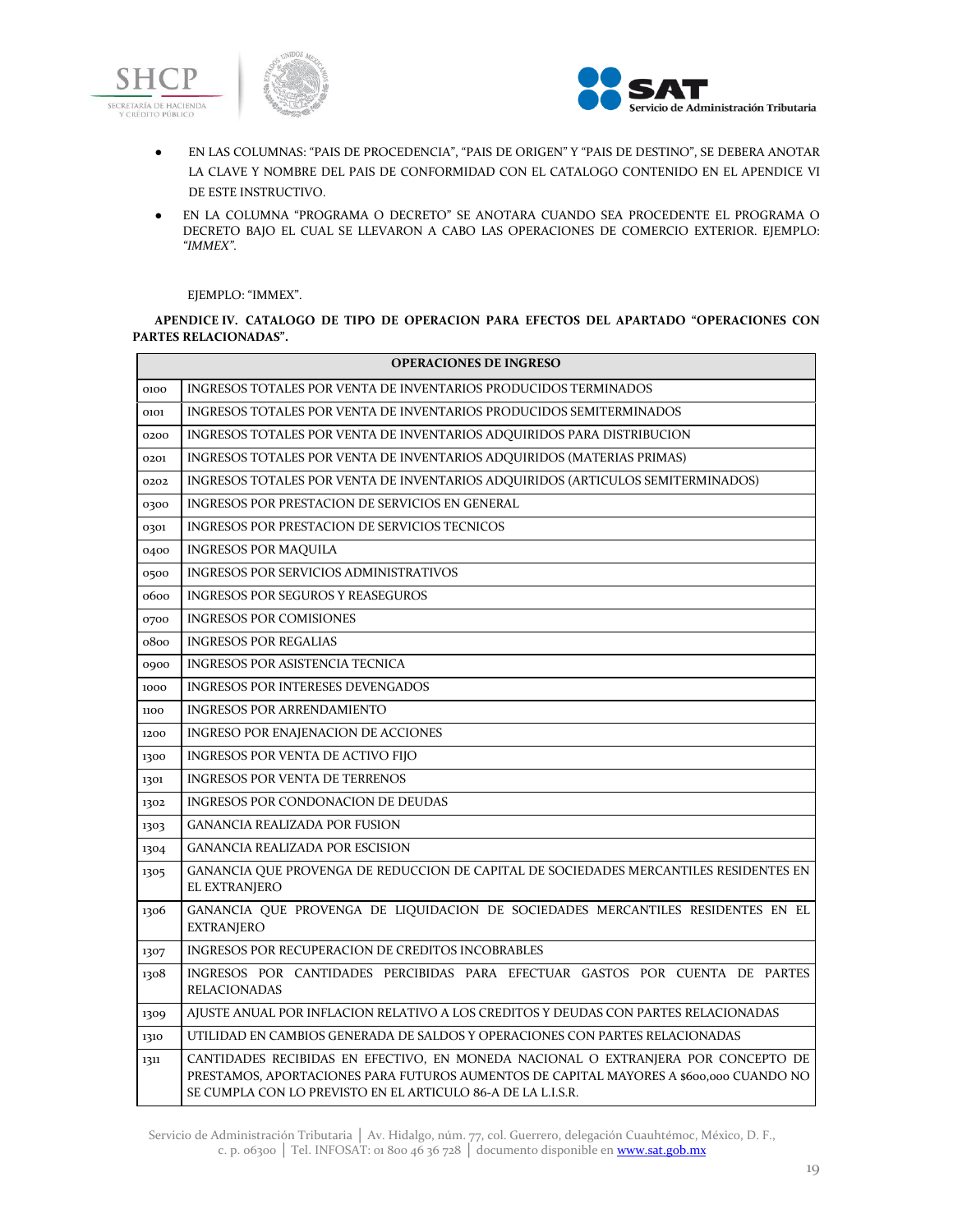





| 1312 | <b>INGRESOS POR DIVIDENDOS</b>                                                                                                     |
|------|------------------------------------------------------------------------------------------------------------------------------------|
| 1313 | <b>GANANCIA ACUMULABLE EN OPERACIONES FINANCIERAS DERIVADAS</b>                                                                    |
| 1314 | INTERES A FAVOR O ACUMULABLE QUE SE DETERMINE POR REALIZAR OPERACIONES FINANCIERAS<br><b>DERIVADAS</b>                             |
| 1315 | ACUMULACION DE INGRESOS PERCIBIDOS POR OPERACIONES FINANCIERAS REFERIDAS A UN<br>SUBYACENTE OUE NO COTICE EN UN MERCADO RECONOCIDO |
| 1316 | <b>INGRESOS POR VENTA DE INTANGIBLES</b>                                                                                           |
| 1317 | INGRESOS POR VENTA DE OTROS CARGOS Y GASTOS DIFERIDOS                                                                              |
| 1318 | <b>ANTICIPOS DE CLIENTES</b>                                                                                                       |
| 1319 | INGRESOS ATRIBUIBLES A ESTABLECIMIENTOS PERMANENTES                                                                                |
| 1400 | OTROS INGRESOS (ESPECIFICAR)                                                                                                       |

# **OPERACIONES DE COSTO Y GASTOS**

| 1500 | COMPRA NETA DE INVENTARIOS PARA PRODUCCION TERMINADOS     |
|------|-----------------------------------------------------------|
| 1501 | COMPRA NETA DE INVENTARIOS PARA PRODUCCION SEMITERMINADOS |
| 1502 | COSTO DE PRODUCCION Y VENTA DE ARTICULOS PRODUCIDOS       |
| 1600 | COMPRA NETA DE INVENTARIOS ADQUIRIDOS PARA DISTRIBUCION   |
| 1601 | COSTO DE VENTAS DE ARTICULOS DE DISTRIBUCION              |
| 1700 | INVERSIONES EN ACTIVO FIJO, CARGOS Y GASTOS DIFERIDOS     |
| 1701 | DEPRECIACION FISCAL                                       |
| 1702 | DEDUCCION INMEDIATA                                       |
| 1703 | <b>AMORTIZACION FISCAL</b>                                |
| 1704 | COSTO FISCAL EN VENTA DE ACTIVO FIJO                      |
| 1705 | COSTO FISCAL EN VENTA DE TITULOS VALOR                    |
| 1706 | COSTO FISCAL EN VENTA DE INTANGIBLES                      |
| 1707 | COSTO FISCAL EN VENTA DE OTROS CARGOS Y GASTOS DIFERIDOS  |
| 1708 | COSTO FISCAL EN VENTA DE TERRENO                          |
| 1800 | <b>REGALIAS</b>                                           |
| 1900 | <b>ASISTENCIA TECNICA</b>                                 |
| 2000 | <b>HONORARIOS</b>                                         |
| 2100 | <b>ARRENDAMIENTO</b>                                      |
| 2200 | <b>GARANTIAS</b>                                          |
| 2300 | PUBLICIDAD                                                |
| 2400 | SERVICIOS DE MAQUILA                                      |
| 2500 | OTROS SERVICIOS PRESTADOS                                 |
| 2600 | <b>SERVICIOS FINANCIEROS</b>                              |
| 2700 | <b>COMISIONES</b>                                         |
| 2800 | <b>INTERESES DEVENGADOS A CARGO</b>                       |
| 2900 | POR PRIMAS PAGADAS POR SEGURO Y REASEGURO                 |
| 2901 | REASEGURO CAUTIVO                                         |
| 3000 | COSTO FISCAL EN VENTA DE ACCIONES                         |
| 3001 | <b>GASTOS A PRORRATA DE ESTABLECIMIENTOS PERMANENTES</b>  |
|      |                                                           |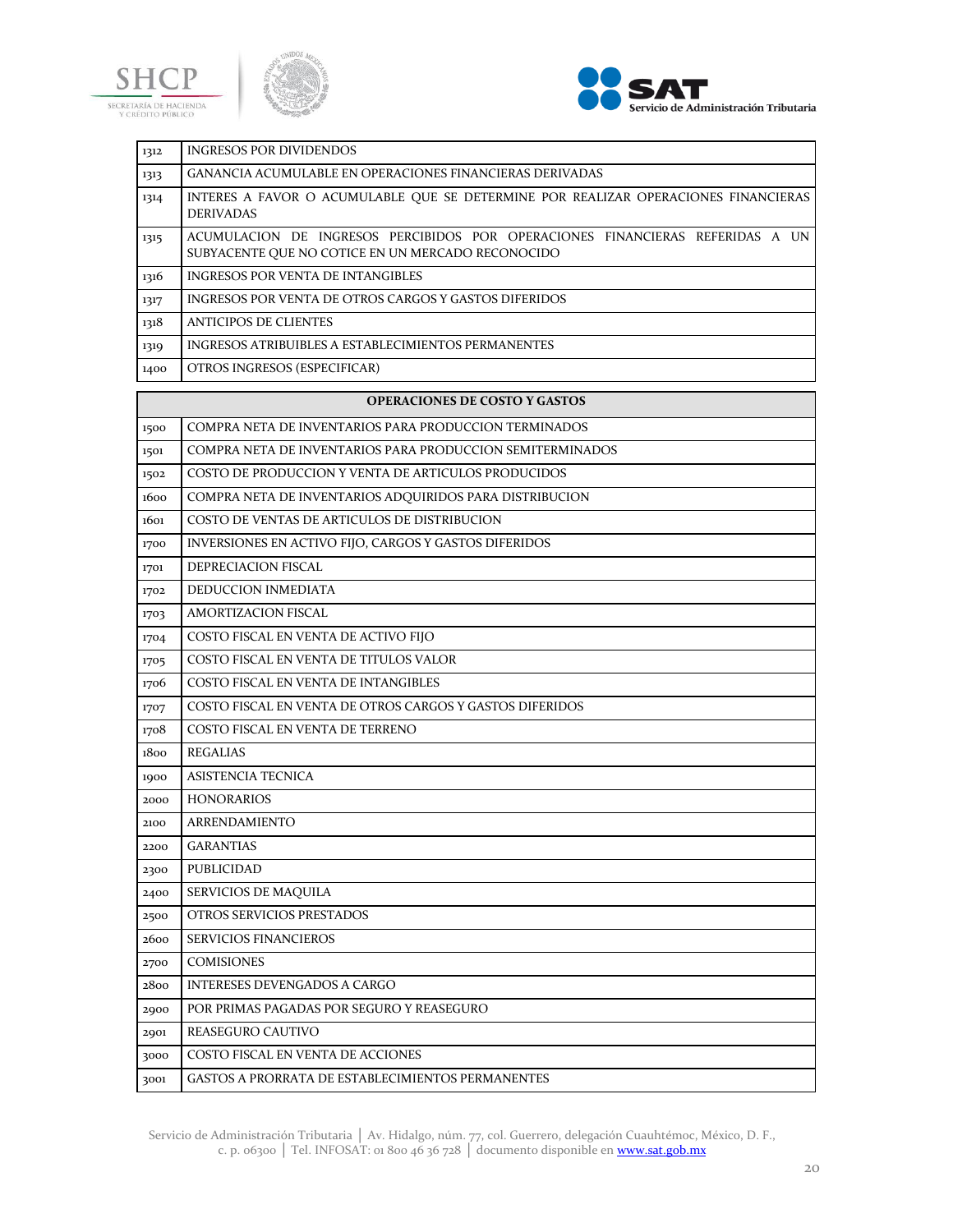





| REBAJAS Y DESCUENTOS SOBRE VENTA DE<br>DEVOLUCIONES,<br>INVENTARIOS PRODUCIDOS<br>3003<br><b>SEMITERMINADOS</b><br>DEVOLUCIONES, REBAJAS Y DESCUENTOS SOBRE VENTA DE INVENTARIOS ADQUIRIDOS PARA<br>3004<br><b>DISTRIBUCION</b><br>DEVOLUCIONES, REBAJAS Y DESCUENTOS SOBRE VENTA DE INVENTARIOS ADOUIRIDOS (MATERIAS<br>3005 |
|-------------------------------------------------------------------------------------------------------------------------------------------------------------------------------------------------------------------------------------------------------------------------------------------------------------------------------|
|                                                                                                                                                                                                                                                                                                                               |
|                                                                                                                                                                                                                                                                                                                               |
|                                                                                                                                                                                                                                                                                                                               |
| PRIMAS)                                                                                                                                                                                                                                                                                                                       |
| DEVOLUCIONES, REBAJAS Y DESCUENTOS SOBRE VENTA DE INVENTARIOS ADOUIRIDOS (ARTICULOS<br>3006<br><b>SEMITERMINADOS)</b>                                                                                                                                                                                                         |
| CREDITOS INCOBRABLES, PERDIDAS POR CASO FORTUITO, FUERZA MAYOR O POR ENAJENACION DE<br>3007<br>BIENES DISTINTOS DE INVENTARIO                                                                                                                                                                                                 |
| AJUSTE ANUAL POR INFLACION RELATIVO A LOS CREDITOS Y DEUDAS CON PARTES RELACIONADAS<br>3008                                                                                                                                                                                                                                   |
| PERDIDA EN CAMBIOS GENERADA DE SALDOS Y OPERACIONES CON PARTES RELACIONADAS<br>3009                                                                                                                                                                                                                                           |
| <b>ANTICIPOS DE GASTOS</b><br>3010                                                                                                                                                                                                                                                                                            |
| OTROS PAGOS (ESPECIFICAR)<br>3100                                                                                                                                                                                                                                                                                             |

**APENDICE V. CATALOGO DE METODO DE PRECIOS DE TRANSFERENCIA APLICADO, PARA EFECTOS DEL APARTADO "OPERACIONES CON PARTES RELACIONADAS".**

| <b>CLAVE</b> | <b>METODO</b>                                       |
|--------------|-----------------------------------------------------|
| PС           | PRECIO COMPARABLE NO CONTROLADO                     |
| PR           | PRECIO DE REVENTA                                   |
| CA           | COSTO ADICIONADO                                    |
| PU           | PARTICION DE UTILIDADES                             |
| <b>RPU</b>   | RESIDUAL DE PARTICION DE UTILIDADES                 |
| <b>MTU</b>   | MARGENES TRANSACCIONALES DE UTILIDADES DE OPERACION |

# **APENDICE VI. CATALOGO DE PAIS DE RESIDENCIA, PAIS DE RESIDENCIA DE LA ENTIDAD EXTRANJERA, PAIS DE RESIDENCIA FISCAL, PAIS DE RESIDENCIA PARA EFECTOS FISCALES, PAIS DE RESIDENCIA FISCAL DE LA ENTIDAD, PAIS DE PROCEDENCIA, PAIS DE ORIGEN Y PAIS DE DESTINO.**

PARA LOS EFECTOS DE ESTE APENDICE, SE APLICARA EL CATALOGO VIGENTE A LA FECHA DE PRESENTACION DEL DICTAMEN, SEGUN EL ANEXO 10 DE LA RESOLUCION MISCELANEA FISCAL PARA 2002 PUBLICADO EN EL DIARIO OFICIAL DE LA FEDERACION EL 5 DE JULIO DE 2002 QUE SE PRESENTA A CONTINUACION.

| <b>CLAVE</b> | <b>PAIS</b>                   |
|--------------|-------------------------------|
| AD           | PRINCIPADO DE ANDORRA         |
| AE           | <b>EMIRATOS ARABES UNIDOS</b> |
| AF           | <b>AFGANISTAN</b>             |
| AG           | <b>ANTIGUA Y BERMUDA</b>      |
| AI           | <b>ISLA ANGUILLA</b>          |
| AL           | REPUBLICA DE ALBANIA          |
| AN           | <b>ANTILLAS NEERLANDESAS</b>  |
| AO.          | REPUBLICA DE ANGOLA           |
| $\bf{AQ}$    | <b>ANTARTICA</b>              |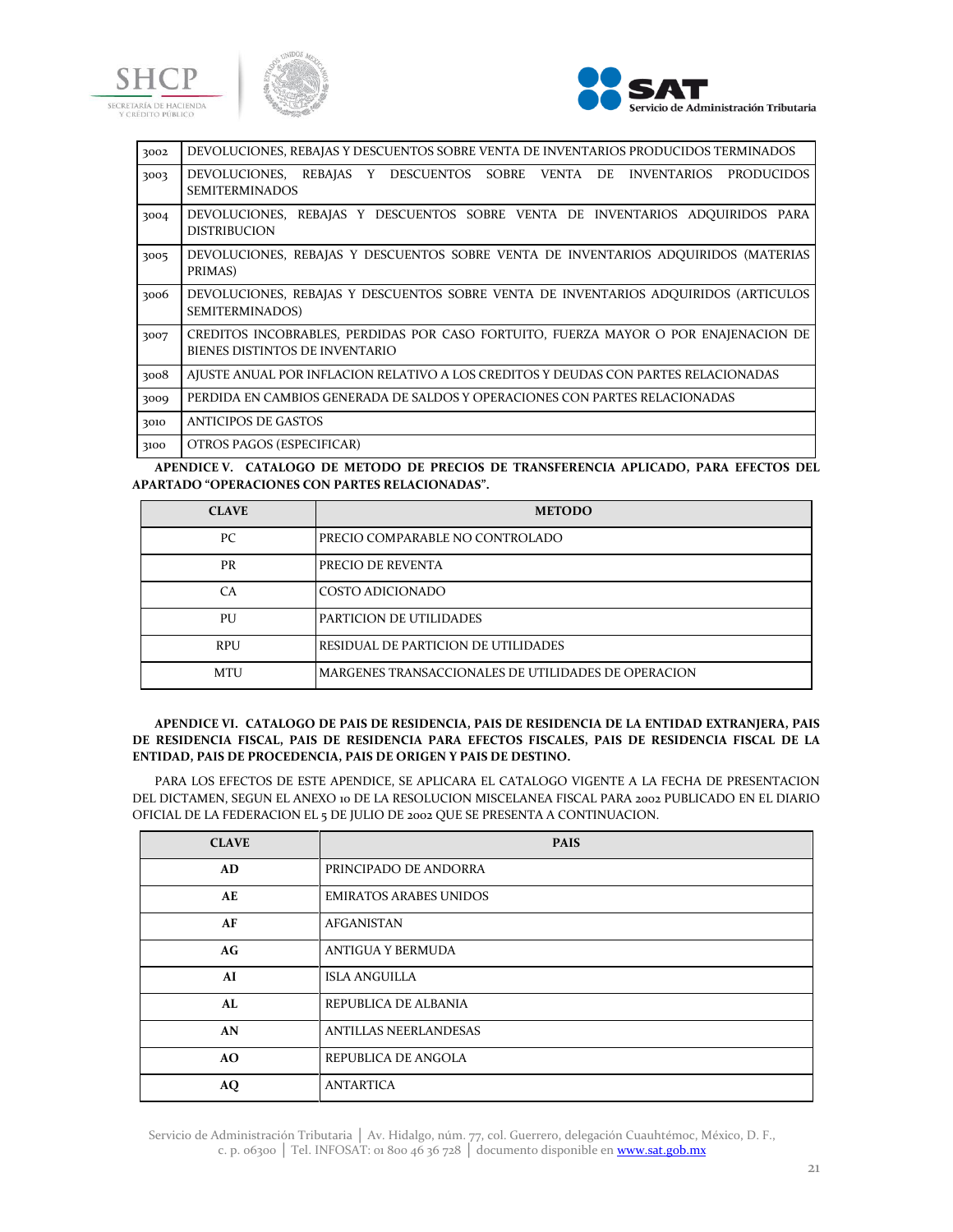





| <b>CLAVE</b>           | <b>PAIS</b>                 |
|------------------------|-----------------------------|
| AR                     | ARGENTINA                   |
| <b>AS</b>              | SAMOA AMERICANA             |
| AT                     | <b>AUSTRIA</b>              |
| AU                     | <b>AUSTRALIA</b>            |
| AW                     | ARUBA                       |
| AX                     | <b>ASCENSION</b>            |
| AZ                     | <b>ISLAS AZORES</b>         |
| ${\bf BB}$             | <b>BARBADOS</b>             |
| BD                     | BANGLADESH                  |
| BE                     | <b>BELGICA</b>              |
| BF                     | <b>BURKINA FASO</b>         |
| BG                     | <b>BULGARIA</b>             |
| BH                     | <b>ESTADO DE BAHREIN</b>    |
| BI                     | <b>BURUNDI</b>              |
| BJ                     | <b>BENIN</b>                |
| BL                     | <b>BELICE</b>               |
| BM                     | <b>BERMUDAS</b>             |
| BN                     | BRUNEI DARUSSALAM           |
| <b>BO</b>              | <b>BOLIVIA</b>              |
| BR                     | <b>BRASIL</b>               |
| <b>BS</b>              | COMMONWEALTH DE LAS BAHAMAS |
| BT                     | <b>BUTHAN</b>               |
| BU                     | <b>BURMA</b>                |
| BV                     | <b>ISLA BOUVET</b>          |
| <b>BW</b>              | <b>BOTSWANA</b>             |
| $\mathbf{B}\mathbf{Y}$ | BIELORRUSIA                 |
| CA                     | CANADA                      |
| cc                     | ISLA DE COCOS O KELLING     |
| CD                     | <b>ISLAS CANARIAS</b>       |
| CE                     | ISLA DE CHRISTMAS           |
| $\mathbf{C}\mathbf{F}$ | REPUBLICA CENTRO AFRICANA   |
| $\mathbf{C}\mathbf{G}$ | CONGO                       |
| CH                     | <b>SUIZA</b>                |
| CI                     | COSTA DE MARFIL             |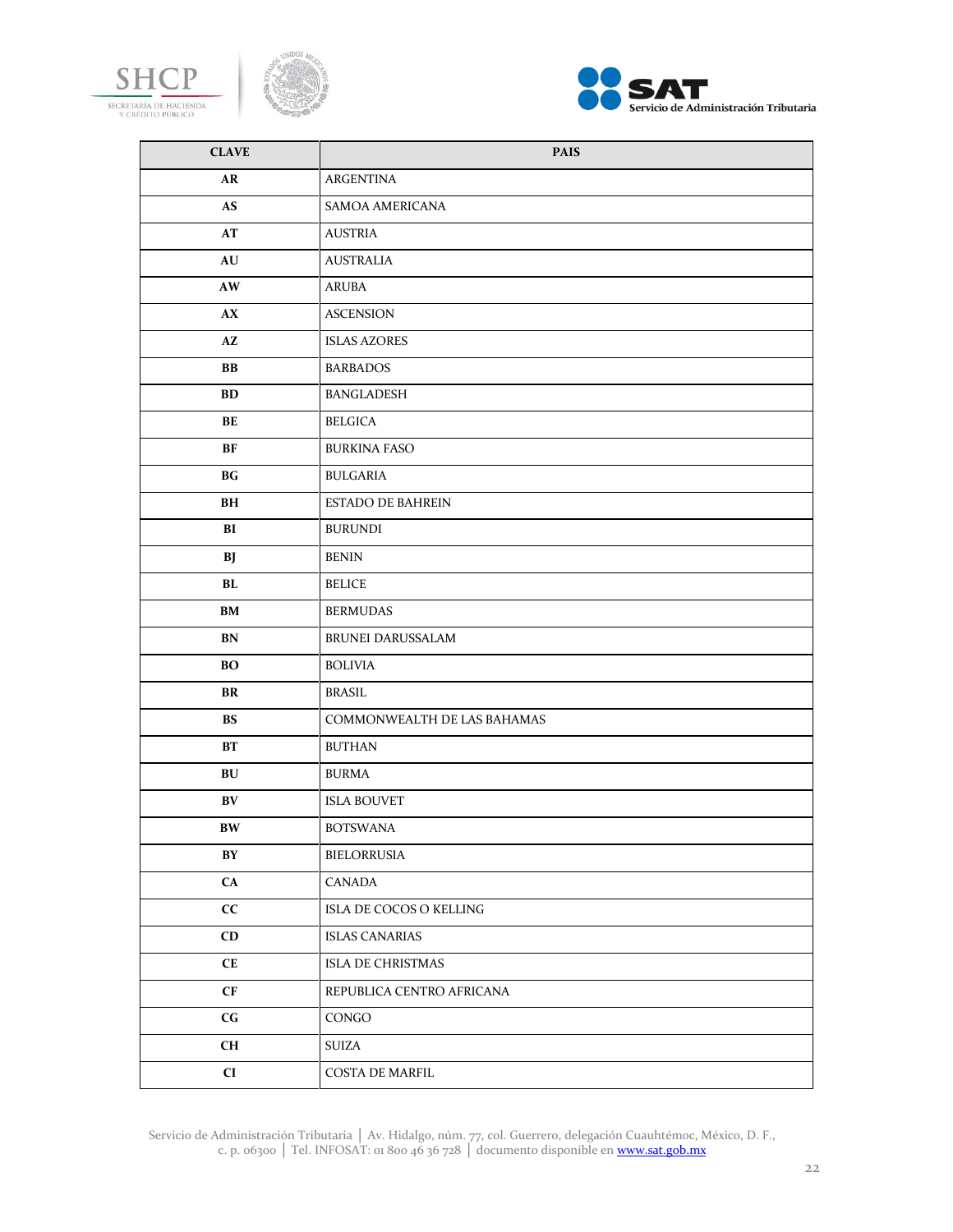





| <b>CLAVE</b>           | <b>PAIS</b>                              |
|------------------------|------------------------------------------|
| CK                     | <b>ISLAS COOK</b>                        |
| CL                     | <b>CHILE</b>                             |
| <b>CM</b>              | <b>CAMERUN</b>                           |
| CN                     | <b>CHINA</b>                             |
| $\rm{CO}$              | COLOMBIA                                 |
| $\bf CP$               | <b>CAMPIONE D'ITALIA</b>                 |
| CR                     | REPUBLICA DE COSTA RICA                  |
| $\mathbf{C}\mathbf{S}$ | REPUBLICA CHECA Y REPUBLICA ESLOVACA     |
| CU                     | <b>CUBA</b>                              |
| CV                     | REPUBLICA DE CABO VERDE                  |
| CX                     | <b>ISLA DE NAVIDAD</b>                   |
| <b>CY</b>              | REPUBLICA DE CHIPRE                      |
| DD                     | <b>ALEMANIA</b>                          |
| DJ                     | REPUBLICA DE DJIBOUTI                    |
| DK                     | <b>DINAMARCA</b>                         |
| <b>DM</b>              | REPUBLICA DOMINICANA                     |
| <b>DN</b>              | COMMONWEALTH DE DOMINICA                 |
| DZ                     | ARGELIA                                  |
| EC                     | <b>ECUADOR</b>                           |
| EG                     | <b>EGIPTO</b>                            |
| EH                     | SAHARA DEL OESTE                         |
| EО                     | ESTADO INDEPENDIENTE DE SAMOA OCCIDENTAL |
| ES                     | <b>ESPAÑA</b>                            |
| ET                     | <b>ETIOPIA</b>                           |
| FI                     | <b>FINLANDIA</b>                         |
| FJ                     | FIJI                                     |
| FK                     | <b>ISLAS MALVINAS</b>                    |
| ${\bf FM}$             | MICRONESIA                               |
| <b>FO</b>              | <b>ISLAS FAROE</b>                       |
| FR                     | <b>FRANCIA</b>                           |
| ${\bf G}{\bf A}$       | GABON                                    |
| $\mathbf{G}\mathbf{B}$ | GRAN BRETAÑA (REINO UNIDO)               |
| GD                     | <b>GRANADA</b>                           |
| GF                     | <b>GUYANA FRANCESA</b>                   |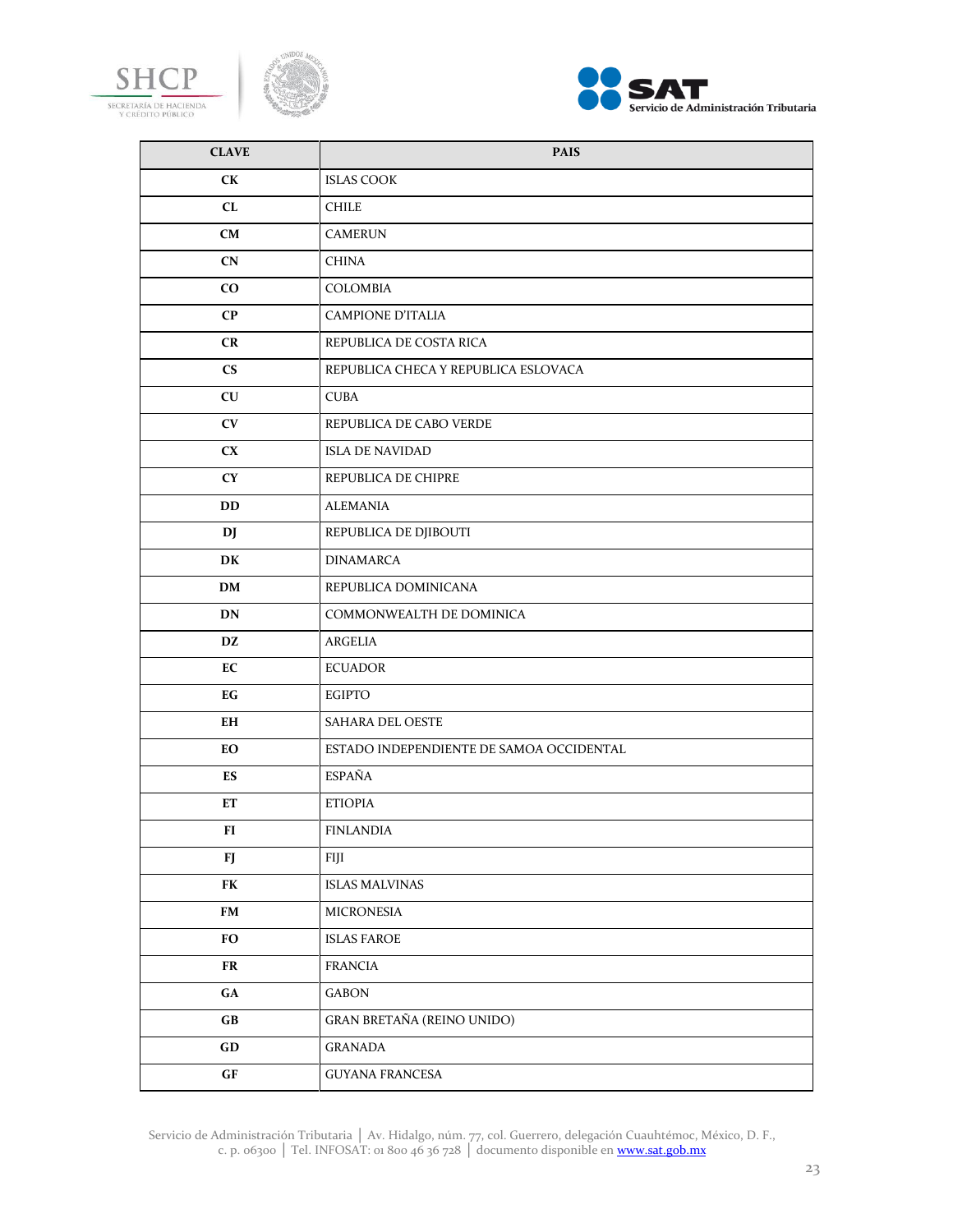





| <b>CLAVE</b>           | <b>PAIS</b>                                                                                                           |
|------------------------|-----------------------------------------------------------------------------------------------------------------------|
| GH                     | <b>GHANA</b>                                                                                                          |
| GI                     | GIBRALTAR                                                                                                             |
| <b>GJ</b>              | <b>GROENLANDIA</b>                                                                                                    |
| <b>GM</b>              | <b>GAMBIA</b>                                                                                                         |
| GN                     | <b>GUINEA</b>                                                                                                         |
| GP                     | <b>GUADALUPE</b>                                                                                                      |
| GQ                     | <b>GUINEA ECUATORIAL</b>                                                                                              |
| GR                     | <b>GRECIA</b>                                                                                                         |
| GT                     | <b>GUATEMALA</b>                                                                                                      |
| GU                     | GUAM                                                                                                                  |
| GW                     | <b>GUINEA BISSAU</b>                                                                                                  |
| GY                     | REPUBLICA DE GUYANA                                                                                                   |
| GZ                     | ISLAS DE GUERNESEY, JERSEY, ALDERNEY, ISLA GREAT SARK, HERM, LITTLE SARK,<br>BERCHOU, JETHOU, LIHOU (ISLAS DEL CANAL) |
| <b>HK</b>              | <b>HONG KONG</b>                                                                                                      |
| HM                     | ISLAS HEARD AND MC DONALD                                                                                             |
| HN                     | REPUBLICA DE HONDURAS                                                                                                 |
| HT                     | <b>HAITI</b>                                                                                                          |
| HU                     | <b>HUNGRIA</b>                                                                                                        |
| ID                     | <b>INDONESIA</b>                                                                                                      |
| IE                     | <b>IRLANDA</b>                                                                                                        |
| IH                     | <b>ISLA DEL HOMBRE</b>                                                                                                |
| IL                     | <b>ISRAEL</b>                                                                                                         |
| IN                     | <b>INDIA</b>                                                                                                          |
| IO                     | TERRITORIO BRITANICO EN EL OCEANO INDICO                                                                              |
| $\mathbf{IP}$          | <b>ISLAS PACIFICO</b>                                                                                                 |
| IQ                     | <b>IRAQ</b>                                                                                                           |
| IR                     | <b>IRAN</b>                                                                                                           |
| IS                     | <b>ISLANDIA</b>                                                                                                       |
| $\mathbf{I}\mathbf{T}$ | <b>ITALIA</b>                                                                                                         |
| JM                     | JAMAICA                                                                                                               |
| JO                     | REINO HACHEMITA DE JORDANIA                                                                                           |
| <b>JP</b>              | <b>JAPON</b>                                                                                                          |
| KE                     | KENIA                                                                                                                 |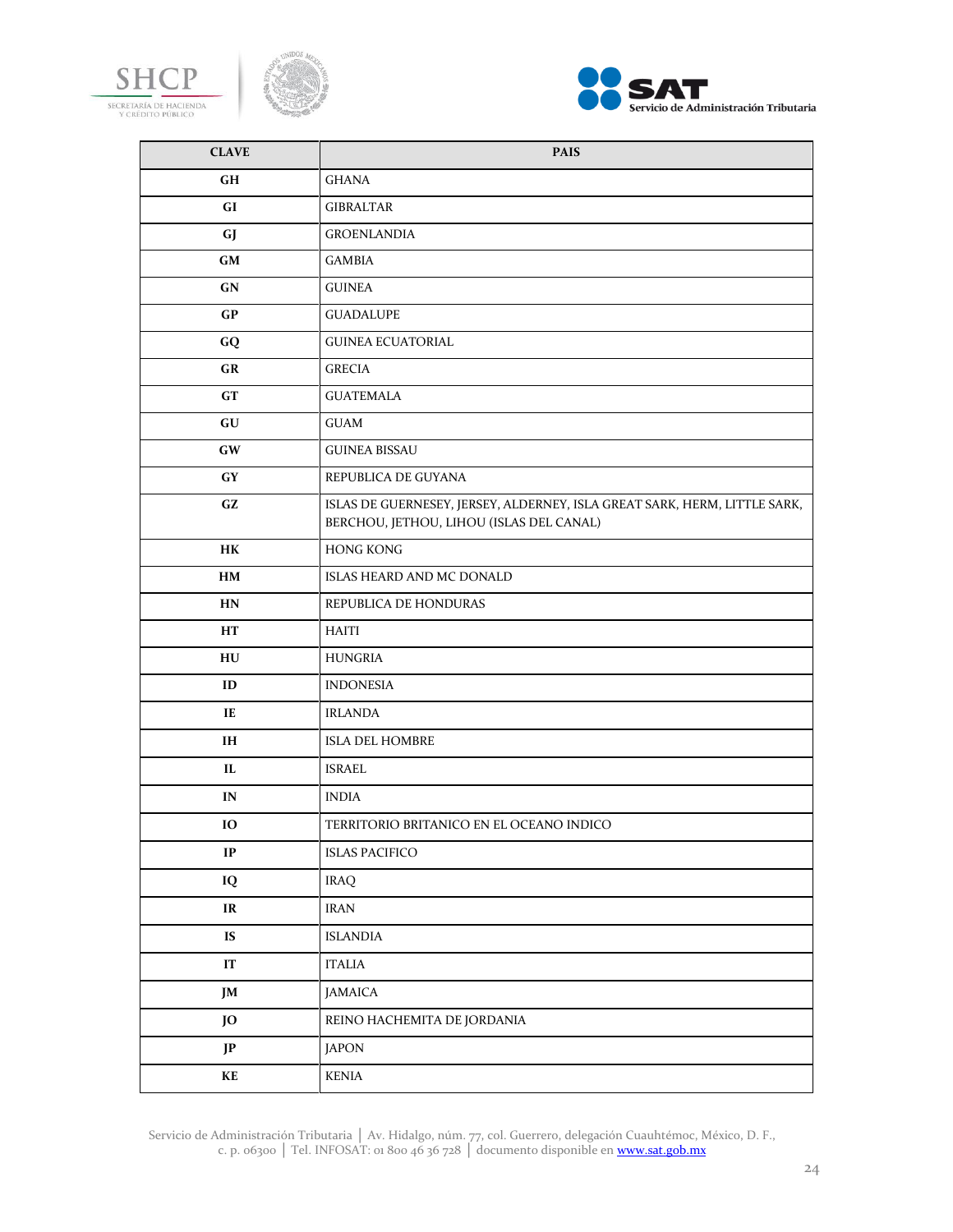





| <b>CLAVE</b>                      | <b>PAIS</b>                                   |
|-----------------------------------|-----------------------------------------------|
| KH                                | CAMPUCHEA DEMOCRATICA                         |
| KI                                | KIRIBATI                                      |
| KM                                | <b>COMOROS</b>                                |
| KN                                | <b>SAN KITTS</b>                              |
| KP                                | REPUBLICA DEMOCRATICA DE COREA                |
| KR                                | REPUBLICA DE COREA                            |
| <b>KW</b>                         | <b>ESTADO DE KUWAIT</b>                       |
| KY                                | <b>ISLAS CAIMAN</b>                           |
| LA                                | REPUBLICA DEMOCRATICA DE LAOS                 |
| $\mathbf{L}\mathbf{B}$            | LIBANO                                        |
| LC                                | SANTA LUCIA                                   |
| LI                                | PRINCIPADO DE LIECHTENSTEIN                   |
| LK                                | REPUBLICA SOCIALISTA DEMOCRATICA DE SRI LANKA |
| LN                                | LABUAN                                        |
| <b>LR</b>                         | REPUBLICA DE LIBERIA                          |
| <b>LS</b>                         | LESOTHO                                       |
| LU                                | GRAN DUCADO DE LUXEMBURGO                     |
| LY                                | LIBIA                                         |
| MA                                | <b>MARRUECOS</b>                              |
| <b>MC</b>                         | PRINCIPADO DE MONACO                          |
| MD                                | MADEIRA                                       |
| МG                                | MADAGASCAR                                    |
| MН                                | REPUBLICA DE LAS ISLAS MARSHALL               |
| ML                                | MALI                                          |
| <b>MN</b>                         | MONGOLIA                                      |
| MO                                | MACAO                                         |
| MP                                | ISLAS MARIANAS DEL NORESTE                    |
| MQ                                | <b>MARTINICA</b>                              |
| $\ensuremath{\mathbf{MR}}\xspace$ | MAURITANIA                                    |
| MS                                | <b>MONSERRAT</b>                              |
| $\bf{MT}$                         | MALTA                                         |
| $\bf MU$                          | REPUBLICA DE MAURICIO                         |
| $\boldsymbol{\mathrm{MV}}$        | REPUBLICA DE MALDIVAS                         |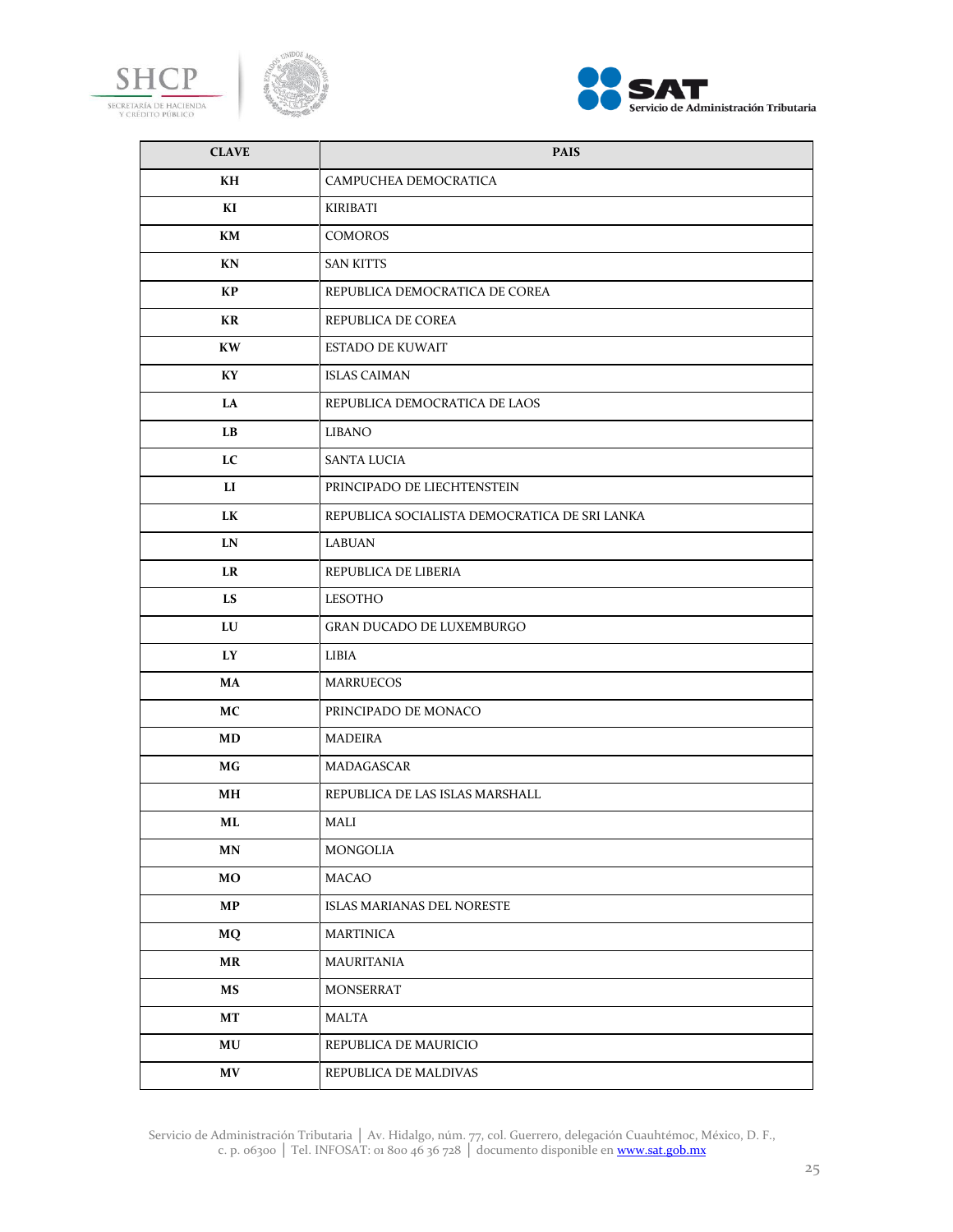





| <b>CLAVE</b>     | <b>PAIS</b>                          |
|------------------|--------------------------------------|
| <b>MW</b>        | MALAWI                               |
| <b>MY</b>        | MALASIA                              |
| MZ               | MOZAMBIQUE                           |
| NA               | REPUBLICA DE NAMIBIA                 |
| NC               | NUEVA CALEDONIA                      |
| NE               | NIGER                                |
| NF               | <b>ISLA DE NORFOLK</b>               |
| NG               | NIGERIA                              |
| NI               | NICARAGUA                            |
| NL               | <b>HOLANDA</b>                       |
| NO               | <b>NORUEGA</b>                       |
| NP               | <b>NEPAL</b>                         |
| <b>NR</b>        | REPUBLICA DE NAURU                   |
| NT               | ZONA NEUTRAL                         |
| NU               | <b>NIUE</b>                          |
| NV               | <b>NEVIS</b>                         |
| NZ               | NUEVA ZELANDIA                       |
| OM               | SULTANIA DE OMAN                     |
| PA               | REPUBLICA DE PANAMA                  |
| PE               | PERU                                 |
| PF               | POLINESIA FRANCESA                   |
| P G              | PAPUA NUEVA GUINEA                   |
| PH               | <b>FILIPINAS</b>                     |
| PK               | PAKISTAN                             |
| PL               | POLONIA                              |
| PM               | ISLA DE SAN PEDRO Y MIGUELON         |
| PN               | PITCAIRN                             |
| PR               | ESTADO LIBRE ASOCIADO DE PUERTO RICO |
| PT               | PORTUGAL                             |
| PU               | PATAU                                |
| PW               | PALAU                                |
| ${\bf P}{\bf Y}$ | PARAGUAY                             |
| QA               | ESTADO DE QUATAR                     |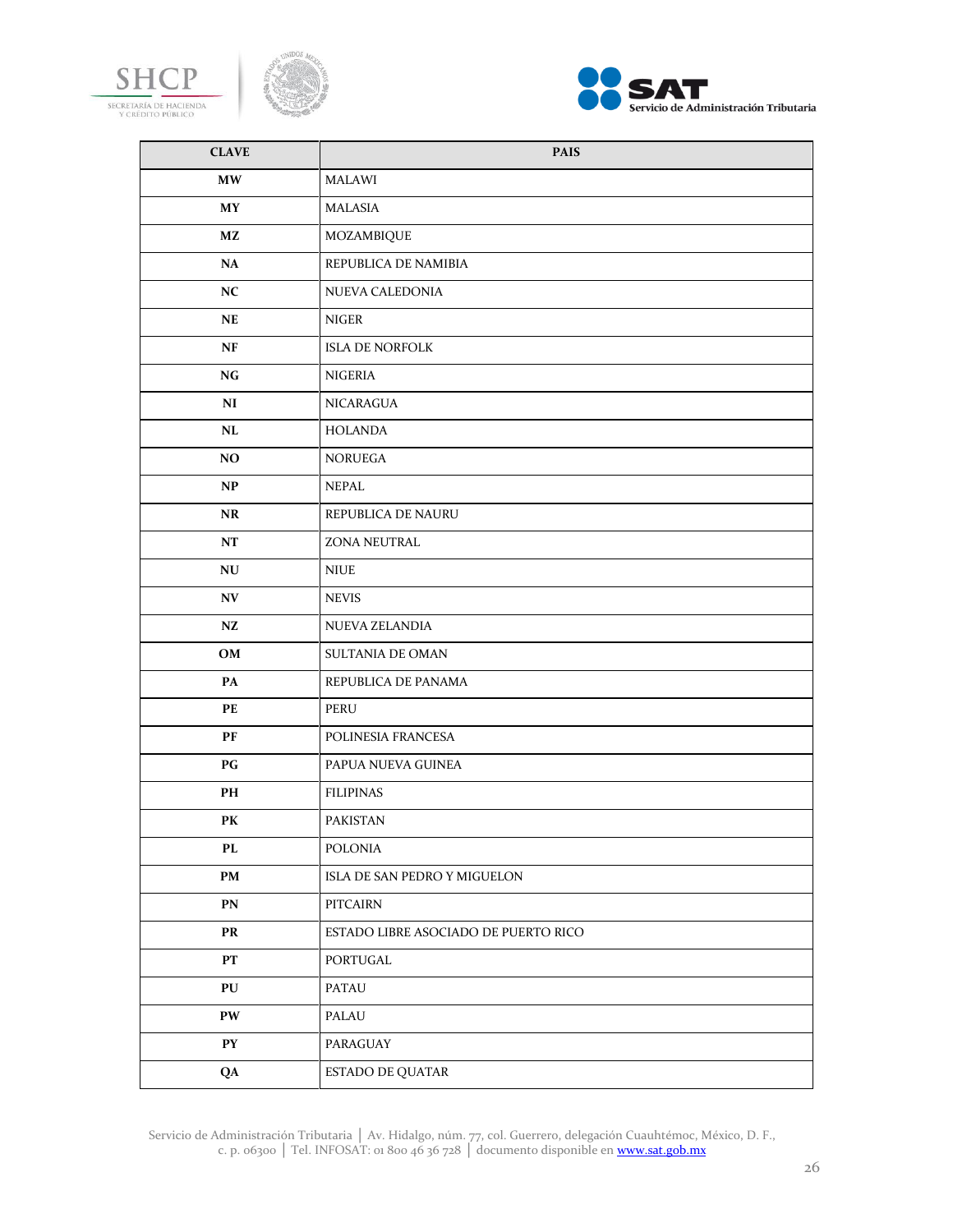





| <b>CLAVE</b> | <b>PAIS</b>                                            |
|--------------|--------------------------------------------------------|
| QB           | <b>ISLA QESHM</b>                                      |
| RE           | <b>REUNION</b>                                         |
| <b>RO</b>    | RUMANIA                                                |
| RW           | <b>RHUANDA</b>                                         |
| SA           | <b>ARABIA SAUDITA</b>                                  |
| <b>SB</b>    | <b>ISLAS SALOMON</b>                                   |
| <b>SC</b>    | SEYCHELLES ISLAS                                       |
| <b>SD</b>    | <b>SUDAN</b>                                           |
| SE           | <b>SUECIA</b>                                          |
| SG           | <b>SINGAPUR</b>                                        |
| SH           | <b>SANTA ELENA</b>                                     |
| SI           | ARCHIPIELAGO DE SVALBARD                               |
| SJ           | ISLAS SVALBARD AND JAN MAYEN                           |
| SK           | SARK                                                   |
| SL           | <b>SIERRA LEONA</b>                                    |
| SM           | SERENISIMA REPUBLICA DE SAN MARINO                     |
| SN           | SENEGAL                                                |
| SO.          | <b>SOMALIA</b>                                         |
| SR           | <b>SURINAM</b>                                         |
| ST           | SAO TOME AND PRINCIPE                                  |
| SU           | PAISES DE LA EX-U.R.S.S., EXCEPTO UCRANIA Y BIELORUSIA |
| SV           | <b>EL SALVADOR</b>                                     |
| SW           | REPUBLICA DE SEYCHELLES                                |
| <b>SY</b>    | <b>SIRIA</b>                                           |
| SZ.          | REINO DE SWAZILANDIA                                   |
| TC           | <b>ISLAS TURCAS Y CAICOS</b>                           |
| TD           | <b>CHAD</b>                                            |
| TF           | TERRITORIOS FRANCESES DEL SURESTE                      |
| TG           | <b>TOGO</b>                                            |
| TH           | <b>THAILANDIA</b>                                      |
| TK           | <b>TOKELAU</b>                                         |
| TN           | REPUBLICA DE TUNEZ                                     |
| TO           | REINO DE TONGA                                         |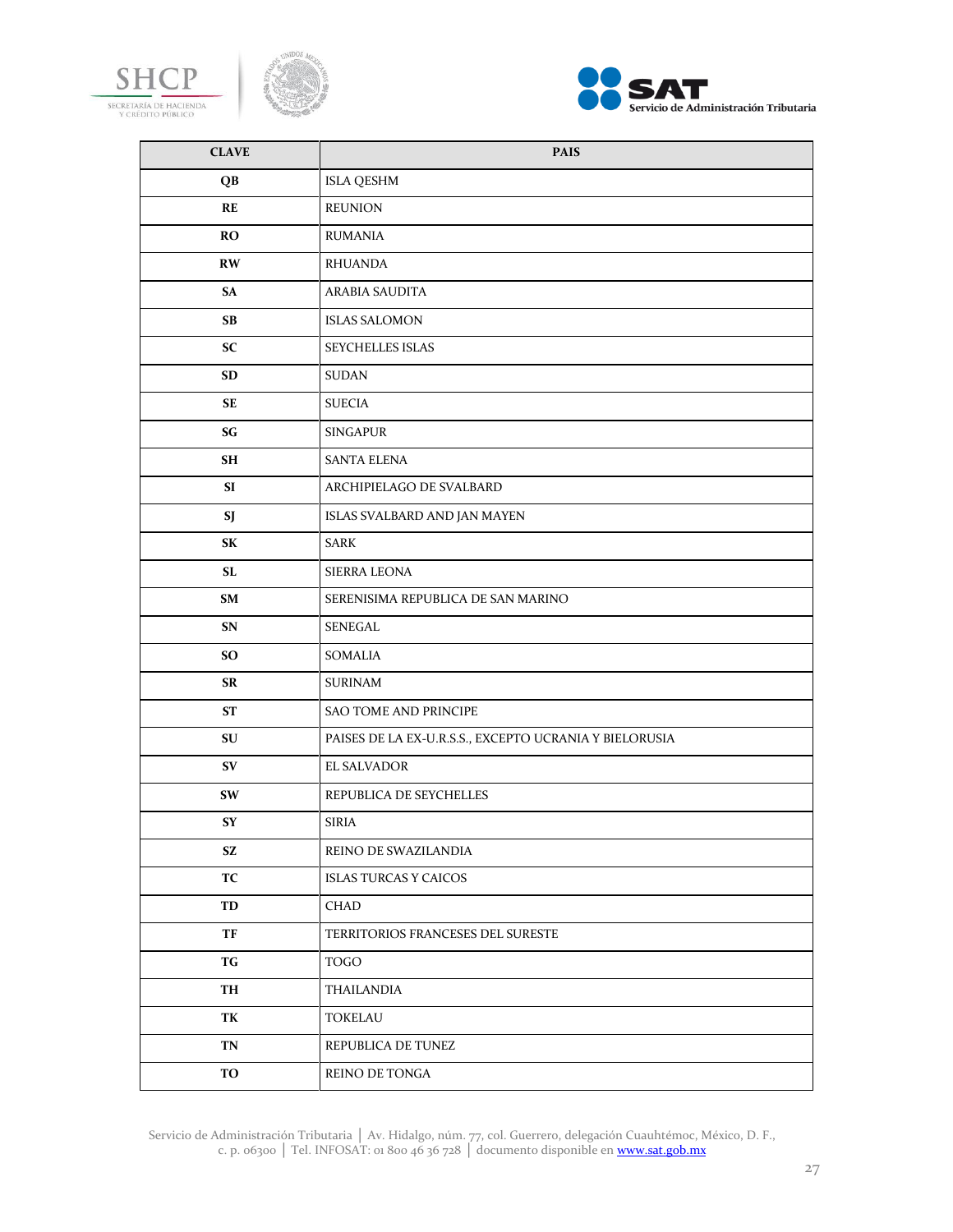





| <b>CLAVE</b> | <b>PAIS</b>                                  |
|--------------|----------------------------------------------|
| TP           | TIMOR ESTE                                   |
| TR           | TRIESTE                                      |
| <b>TS</b>    | TRISTAN DA CUNHA                             |
| <b>TT</b>    | REPUBLICA DE TRINIDAD Y TOBAGO               |
| TU           | <b>TURQUIA</b>                               |
| TV           | TUVALU                                       |
| TW           | <b>TAIWAN</b>                                |
| TZ           | TANZANIA                                     |
| <b>UA</b>    | <b>UCRANIA</b>                               |
| UG.          | <b>UGANDA</b>                                |
| <b>UM</b>    | ISLAS MENORES ALEJADAS DE LOS ESTADOS UNIDOS |
| US.          | <b>ESTADOS UNIDOS DE AMERICA</b>             |
| UY           | REPUBLICA ORIENTAL DEL URUGUAY               |
| VA           | EL VATICANO                                  |
| VC           | SAN VICENTE Y LAS GRANADINAS                 |
| VE           | VENEZUELA                                    |
| VG           | <b>ISLAS VIRGENES BRITANICAS</b>             |
| VI           | ISLAS VIRGENES DE ESTADOS UNIDOS DE AMERICA  |
| VN           | <b>VIETNAM</b>                               |
| VU           | REPUBLICA DE VANUATU                         |
| WF           | <b>ISLAS WALLIS Y FUNTUNA</b>                |
| XX.          | <b>OTRO</b>                                  |
| YD.          | YEMEN DEMOCRATICA                            |
| YE           | REPUBLICA DEL YEMEN                          |
| YU           | PAISES DE LA EX-YUGOSLAVIA                   |
| ZA           | <b>SUDAFRICA</b>                             |
| <b>ZC</b>    | ZONA ESPECIAL CANARIA                        |
| ZM           | ZAMBIA                                       |
| ZO           | ZONA LIBRE OSTRAVA                           |
| ZR           | ZAIRE                                        |
| ZW           | ZIMBABWE                                     |

CUANDO SE REQUIERA UTILIZAR **MEXICO** SE PONDRA EL NOMBRE CORRESPONDIENTE, O BIEN, LA CLAVE **ME**, SEGUN EL TIPO DE INFORMACION SOLICITADA.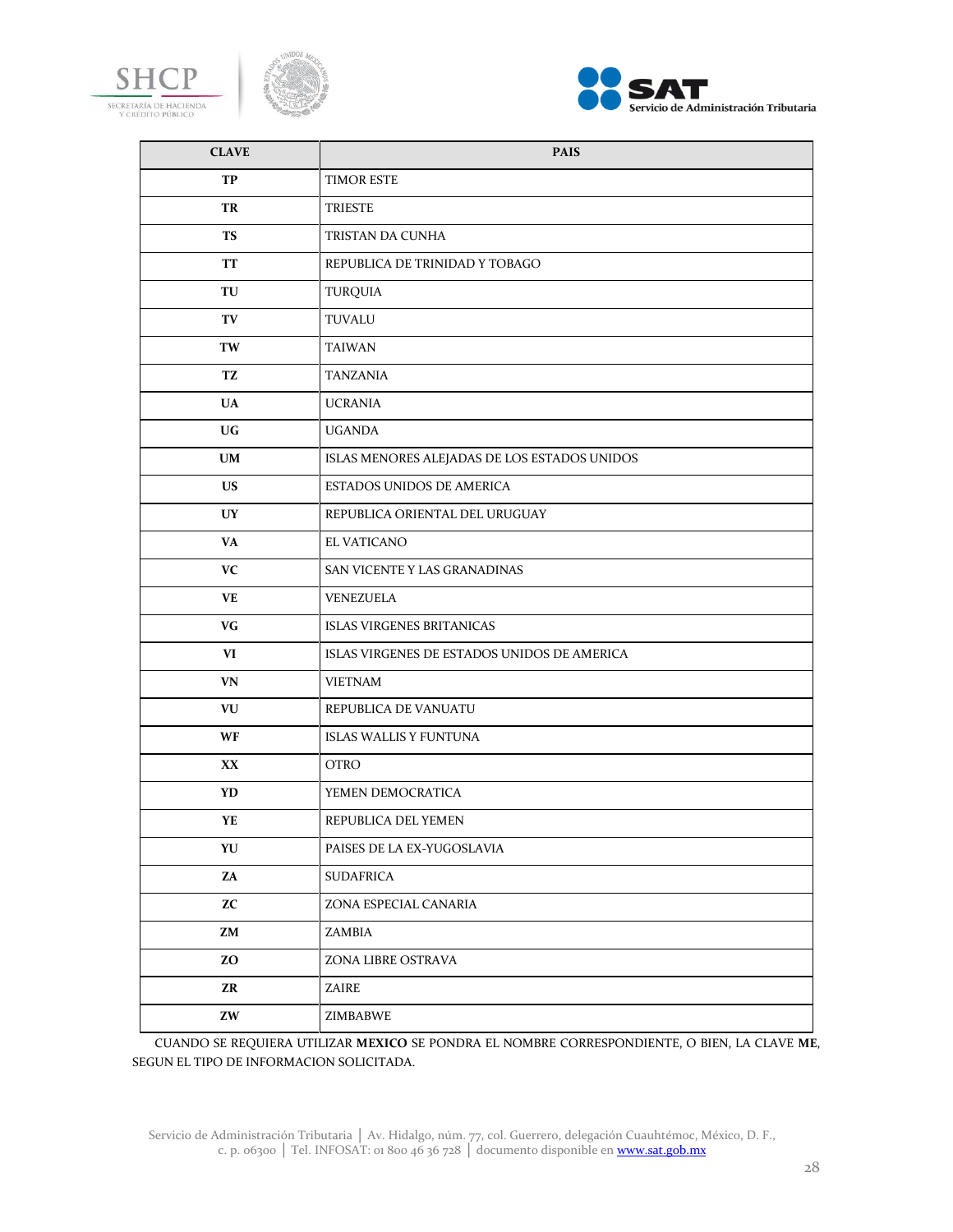



CABE PRECISAR QUE SI SE PUBLICA UN NUEVO ANEXO 10 PARA LA RESOLUCION MISCELANEA FISCAL PARA 2010, LA INFORMACION AHI CONTENIDA SUSTITUIRIA A LA ANTERIOR.

# **APENDICE VII. CATALOGO DE TIPO DE MONEDA.**

ANEXO 22 DE LAS REGLAS DE CARACTER GENERAL EN MATERIA DE COMERCIO EXTERIOR PARA 2012, APENDICE 5.- CLAVES DE MONEDAS, PUBLICADO EN EL DIARIO OFICIAL DE LA FEDERACION EL 10 DE SEPTIEMBRE DE 2012.

| <b>PAIS</b>              | <b>NOMBRE MONEDA</b> |
|--------------------------|----------------------|
| AFRICA CENTRAL           | FRANCO               |
| <b>ALBANIA</b>           | LEK                  |
| <b>ALEMANIA</b>          | <b>EURO</b>          |
| ANTILLAS HOLAN.          | <b>FLORIN</b>        |
| ARABIA SAUDITA           | <b>RIYAL</b>         |
| <b>ARGELIA</b>           | <b>DINAR</b>         |
| <b>ARGENTINA</b>         | <b>PESO</b>          |
| <b>AUSTRALIA</b>         | <b>DÓLAR</b>         |
| <b>AUSTRIA</b>           | EURO                 |
| <b>BAHAMAS</b>           | <b>DOLAR</b>         |
| <b>BAHRAIN</b>           | <b>DINAR</b>         |
| <b>BARBADOS</b>          | DÓLAR                |
| <b>BELGICA</b>           | <b>EURO</b>          |
| <b>BELICE</b>            | <b>DOLAR</b>         |
| <b>BERMUDA</b>           | DÓLAR                |
| <b>BOLIVIA</b>           | <b>BOLIVIANO</b>     |
| <b>BRASIL</b>            | <b>REAL</b>          |
| <b>BULGARIA</b>          | <b>LEV</b>           |
| CANADA                   | <b>DOLAR</b>         |
| <b>CHILE</b>             | <b>PESO</b>          |
| <b>CHINA</b>             | <b>YUAN</b>          |
| COLOMBIA                 | <b>PESO</b>          |
| <b>COREA DEL NORTE</b>   | <b>WON</b>           |
| <b>COREA DEL SUR</b>     | <b>WON</b>           |
| <b>COSTA RICA</b>        | <b>COLON</b>         |
| <b>CUBA</b>              | <b>PESO</b>          |
| <b>DINAMARCA</b>         | CORONA               |
| <b>ECUADOR</b>           | <b>DOLAR</b>         |
| <b>EGIPTO</b>            | LIBRA                |
| <b>EL SALVADOR</b>       | COLON                |
| <b>EM. ARABES UNIDOS</b> | <b>DIRHAM</b>        |
| <b>ESPAÑA</b>            | <b>EURO</b>          |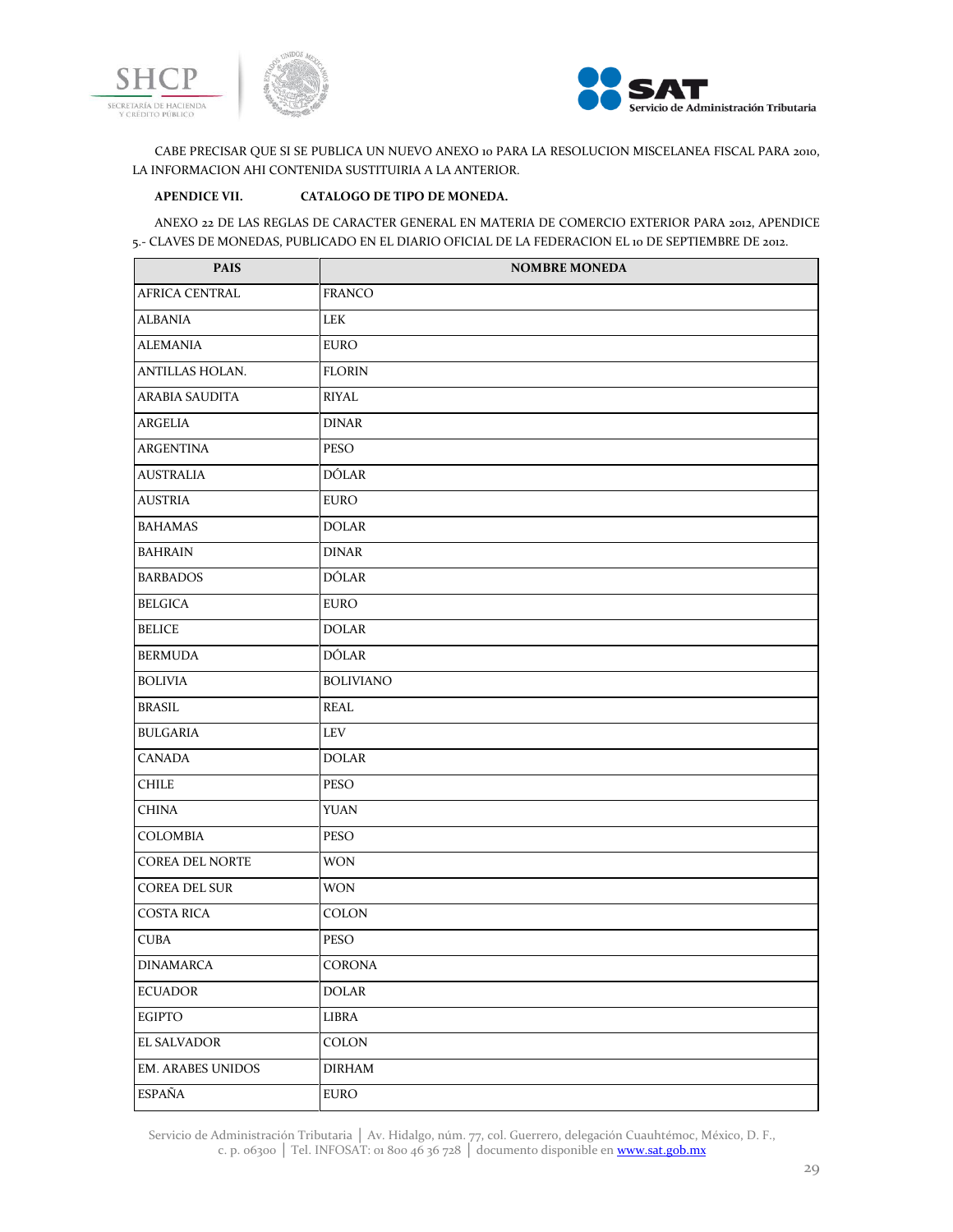





| <b>PAIS</b>         | <b>NOMBRE MONEDA</b> |
|---------------------|----------------------|
| <b>ESTONIA</b>      | CORONA               |
| <b>ETIOPIA</b>      | <b>BIRR</b>          |
| E.U.A.              | <b>DOLAR</b>         |
| FED. RUSA           | <b>RUBLO</b>         |
| FIDJI               | <b>DOLAR</b>         |
| <b>FILIPINAS</b>    | PESO                 |
| <b>FINLANDIA</b>    | <b>EURO</b>          |
| <b>FRANCIA</b>      | <b>EURO</b>          |
| GHANA               | <b>CEDI</b>          |
| <b>GRAN BRETAÑA</b> | LIBRA ESTERLINA      |
| <b>GRECIA</b>       | <b>EURO</b>          |
| <b>GUATEMALA</b>    | <b>QUETZAL</b>       |
| <b>GUYANA</b>       | <b>DOLAR</b>         |
| HAITI               | <b>GOURDE</b>        |
| <b>HOLANDA</b>      | <b>EURO</b>          |
| <b>HONDURAS</b>     | LEMPIRA              |
| <b>HONG KONG</b>    | <b>DOLAR</b>         |
| <b>HUNGRIA</b>      | <b>FORINT</b>        |
| <b>INDIA</b>        | <b>RUPIA</b>         |
| <b>INDONESIA</b>    | <b>RUPIA</b>         |
| <b>IRAK</b>         | <b>DINAR</b>         |
| <b>IRAN</b>         | RIYAL                |
| <b>IRLANDA</b>      | <b>EURO</b>          |
| <b>ISLANDIA</b>     | CORONA               |
| <b>ISRAEL</b>       | <b>SHEKEL</b>        |
| <b>ITALIA</b>       | <b>EURO</b>          |
| <b>JAMAICA</b>      | <b>DOLAR</b>         |
| <b>JAPON</b>        | <b>YEN</b>           |
| <b>JORDANIA</b>     | <b>DINAR</b>         |
| <b>KENYA</b>        | <b>CHELIN</b>        |
| <b>KUWAIT</b>       | <b>DINAR</b>         |
| <b>LIBANO</b>       | LIBRA                |
| LIBIA               | <b>DINAR</b>         |
| LITUANIA            | <b>LITAS</b>         |
| LUXEMBURGO          | <b>EURO</b>          |
| MALASIA             | RINGGIT              |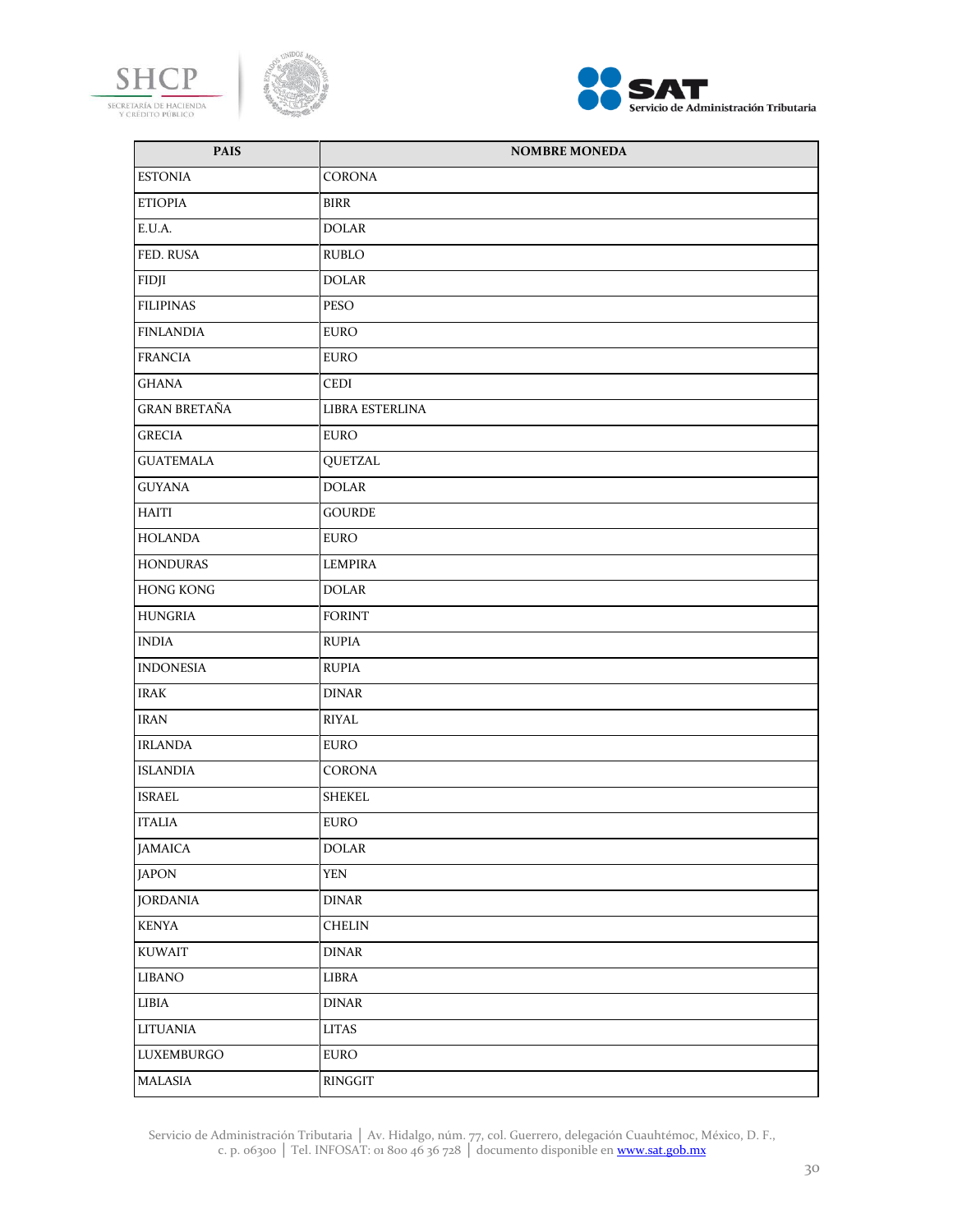





| <b>PAIS</b>                        | <b>NOMBRE MONEDA</b> |
|------------------------------------|----------------------|
| <b>MALTA</b>                       | LIRA                 |
| <b>MARRUECOS</b>                   | DIRHAM               |
| MEXICO                             | PESO                 |
| MONTENEGRO                         | EURO                 |
| NICARAGUA                          | CORDOBA              |
| NIGERIA (FED)                      | <b>NAIRA</b>         |
| <b>NORUEGA</b>                     | <b>CORONA</b>        |
| <b>NUEVA ZELANDA</b>               | <b>DOLAR</b>         |
| PAKISTAN                           | <b>RUPIA</b>         |
| <b>PALESTINA</b>                   | <b>SHEKEL</b>        |
| <b>PANAMA</b>                      | <b>BALBOA</b>        |
| <b>PARAGUAY</b>                    | <b>GUARANI</b>       |
| PERU                               | N. SOL               |
| <b>POLONIA</b>                     | <b>ZLOTY</b>         |
| PORTUGAL                           | EURO                 |
| PUERTO RICO                        | <b>DOLAR</b>         |
| REPUBLICA CHECA                    | <b>CORONA</b>        |
| REPUBLICA DEMOCRATICA<br>DEL CONGO | <b>FRANCO</b>        |
| REPUBLICA DE SERBIA                | <b>DINAR</b>         |
| REPUBLICA DOMINICANA               | <b>PESO</b>          |
| REPUBLICA ESLOVACA                 | CORONA               |
| <b>RUMANIA</b>                     | LEU                  |
| <b>SINGAPUR</b>                    | <b>DOLAR</b>         |
| <b>SIRIA</b>                       | LIBRA                |
| <b>SRI-LANKA</b>                   | <b>RUPIA</b>         |
| <b>SUECIA</b>                      | CORONA               |
| <b>SUIZA</b>                       | FRANCO               |
| <b>SURINAM</b>                     | DOLAR                |
| <b>TAILANDIA</b>                   | BAHT                 |
| <b>TAIWAN</b>                      | NUEVO DOLAR          |
| TANZANIA                           | CHELIN               |
| TRINIDAD Y TOBAGO                  | DOLAR                |
| TURQUIA                            | LIRA                 |
| <b>UCRANIA</b>                     | <b>HRYVNA</b>        |
| UNION SUDAFRICANA                  | RAND                 |